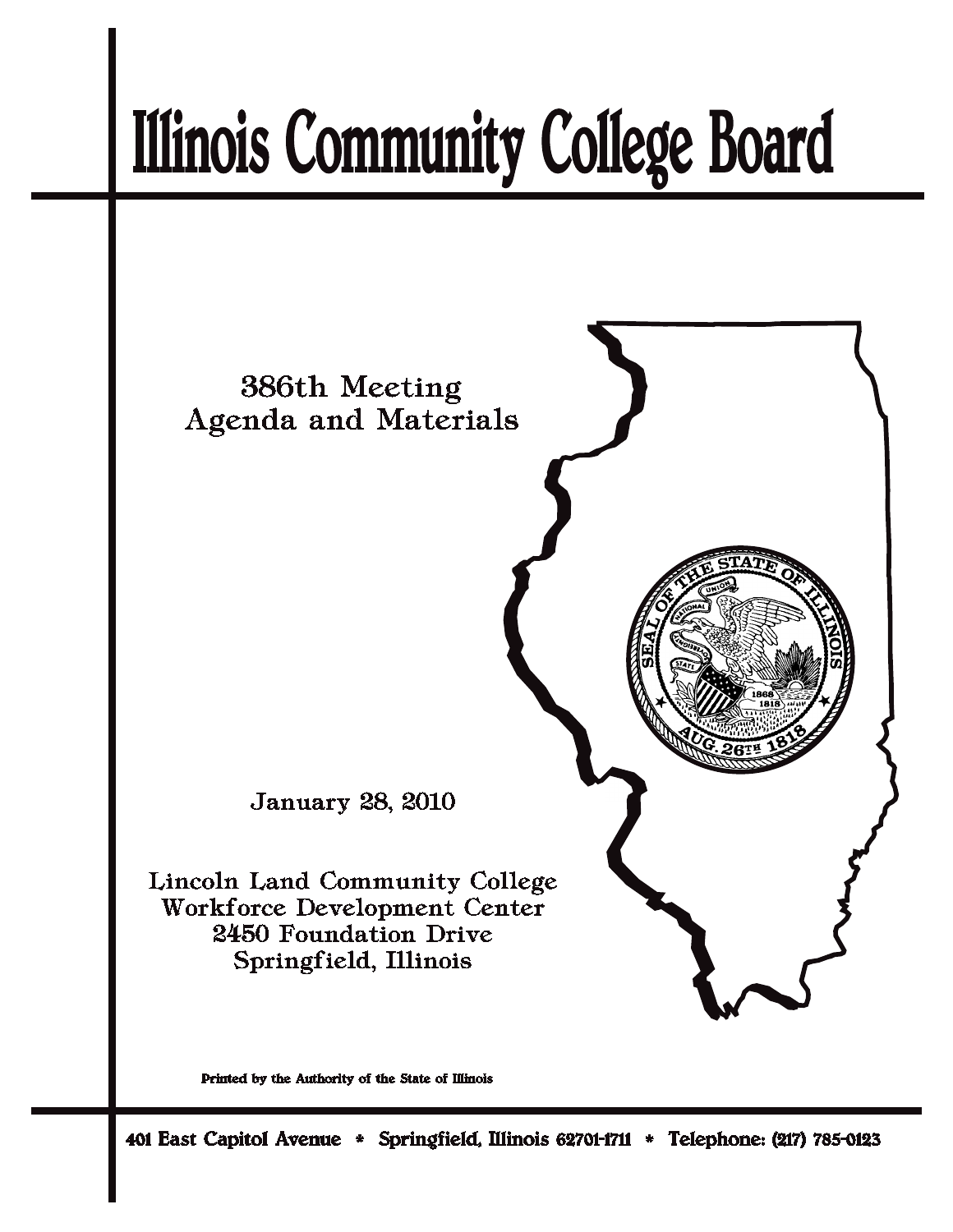# **Revised**

## Agenda  $386<sup>th</sup>$  Meeting of the Illinois Community College Board Lincoln Land Community College Springfield, IL

# January 28, 2010

#### *Committee Meetings*

|     | Monday, January 25 at 12:45 p.m. - Academic Affairs and Student Relations - via conference call<br>Wednesday, January 27 at 9:00 a.m. - Budget and Finance - via conference call<br>Wednesday, January 27 at 5:15 p.m. - External Affairs - Harry L. Crisp II Community College Center                               |         |  |  |
|-----|----------------------------------------------------------------------------------------------------------------------------------------------------------------------------------------------------------------------------------------------------------------------------------------------------------------------|---------|--|--|
|     | 9:00 a.m - Board Meeting - Workforce Development Center, Rooms 1143-1144<br><u>Page</u>                                                                                                                                                                                                                              |         |  |  |
| 1.  | Roll Call and Declaration of Quorum                                                                                                                                                                                                                                                                                  |         |  |  |
| 2.  | Announcements and Remarks by Board Chair Guy Alongi                                                                                                                                                                                                                                                                  |         |  |  |
| 3.  | <b>Board Member Comments</b>                                                                                                                                                                                                                                                                                         |         |  |  |
| 4.  | Welcome from Lincoln Land Community College President,<br>Dr. Charlotte Warren                                                                                                                                                                                                                                       |         |  |  |
| 5.  | President/CEO Report Geoff Obrzut                                                                                                                                                                                                                                                                                    |         |  |  |
| 6.  | <b>Committee Reports</b>                                                                                                                                                                                                                                                                                             |         |  |  |
|     | 6.1.<br><b>Budget and Finance</b><br>6.2.<br><b>Academic Affairs and Student Relations</b><br>6.3.<br><b>External Affairs</b><br>6.4.<br><b>Strategic Planning</b>                                                                                                                                                   | 1       |  |  |
| 7.  | <b>Advisory Organizations</b>                                                                                                                                                                                                                                                                                        |         |  |  |
|     | 7.1.<br>Illinois Community College Faculty Association Kathy Westman<br>7.2.<br>Student Advisory Committee Melissa Gamber<br>7.3.<br>Illinois Community College Trustees Association Mike Monaghan<br>Illinois Community College System Foundation Ray Hancock<br>7.4.<br>Presidents' Council Dr. John Erwin<br>7.5. |         |  |  |
| 8.  | New Units of Instruction (ACTION) Dr. Elaine Johnson                                                                                                                                                                                                                                                                 | $2 - 6$ |  |  |
| 9.  | Illinois Community College Board Recognition of<br>Community Colleges (ACTION) Dr. Elaine Johnson<br>$7 - 8$                                                                                                                                                                                                         |         |  |  |
| 10. | Fiscal Year 2010 Enrollment and Fiscal Trends in the<br>Illinois Community College System<br>Dr. Karen Hunter Anderson, Ellen Andres, and Dr. Scott Parke                                                                                                                                                            |         |  |  |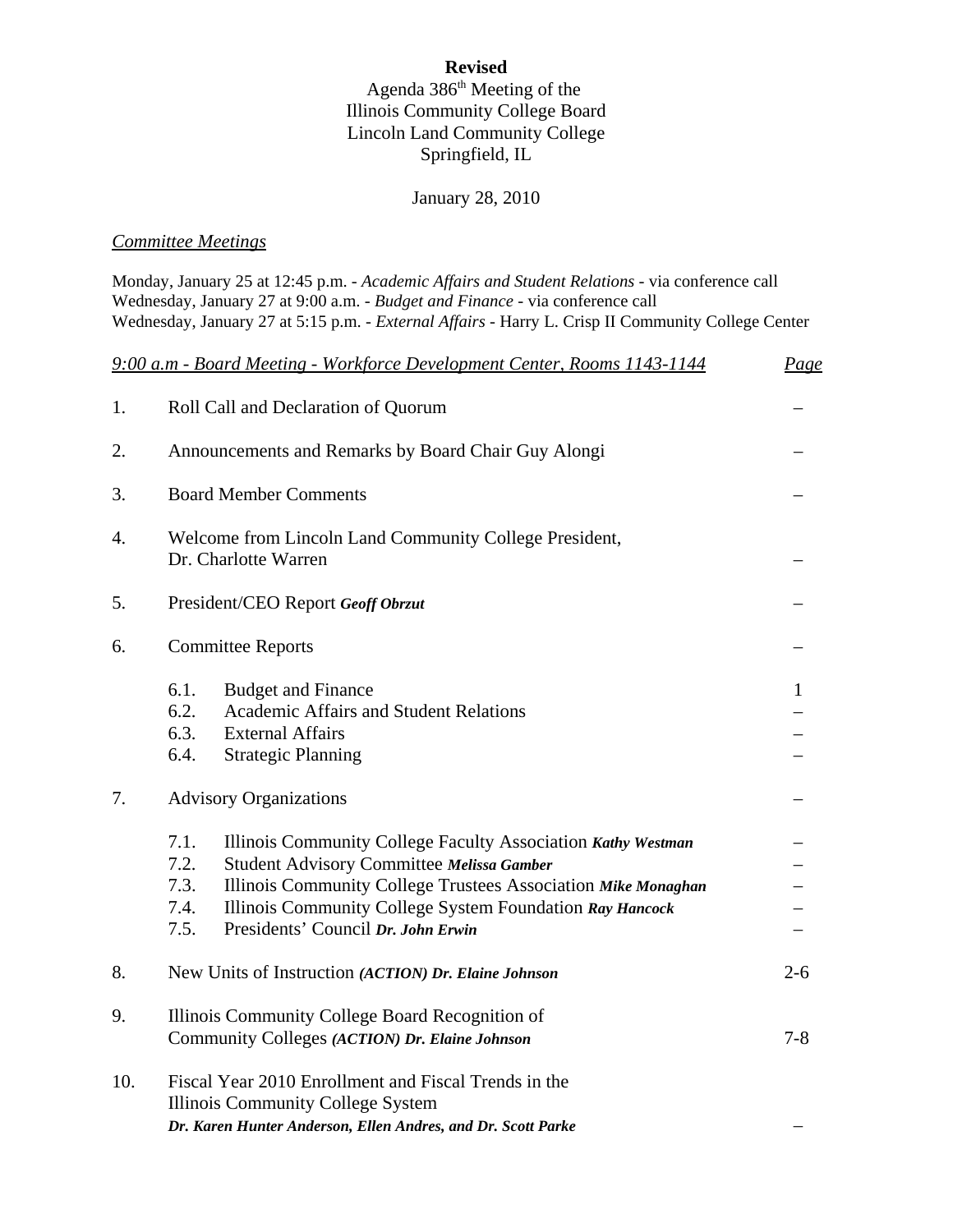## **Revised** Agenda 386<sup>th</sup> Meeting of the Illinois Community College Board

| 11. |                       | Consent Agenda                                                      | Page      |
|-----|-----------------------|---------------------------------------------------------------------|-----------|
|     | 11.1.                 | Minutes of the November 20, 2009 Meeting                            | $9 - 30$  |
|     | 11.2.                 | Minutes of the November 20, 2009 Executive Session                  |           |
|     |                       | 11.3. Fiscal Year 2011 Capital Budget Request                       |           |
|     | 11.4                  | Revised 2010 Calendar of Meetings                                   |           |
| 12. |                       | <b>Information Items</b>                                            |           |
|     | 12.1                  | Fiscal Year 2010 Financial Statements                               | $31 - 35$ |
|     | 12.2.                 | Annual Student Enrollments and Completions in the                   |           |
|     |                       | Illinois Community College System - Fiscal Year 2009                | 36-48     |
|     | 12.3.                 | Workforce Development Grant Report Business and Industry Services - |           |
|     |                       | Fiscal Year 2009                                                    | 49-57     |
|     | 12.4.                 | Dual Credit in the Illinois Community College System                |           |
| 13. |                       | <b>Other Business</b>                                               |           |
| 14. | <b>Public Comment</b> |                                                                     |           |
| 15. |                       | Adjournment                                                         |           |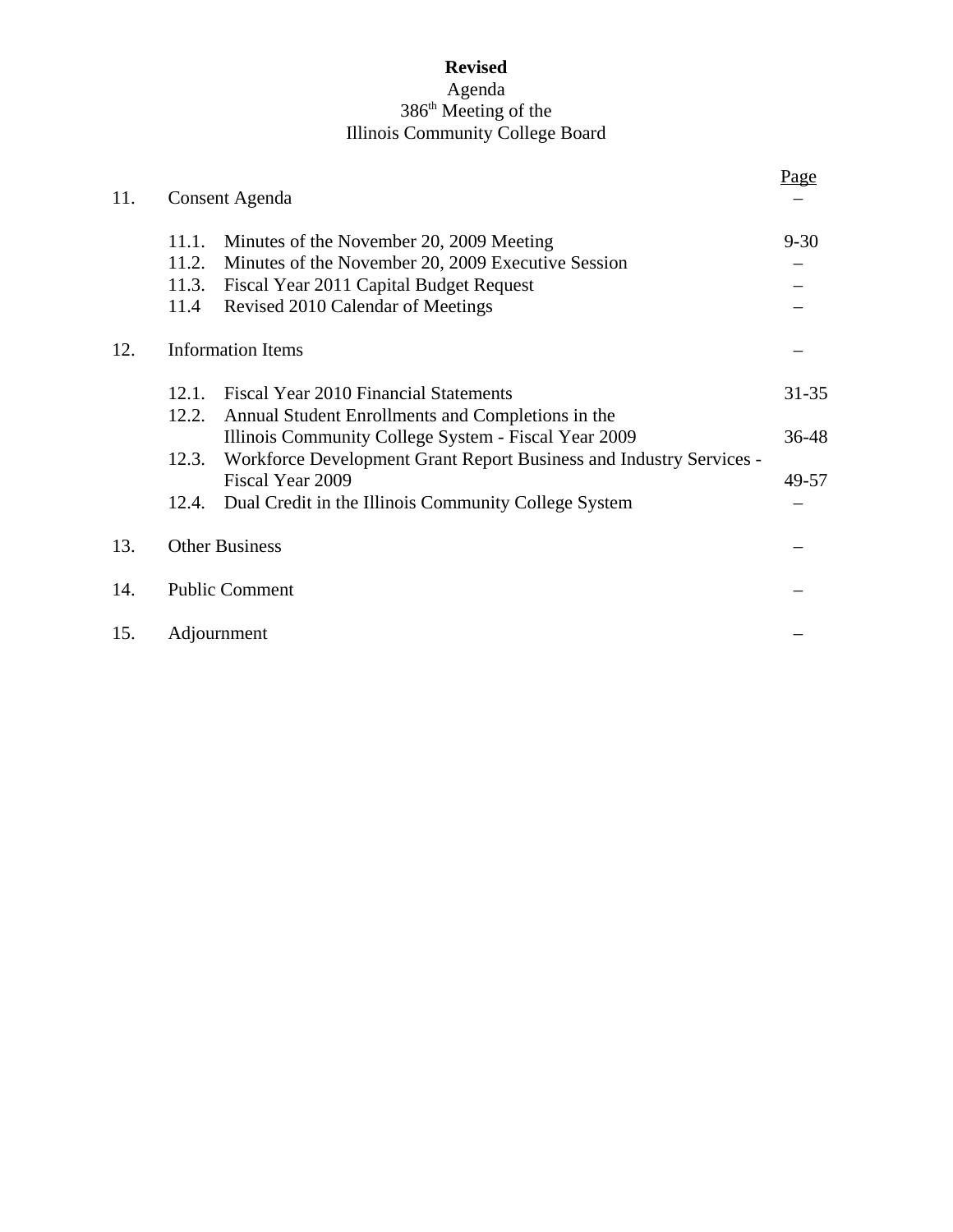# Illinois Community College Board

## **BUDGET AND FINANCE COMMITTEE**

Committee discussion for January:

- Financial Statements: Fiscal Year 2010
	- State General Funds Special State Funds Federal Funds Bond Financed Funds
- Fiscal Year 2010 System Budget Issues/Update
- Working Cash, Revenue Anticipation Warrants, and debt instruments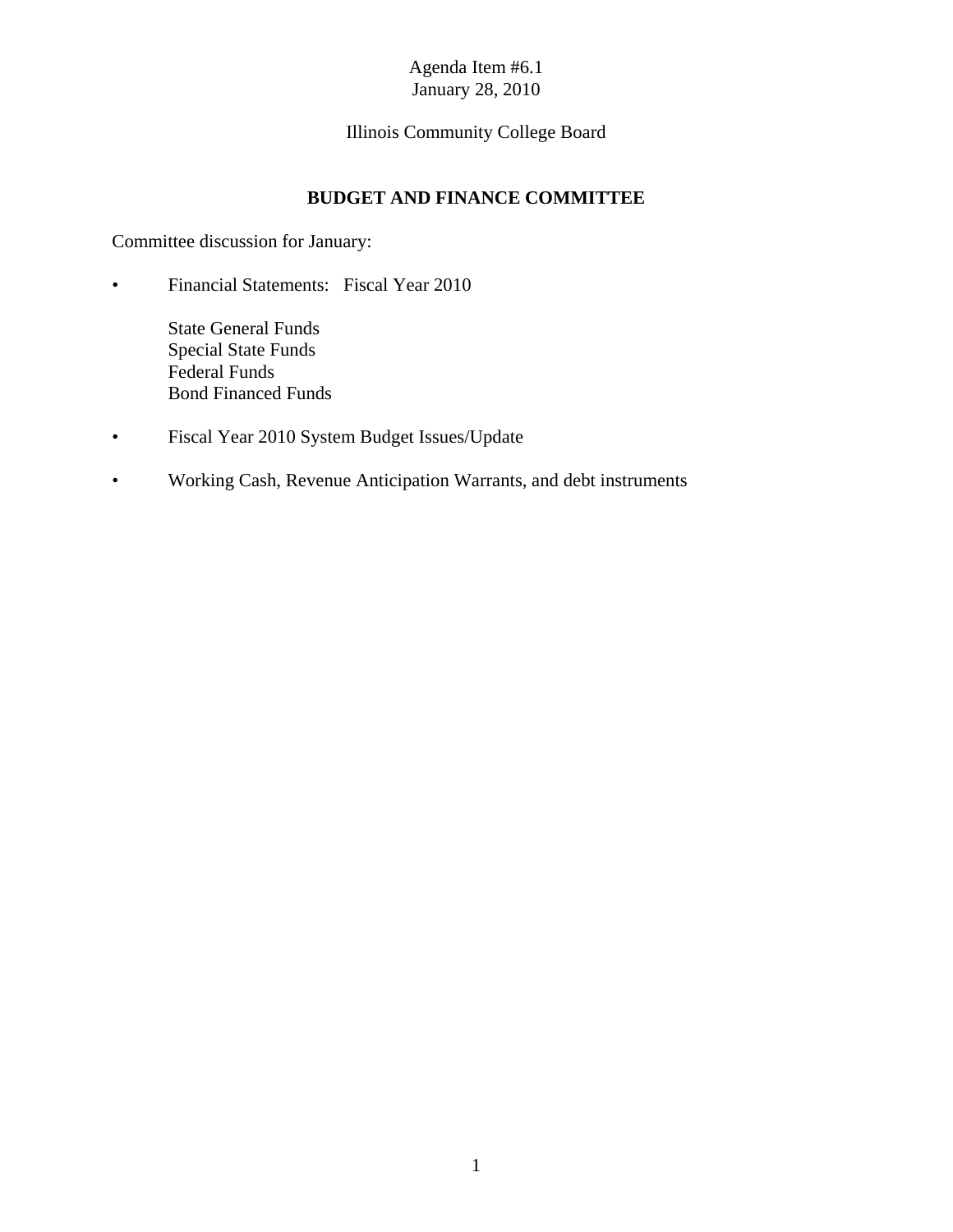## Illinois Community College Board

# **NEW UNITS OF INSTRUCTION**

The Illinois Community College Board is requested to approve new units of instruction for the following community colleges:

## **RECOMMENDED ACTION:**

It is recommended that the following motion be adopted:

 The Illinois Community College Board hereby approves the following new units of instruction for the community colleges listed below:

### **PERMANENT PROGRAM APPROVAL**

Black Hawk College

 $\blacktriangleright$  Logistics & Warehousing Certificate (33 credit hours)

Heartland Community College

- < Laborer Apprentice A.A.S. degree (60 credit hours)
- < Laborer Apprentice Certificate (44 credit hours)

Highland Community College

< Associate of Arts in Teaching (A.A.T.) - Early Childhood Education (64 credit hours)

Kankakee Community College

< Associate of Arts in Teaching (A.A.T.) - Early Childhood Education (64 credit hours)

#### Carl Sandburg College

< Associate of Arts in Teaching (A.A.T.) - Early Childhood Education (64 credit hours)

Wilbur Wright College

Medical Assistant Certificate (33 credit hours)

## **BACKGROUND**

**Black Hawk College** is seeking approval to offer a 33 credit hour "Logistics & Warehousing" Certificate. This program will prepare individuals for entry-level employment logistics technicians. The curriculum consists of career and technical education coursework in business, business law, professional communications, beginning warehousing and logistics, plant safety in warehousing, logistics and warehousing technology, warehousing workplace skills and warehouse management systems. Assessment of student learning objectives will be achieved through a comprehensive final exam and a team project evaluated by program faculty. Labor market information provided by the college supports the interest in and the need for a training program that meets the needs of local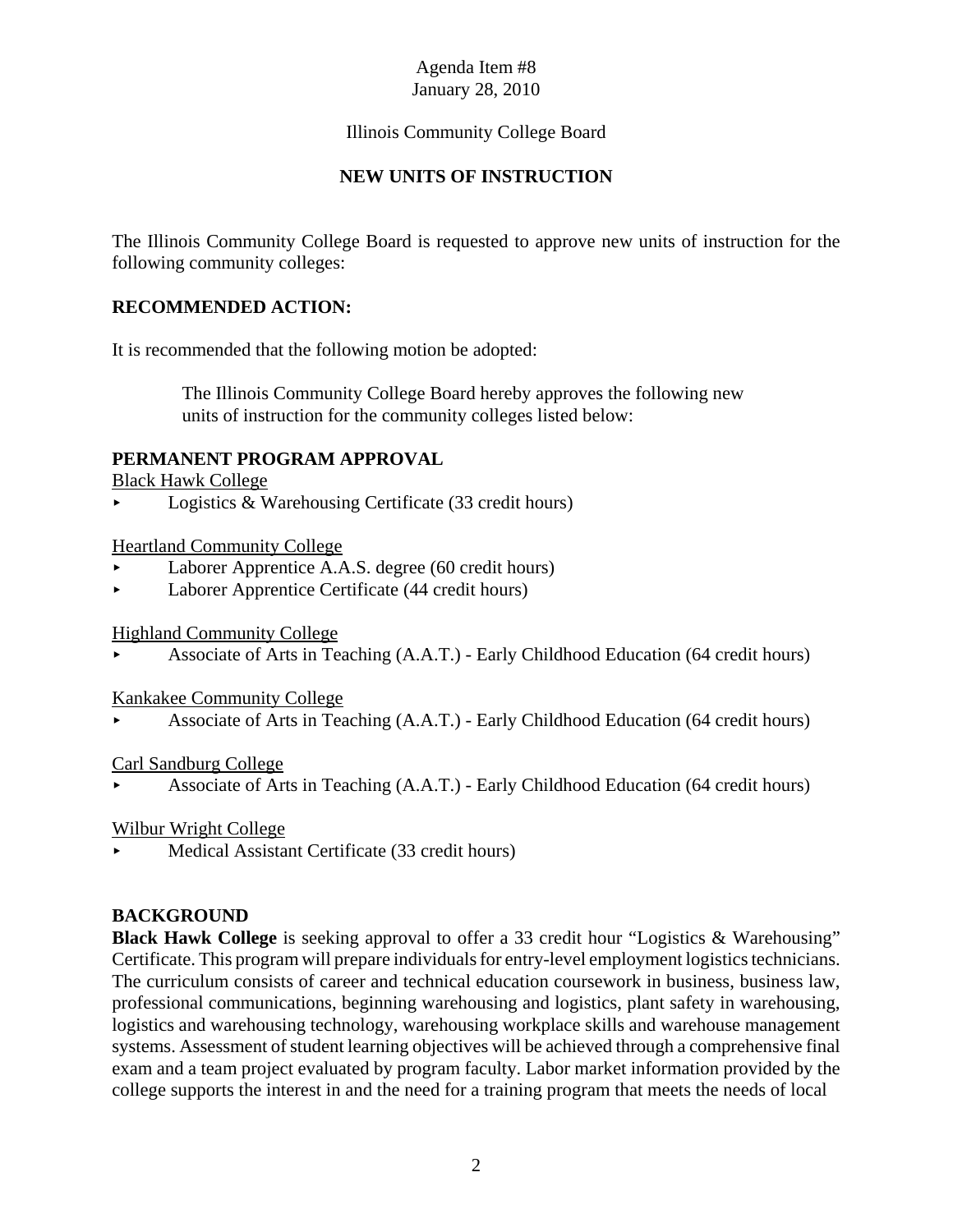employers in this field. The college currently offers a related 10 credit hour certificate program that is being revised and will ladder into the proposed 33 credit hour certificate program. The college anticipates an enrolment of four (4) full-time and six (6) part-time students the first year, increasing to five (5) full-time and 10 part-time by the third year. The program will require one (1) new fulltime and four (4) existing part-time faculty the first year. Qualified faculty will hold a bachelor's degree and work experience in a related field. Classroom and warehousing facilities, as well as equipment and computer software are adequate and in place from the existing program. Costs of implementing this program will be approximately \$5,000 per year during the first three years. The program will also be partially supported with funds acquired through a Department of Labor Community Based Job Training Grant.

**Heartland Community College** is seeking permanent approval to offer a 60 credit hour Associate in Applied Science (A.A.S.) degree and a related 44 credit hour Certificate program in "Laborer Apprentice". The programs were granted temporary approval on March 31, 2006. The programs will prepare individuals for entry-level and journey-level employment as union-affiliated laboreres in a variety of construction settings. The Certificate curriculum consists of four (4) credit hours of required general education coursework, and 40 credit hours of required career and technical education coursework. A.A.S. degree curriculum builds on the certificate to include an additional 16 hours of general education coursework. The career and technical component of each curriculum includes instruction in craft orientation and safety training, mason tending, concrete practices and procedures, asphalt technology and construction, asbestos abatement, pipelaying, blueprint reading, basic surveying, bridge construction, AGC hazardous waste removal, and a work-based learning experience in construction labor. The curricula were originally developed in collaboration with the Illinois Laborers & Contractors Joint Apprenticeship and Training Program through the Great Planes Council, and has been approved by the U.S. Department of Labor-Bureau of Apprenticeship Training. Assessment of student learning objectives is achieved through the evaluation of the student's performance during the required work-based learning experience.

Labor market information provided by the college continues to support the interest in and the need for the college to offer a certificate and degree program for existing and new union labor apprentices. Due to union scheduling and logistics conflicts, no new students have been enrolled in the programs during the temporary approval period, however, the college and the Great Planes Council have tentatively enrolled a new cohort of 15 students for Fall 2010. All classroom facilities are adequate and in place. Career and technical education coursework will be taught utilizing Great Planes Council union members, facilities and equipment as necessary. There are no new costs associated with instruction. All adjunct faculty are Journey-person certified for their specific trade. New costs associated with the operation of this program are approximated at \$800 the first year, and \$500 per year during the second and third years.

**Highland Community College**, **Kankakee Community College, and Carl Sandburg College** are seeking approval to offer the 64 semester credit hour Associate of Arts in Teaching (A.A.T.) Early Childhood Education Statewide Model Curriculum. The 60-64 semester credit hour model curriculum consists of 40-42 semester credit hours of general education coursework, and 18-22 semester credit hours of professional and early childhood education coursework. The proposal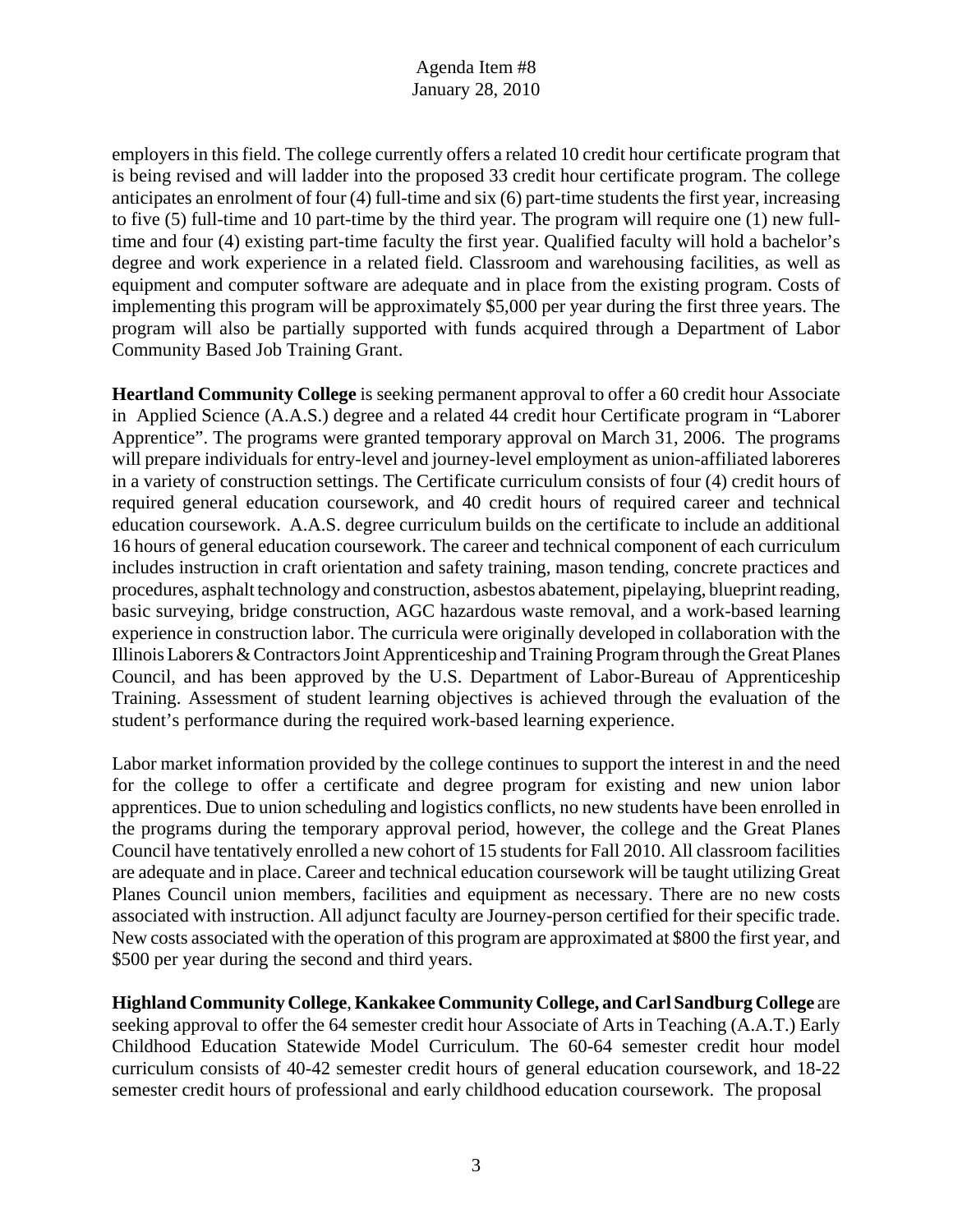meets the model guidelines endorsed by the Illinois Community College Board and the Illinois Board of Higher Education.

**Wilbur Wright College**, one of the City Colleges of Chicago, is seeing approval to offer a 33 credit hour "Medical Assistant" Certificate. This program will prepare individuals for entry-level employment as medical assistants in a variety of healthcare settings. The program was developed in collaboration with Erie Family Health Center and Association House of Chicago and meets the needs of both local employers, as well as prepare individuals for industry certification, and, provides career ladder opportunities for Certified Nursing Assistants within the district. The curriculum consists of career and technical education coursework in first aid, medical terminology, medical law and ethics, introductory and intermediate level medical assisting clinical procedures, administrative procedures, fundamentals of billing and coding, pharmacology, medical professional development, and a required medical work-based learning experience. The program will prepare graduates for the Certified Medical Assistant (CMA) credentialing exam available through the Commission of Accreditation of Allied Health Education Programs (CAAHEP), upon approval by the American Association of Medical Assistants (AAMA). Assessment of student learning objectives will be achieved through a comprehensive final exam required prior to the start of the student's work-based learning experience.

Labor market information provided by the college supports the interest in and the need for a formalized training program for entry-level medical assistants within the college's district. According to the Illinois Department of Employment Security (IDES), growth in the demand for "medical assistants" is expected to increase by 47.52 percent statewide through 2016. The college anticipates an enrollment of 30 full- and part-time students the first year increasing to 90 full- and part-time students by the third year. One (1) new full-time and three (3) new part-time faculty will be required during the first year of the program. Qualified full-time faculty will hold a minimum of an associate's degree in medical assisting, certification by nationally recognized credentialing organization, and have at least one year's work experience in an ambulatory health care setting performing medical assisting duties. Classroom facilities are adequate and the college plans to use clinical facilities through its partners for internship experiences. Costs of implementing this program will be approximately \$85,000 the first year, \$105,000 the second year, and \$135,000 the third year. Budgetary costs include the hiring of additional faculty, as well as the purchase of equipment during the second and third years.

## **TEMPORARY PROGRAM APPROVAL**

Danville Area Community College

< Culinary Arts Certificate (30 credit hours)

Moraine Valley Community College

< Emergency Medical Services A.A.S. degree (61 credit hours)

## **BACKGROUND**

**Danville Area Community College** is seeking temporary approval to offer a 30 credit hour "Culinary Arts" Certificate program for a period of two (2) years. This program will prepare individuals for entry-level employment in food service. The curriculum consists of career and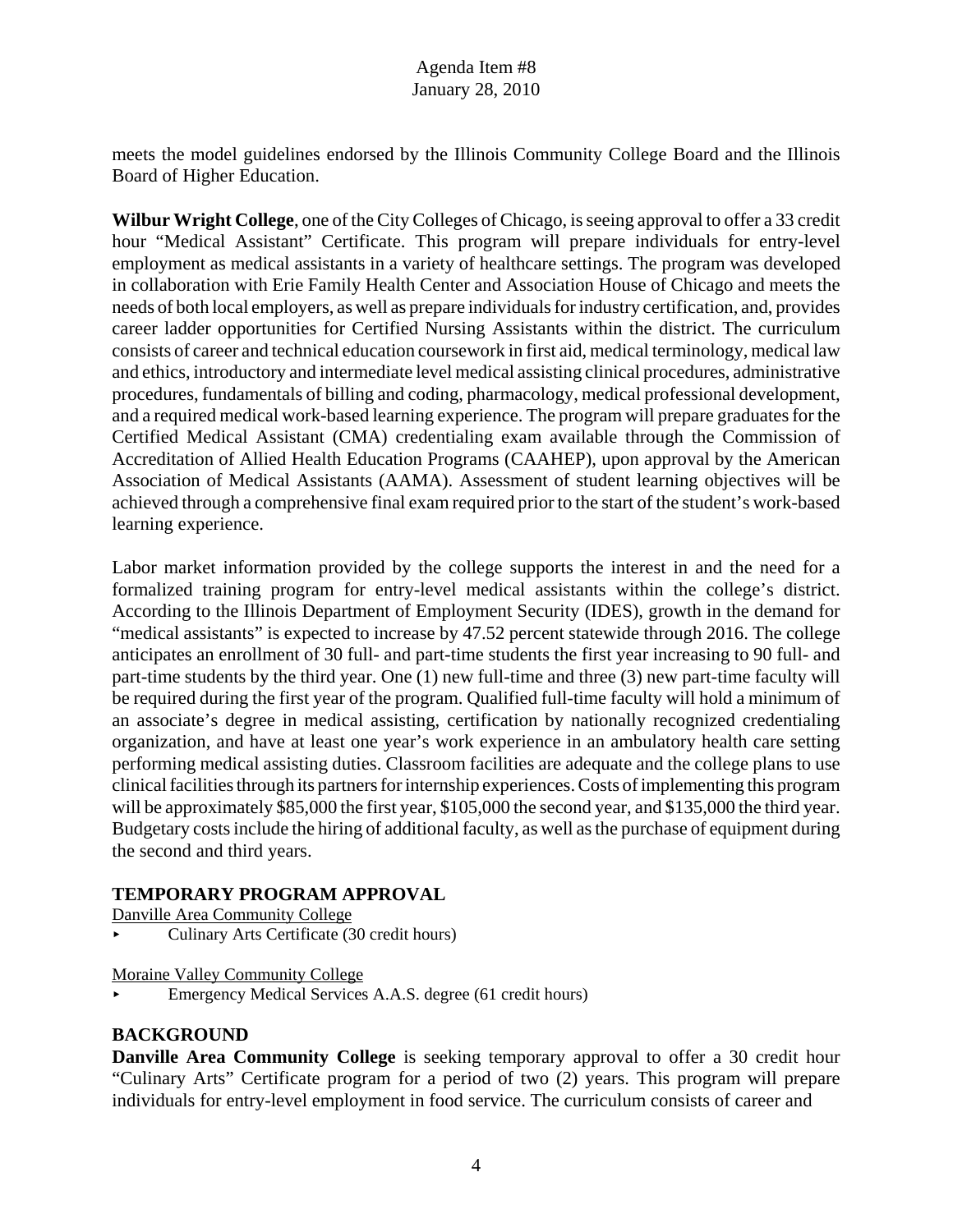technical education coursework in food sanitation and safety, culinary essentials, culinary methods and principles, introductory and intermediate bakeshop skills, salads/sandwiches/hors d'oeuvres, stocks/sauces/soups, meats/poultry/fish/eggs, vegetables/starches, nutrition and menu planning. The food sanitation and safety course will prepare individuals for certification available through the Illinois Department of Public Health (IDPH). Assessment of student learning objectives will be achieved through a comprehensive final paper/project evaluated by program faculty. The college anticipates an enrollment of 16 students per year. While interest by secondary students and existing food service employers is high, the college is requesting temporary approval to continue monitoring the need for entry-level training. *Permanent approval will be considered after a period of two (2) years based on program outcomes.* 

**Moraine Valley Community College** is seeking temporary approval to offer a 61 credit hour Associate in Applied Science (A.A.S.) degree in "Emergency Medical Services" for a period of three years. This program will prepare individuals for entry-level employment as Emergency Medical Technician Paramedics (EMT-P) as well as for advancement opportunities presented to existing EMT professionals. The college currently offers EMT-Basic level training and has collaborated with Christ Hospital to provide the paramedic level training proposed. The curriculum was developed according to the National Standard Curriculum for Paramedics as outlined by the National Highway Traffic Safety Administration and will prepare graduates for taking the Illinois Department of Public Health (IDPH) licensure exam for EMT-Ps, as well as the National Registry of Emergency Medical Technicians exam for individuals who may seek employment out of state. The curriculum consists of 19 credit hours of required general education coursework, 33 credit hours of required career and technical education coursework, and nine (9) credit hours of related technical electives. The career and technical component of the curriculum includes instruction in medical terminology, anatomy and physiology, emergency medical technician-basic (EMT-B), intermediate (EMT-I) and paramedic (EMT-P) training, basic trauma life support, pediatric healthcare, advanced cardiac life support and an EMT work-based learning experience. Assessment of student learning objectives will be achieved through a comprehensive final examination and skills observation/evaluation conducted by program faculty.

Labor market information provided by the college supports the interest in and the need for a degree program for EMT-Ps within the college's district. The college previously offered a related EMT certificate program that maintained steady enrollment and completion. The proposed degree program was developed in part because of increasing interest by returning and new students and would replace the existing certificate once approved. The college anticipates an enrollment of 30 students the first year increasing to 60 students by the third year. The college is requesting temporary approval for a period of three (3) years to respond to the immediate training needs of local allied health service providers, as well as to monitor the continued need for such a program after a few years in operation. *Permanent approval will be considered after a period of three (3) years based on program outcomes.*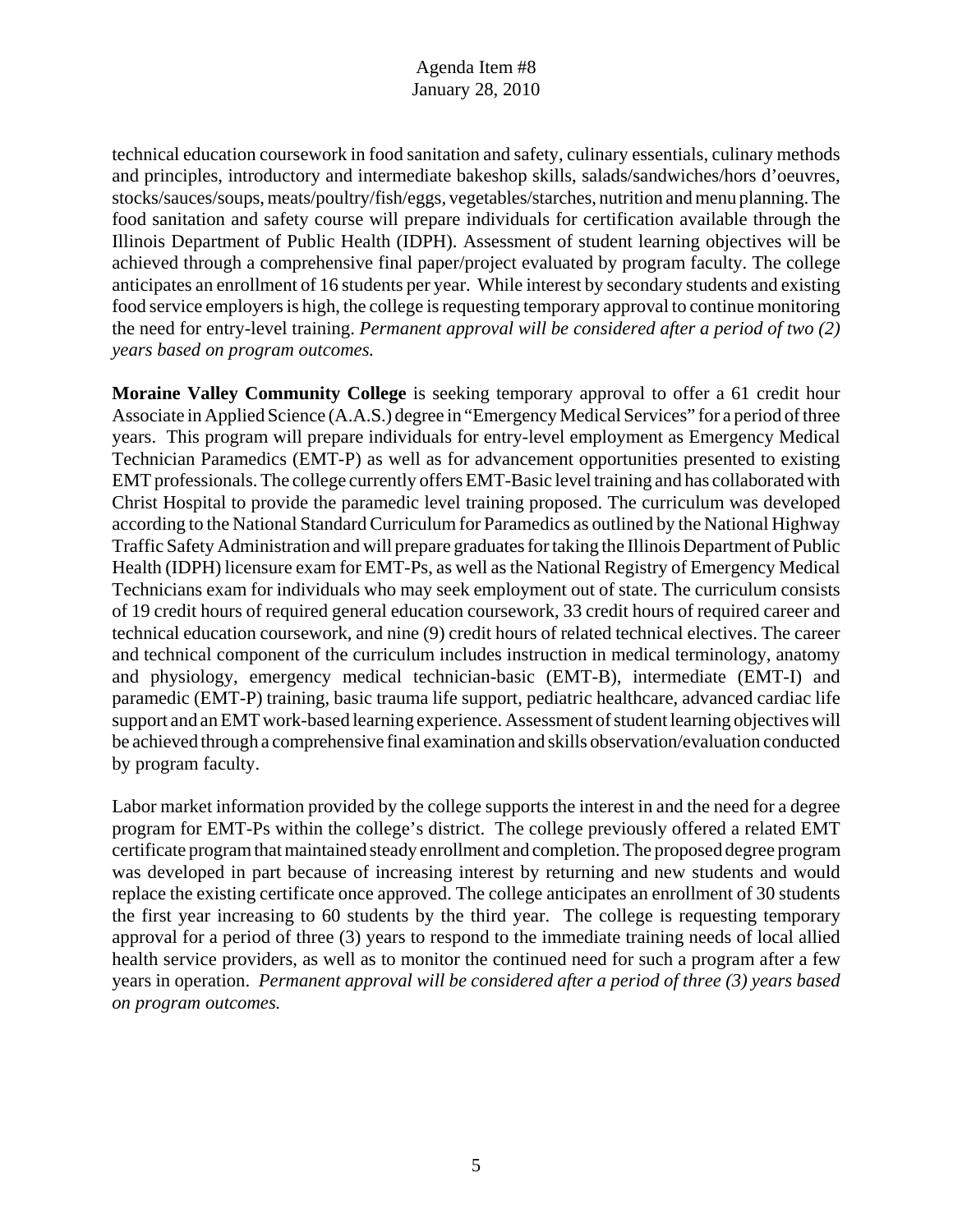# **INFORMATION ITEM - BASIC CERTIFICATE APPROVAL**

Following is a list of basic certificates (less than 29 semester credit hours) that have been approved on behalf of the Illinois Community College Board by the President/CEO since the last Board meeting:

#### **Permanent Program Approval**

Black Hawk College

 $\blacktriangleright$  Logistics & Warehousing Certificate (10 credit hours)

College of DuPage

Real Estate Property Management Certificate (21 credit hours)

Prairie State College

< Firefighter III Certificate (6 credit hours)

Wabash Valley College

- < Biofuels Certificate (16 credit hours)
- **Industrial Leadership & Organization Certificate (16 credit hours)**

### **Temporary Program Approval**

Lake Land College

< Geospatial Technology Certificate (17 credit hours)

Harold Washington College

< Computerized Medical Billing/Coding Certificate (10 credit hours)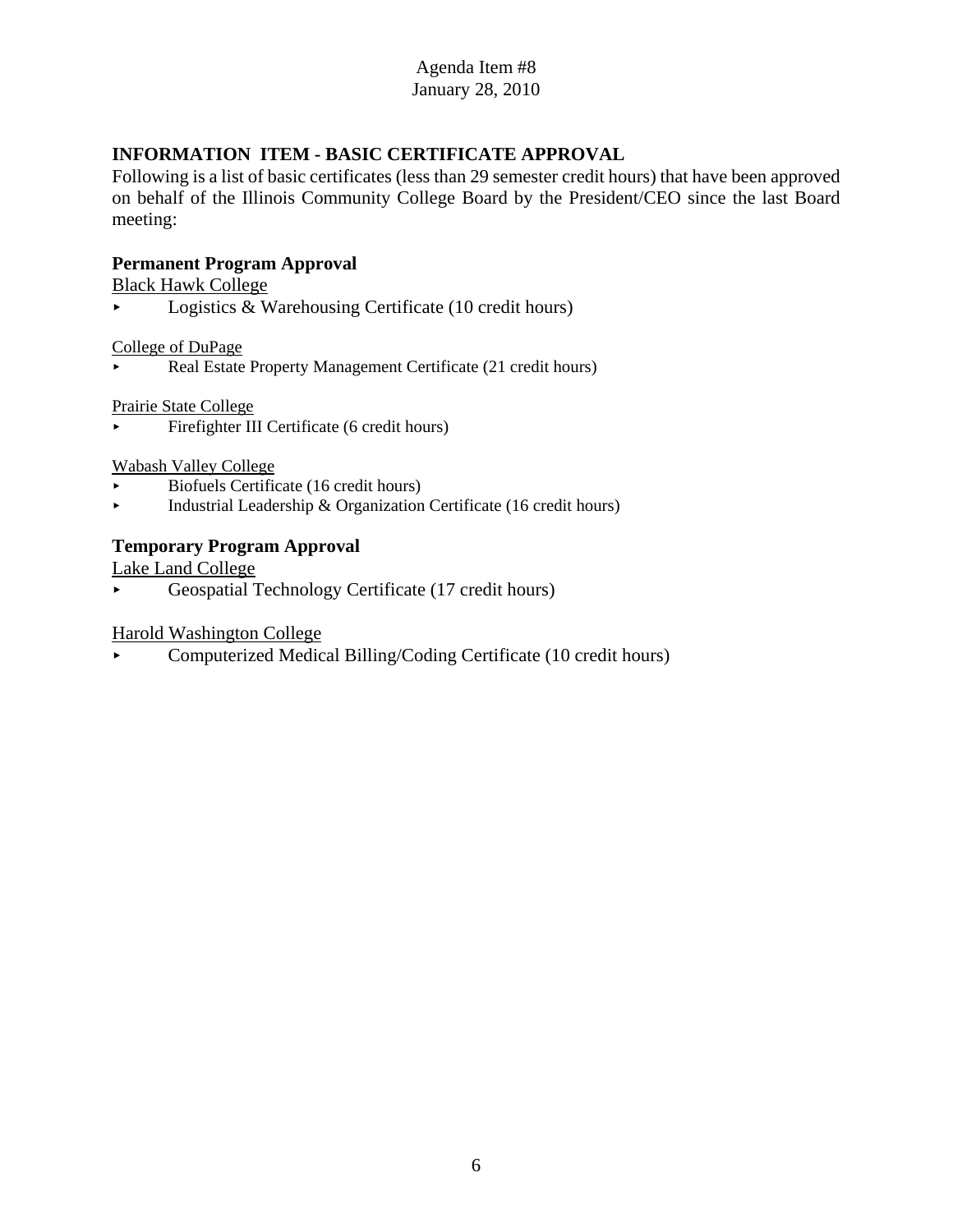Illinois Community College Board

# **ILLINOIS COMMUNITY COLLEGE BOARD RECOGNITION OF COMMUNITY COLLEGES**

The Illinois Community College Board has statutory authority to "recognize" community colleges for their compliance with state statutes and standards. Based on a five-year cycle, ICCB staff conducts recognition evaluations to assure that colleges are in compliance with the standards. Standards identified for focused review during fiscal years 2006 through 2010 include the following categories: Instruction, Student Services, Academic Support, Finance, Facilities, and Accountability. These same standards are used by each district in a self-evaluation that is submitted to ICCB prior to the staff evaluation.

During fiscal year 2009, Kishwaukee College underwent in-depth recognition evaluation. The college submitted a thorough self evaluation, ICCB staff conducted internal evaluations of all required college documents and a college site visits was conducted. This agenda item not only presents the staff recommendations for the college that completed the evaluation, but gives background on the recognition evaluation and approval process for the Board's information.

### **RECOMMENDED ACTION**

It is recommended that the following motion be adopted:

The Illinois Community College Board hereby grants a status of "recognition continued" to the following district:

Kishwaukee College

#### **BACKGROUND.**

Recognition is a statutory term describing the status of a district which meets instructional, administrative, financial, facility and equipment standards as established by the Illinois Community College Board (110ILCS Section 805/2-12f and 805/2-15). Community colleges must be recognized to be eligible for state funding. Once a college district has been recognized by the ICCB, that recognition status is continued unless action is taken by the Board to interrupt it. To determine a district's recognition status, the ICCB conducts periodic evaluations. The objectives of the recognition evaluation include 1) determination of a district's compliance with the *Public Community College Act* and *ICCB Administrative Rules*; 2) the provision of assistance to districts in achieving compliance with the Act and Rules; 3) the identification of issues which may be of concern to the community college system and the gathering of basic data about these issues; and 4) the identification of exemplary district practices/programs that can be shared with other districts. Based on a five-year cycle, ICCB staff conduct recognition evaluations to assure that districts are in compliance with selected standards. All districts are evaluated on a select number of standards during the same five-year cycle. ICCB staff makes an assessment on each individual standard and on a global basis considering all focused and nonfocused standards. On individual standards districts are identified as either in compliance or not in compliance. Recommendations are either mandatory,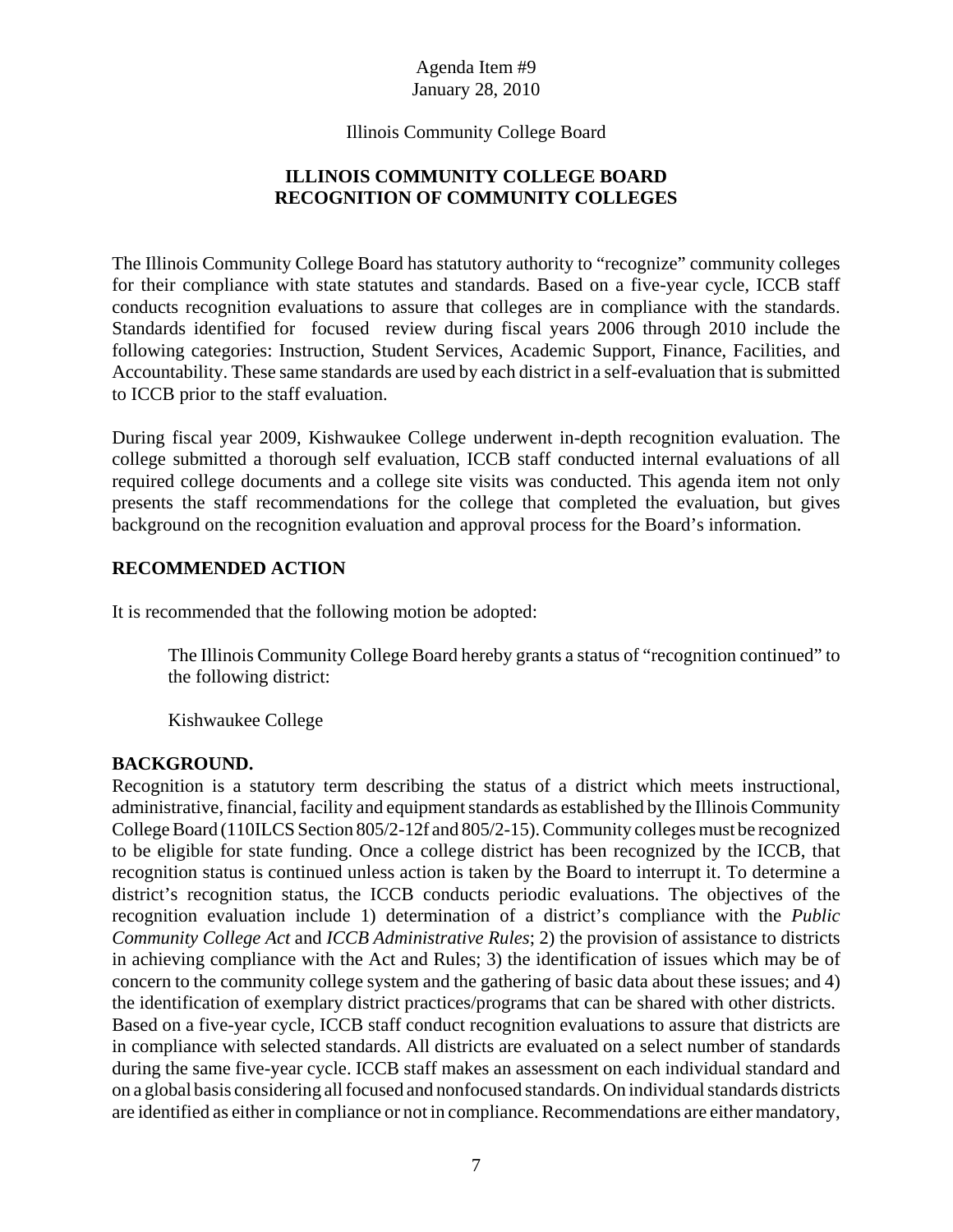when a college is "out of compliance", or otherwise advisory. On an overall, global basis, there are three categories of recognition status:

Recognition Continued – The district generally meets ICCB standards. A district which has been granted a status of "recognition continued" is entitled to receive ICCB grants for which it is otherwise entitled and eligible.

*Recognition Continued-with Conditions* – The district generally does not meet ICCB standards. A district which has been assigned the status of "recognition continued-with conditions" is entitled to receive ICCB grants for which it is otherwise entitled and eligible, but it is given a specified time to resolve the conditions which led to the assignment of that status. A follow-up evaluation is scheduled no sooner than three nor longer than nine months after ICCB action on the assignment to determine the district's progress in resolving the conditions.

*Recognition Interrupted* – The district fails to take corrective action to resolve the conditions placed upon it under "recognition continued-with conditions" within a prescribed time period. A district which has been assigned a status of "recognition interrupted" may apply for recognition at such time as all requirements set forth by the ICCB have been satisfied. A district will have state funding suspended on a prorata, per diem basis for the period of time for which such status is in effect.

Evaluation for the districts included in this item have been completed through receipt of responses to the districts' draft reports. The responses include the districts' planned action for the compliance recommendations as well as reactions to advisory (quality) recommendations when the districts chose to provide them. The districts were judged by staff to be in general compliance with ICCB recognition standards and, therefore, are recommended for *"Recognition Continued"* status. The final reports, including direct responses, are externally attached for Board members only.

College districts included in fiscal year 2009 recognition evaluations are: Illinois Central, Illinois Valley Community College, Lincoln Land Community College, John A. Logan College, McHenry County College, Morton College, Rend Lake College, Shawnee Community College, William Rainey Harper College.

Fiscal year 2009 was the fourth year of the current five-year recognition cycle. Staff provided the Board with information about the 2006-2010 recognition cycle at the April 2005 meeting of the ICCB.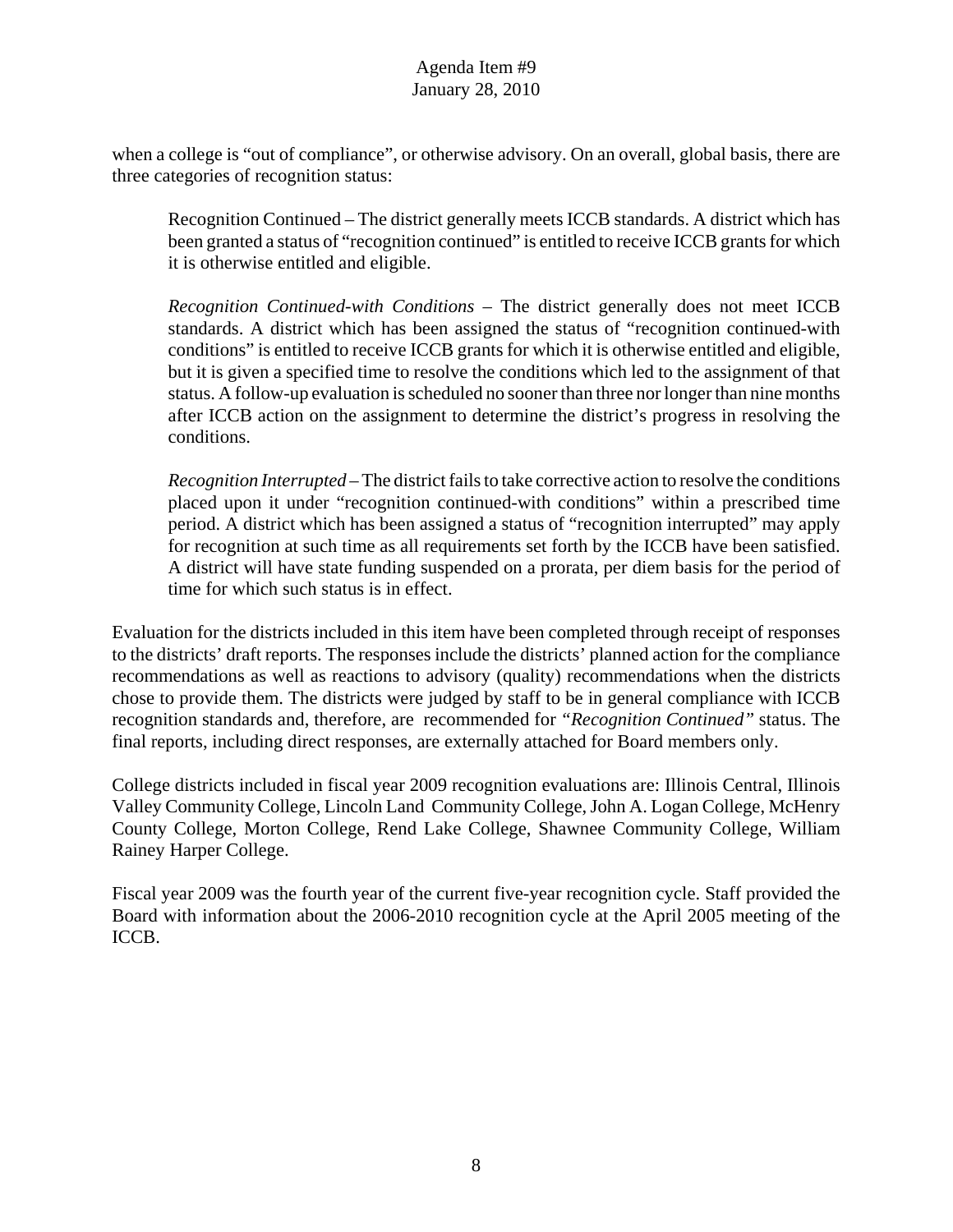#### UNAPPROVED

Minutes of the  $384<sup>th</sup>$  meeting of the Illinois Community College Board Carl Sandburg College Galesburg, IL

November 20, 2009

### **RECOMMENDED ACTION**

It is recommended that the following motion be adopted:

The Illinois Community College Board hereby approves the Board minutes of the September 18, 2009 meeting, as recorded.

\* \* \* \* \* \* \* \* \* \*

#### Item #1 - Roll Call and Declaration of Quorum

Chairman Alongi called the meeting to order at 9:00 a.m. Allison Ray called roll with the following members present: Guy Alongi, Suzanne Morris, James Dumas, Rudolph Papa, Tom Pulver, Judy Rake, Jake Rendleman, and Melissa Gamber, Student Member. Addison Woodward was absent. Ms. Ray declared that the Board had a quorum.

Item #2 - Announcements and Remarks by Board Chair

Chairman Alongi stated the Illinois Community College Board would like to take this opportunity to thank President Thomas Schmidt and the Board of Trustees here at Carl Sandburg College for hosting this meeting today. I would also like to congratulate Dr. Lori Sundberg, who will become Carl Sandburg College's sixth President when President Schmidt retires.

The Board is very proud of the programs offered to the students at this college and equally proud of the rich traditions this institution has with the communities of this district.

The fiscal problems facing this state at the present time are huge. In a conversation with the comptroller's office on Wednesday, the system is owed over \$73 million dollars. All colleges have received their first quarter base operating payment, but are still owed the first quarter equalization payment. Also, now their second quarter base operating and equalization payments are due and payments for this may not be paid before February 2010.

We have heard loud and clear the financial problems facing our small colleges due to the lack of payments and now we are hearing from our medium-sized colleges about their cash flow problems. Some colleges have borrowed from their tax warrants and even expended all their working cash.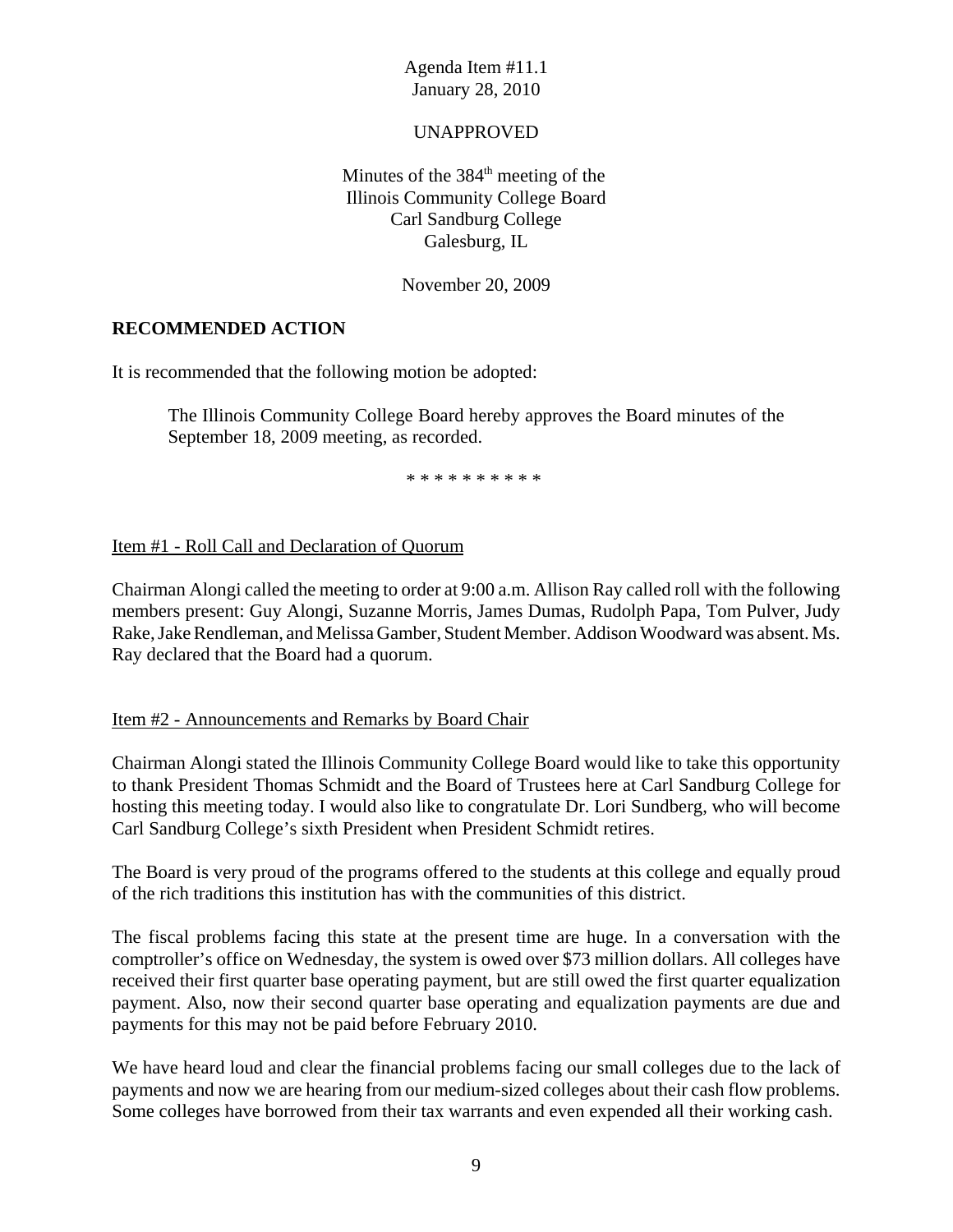Many are having a difficult time just meeting payroll, not to mention delaying payments to local vendors. It won't be long until our large colleges begin to have fiscal problems because of the declining EAV in fiscal year 2010 and 2011.

My message should be clear to all colleges, you need to spend your money wisely and not spend it on items that are not necessary. The problem will only get worse in the coming months. Recent meetings with the Governor's Office have indicated that revenue in past quarters is below projected amounts and unemployment is now at 10.2 percent state wide, with some analysis projecting unemployment to cap around 8.5 percent in the state.

I urge all colleges to examine every line item and find ways to save. This is a crisis and we will not work our way out of this anytime soon. This was not created overnight and will not go away overnight.

I was interviewed last week by one of my local newspapers and I stated that five things have to happen to get us out of the mess we are in.

- 1. The state must find new revenue.
- 2. Budgets cuts will be necessary.
- 3. Community Colleges will have to raise tuition.
- 4. Community Colleges will have to raise property taxes.
- 5. Community Colleges may have to cut services and possibly look at capping enrollments resulting in turning students away. The bottom line is everyone will have to share in the pain.

The real problem is that enrollment and credit hours have exploded at our colleges and the base operating reimbursements have not increased to reflect the enrollment and credit hours generated. We are working on 1999 funding levels with inflation factored in.

I wish I had better news and please take heed to my comments. We are in the worse financial crisis in the state's history.

#### Item #3 - Board Member Comments

Jake Rendleman thanked President Thomas Schmidt and the Carl Sandburg College Board of Trustees for hosting the Board meeting. Mr. Rendleman also stated that he agreed with Chairman Alongi's comments.

James Dumas thanked Carl Sandburg College for hosting the Board.

Suzanne Morris reiterated Chairman Alongi's comments and also stated that enrollments are in danger of being capped which would result in hurting the community college constituency, mostly the poor and academically challenged students. If the situation does result in curtailment of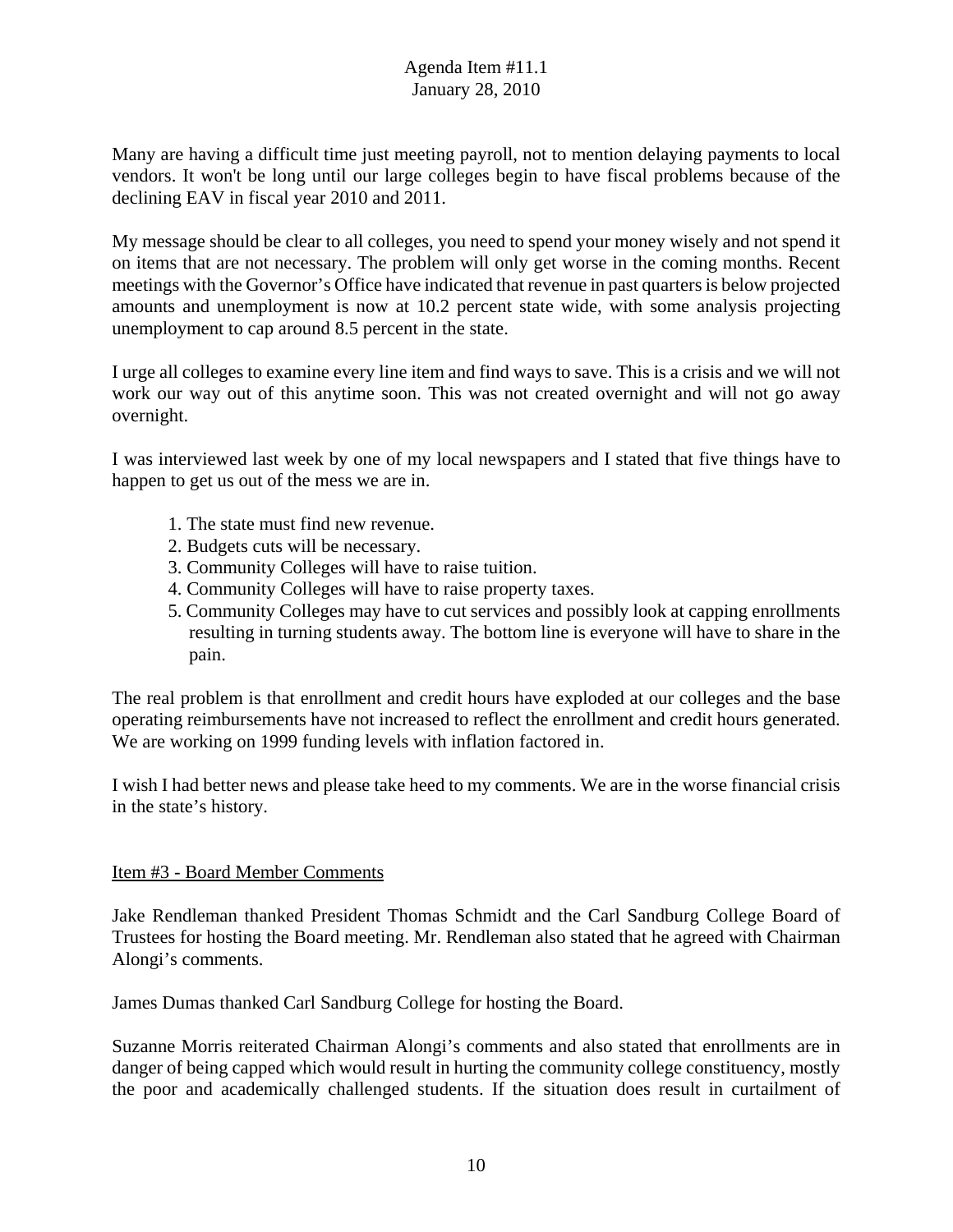enrollments, Ms. Morris would like to see the colleges and the ICCB develop a process or plan, so that the students will continue to be served.

Rudy Papa thanked Carl Sandburg College for hosting the Board meeting. Mr. Papa also echoed Chairman Alongi and Ms. Morris' comments. He also stated that it was time to roll up our sleeves, start dreaming, and find a way out of the current fiscal crisis.

Tom Pulver thanked everyone at Carl Sandburg College and continued Mr. Papa's comments that we have a dream, we have the awareness, and now we need to come up with a plan of action. The entire state needs to come together to fix whatever we can.

Judy Rake thanked Carl Sandburg College for hosting the Board meeting. The time has come to find solutions and it will take everyone sitting at a table together to examine the number of cuts being made.

Melissa Gamber thanked Carl Sandburg College for hosting the Board meeting. She also thanked Chairman Alongi for his comments and hopes that despite the financial problems the colleges are facing, the colleges will come out stronger and the situation will perhaps bring everyone together.

## Item #5 - Remarks by Mr. Thomas Schmidt, President, Carl Sandburg College

President Schmidt welcomed everyone to Carl Sandburg College. Mr. Schmidt introduced Carl Sandburg College Board Chair, Jon Sibley.

President Schmidt discussed Carl Sandburg College's adherence to policy governance. He also spoke about his time spent at other community colleges throughout the state as a graduate of College of DuPage and working for three of the system's colleges, his role as Chief Financial Officer.

President Schmidt addressed the current fiscal situation facing the state and the community college system. President Schmidt endorsed Chairman Alongi's comments and stated, "That the brief conversation that just occurred, has been the best and clearest conversation that he has heard in response to the fiscal stress. The ICCB has responded to the situation by first defining the problem." President Schmidt is gratified, enthused, and optimistic by hearing the current conversation and truly believes that the community college system will survive the situation. The challenge is to look at this as an opportunity.

#### Item #7.4 - Presidents' Council

President Thomas Schmidt congratulated all individuals, many students and trustees amongst them, for participating in the MAP rally that recently took place in Springfield. Many Presidents and board of trustees members authored editorials which generated support for MAP.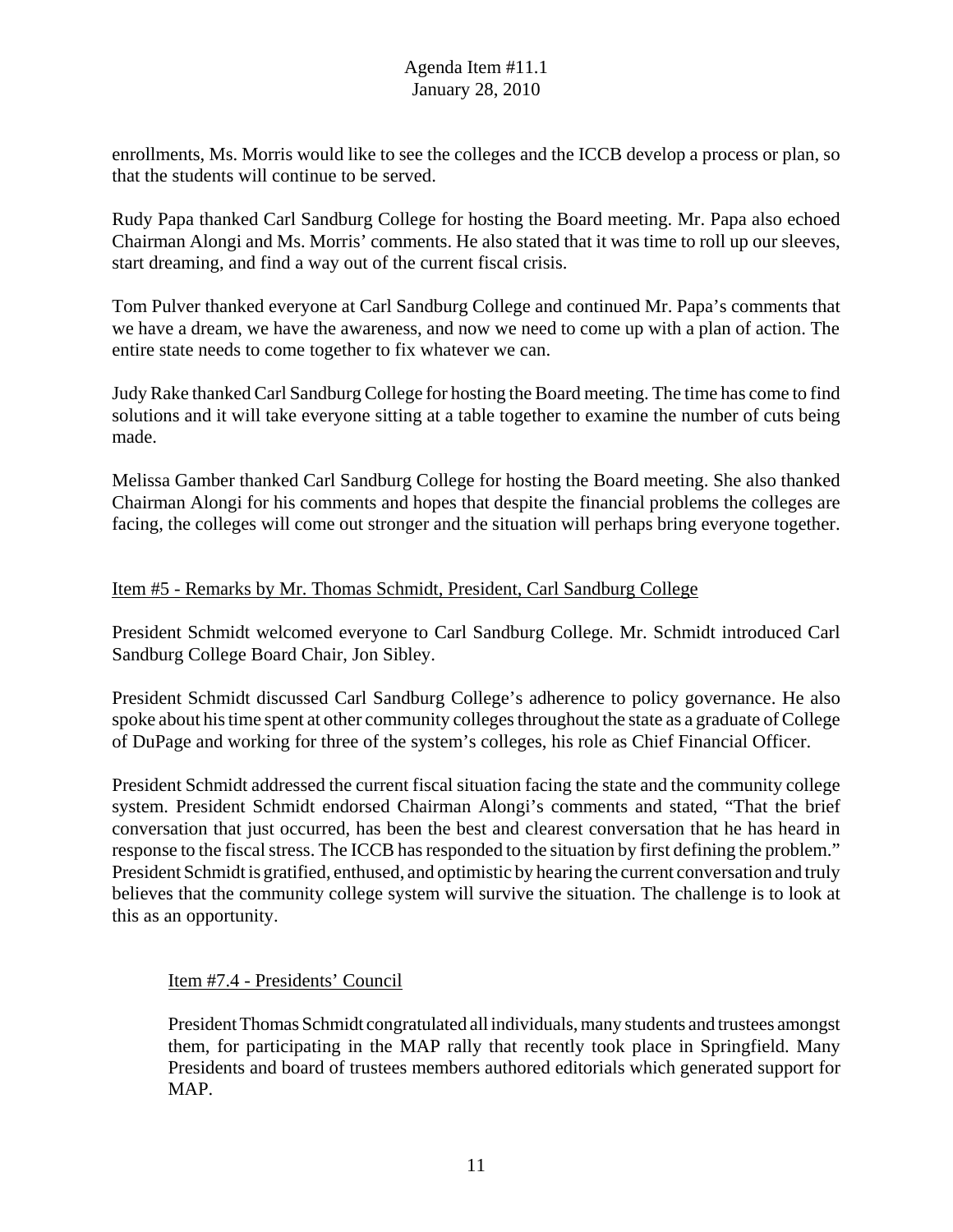The Presidents' Council recently endorsed the Clear Connections project supported by Women Employed. This project will assist high-risk students at the colleges with wrap around services, ensuring student success.

The Illinois Community College Sustainability Network was a recipient of a \$1 million grant from the Illinois Department of Commerce and Economic Opportunity. The money will be distributed to the colleges based on the initiatives at each college.

President Vernon Crawley of Morraine Valley Community College, was recognized as the Chief Executive Officer of the Year by the Association of Community College Trustees. This is an extraordinary accomplishment and well-deserved award.

The Presidents' Council will continue its work with the Illinois Board of Higher Education Public Agenda. The Council pledges to continue to work towards the four goals of the Public Agenda.

President Schmidt serves as the chair of the Administrative Services Committee for the Presidents' Council and has recently been working with Dr. Karen Hunter Anderson of ICCB by investigating a grant through ARRA funding which could provide life for a statewide wireless network.

## Item #5 - Remarks by Mr. Thomas Schmidt, President, Carl Sandburg College

At this time, President Schmidt introduced, Samuel Sudhakar, Vice President of Administrative Services and Chief Information Officer for Carl Sandburg College (CSC). President Schmidt asked Mr. Sudhakar to present an example of how a wireless network could be set-up throughout the state of Illinois, because CSC has established such a network throughout its district.

Mr. Sudhakar was pleased to present to the ICCB and thanked everyone for the opportunity. CSC developed EduNet, a broadband, wireless area communication network designed for the purpose of transmitting/receiving data, internet, audio, and video traffic. EduNet started in 2002 and is owned and operated by CSC in partnership with the 21 K-12 school districts within the CSC district. Currently, the network covers 3,000 square miles and was completed in November 2005. Mr. Sudhakar gave a brief history of EduNet's creation and how the college worked with local businesses, townships, and schools to keep costs as low as possible. CSC discovered throughout the course of EduNet's creation that they were the first in the nation to have such a network and EduNet also won the ICCTA Innovation Award for 2005.

The network provides the sharing of teachers between school districts and there are currently 1,000 private residents receiving internet services. EduNet has applied for \$1.87 million of federal stimulus money for 2009 and recently received a commitment letter granting \$187,000 from the state of Illinois. These funds will be used to further expand the current network in the areas of bandwidth and coverage area by providing expanded services to all residents within the district.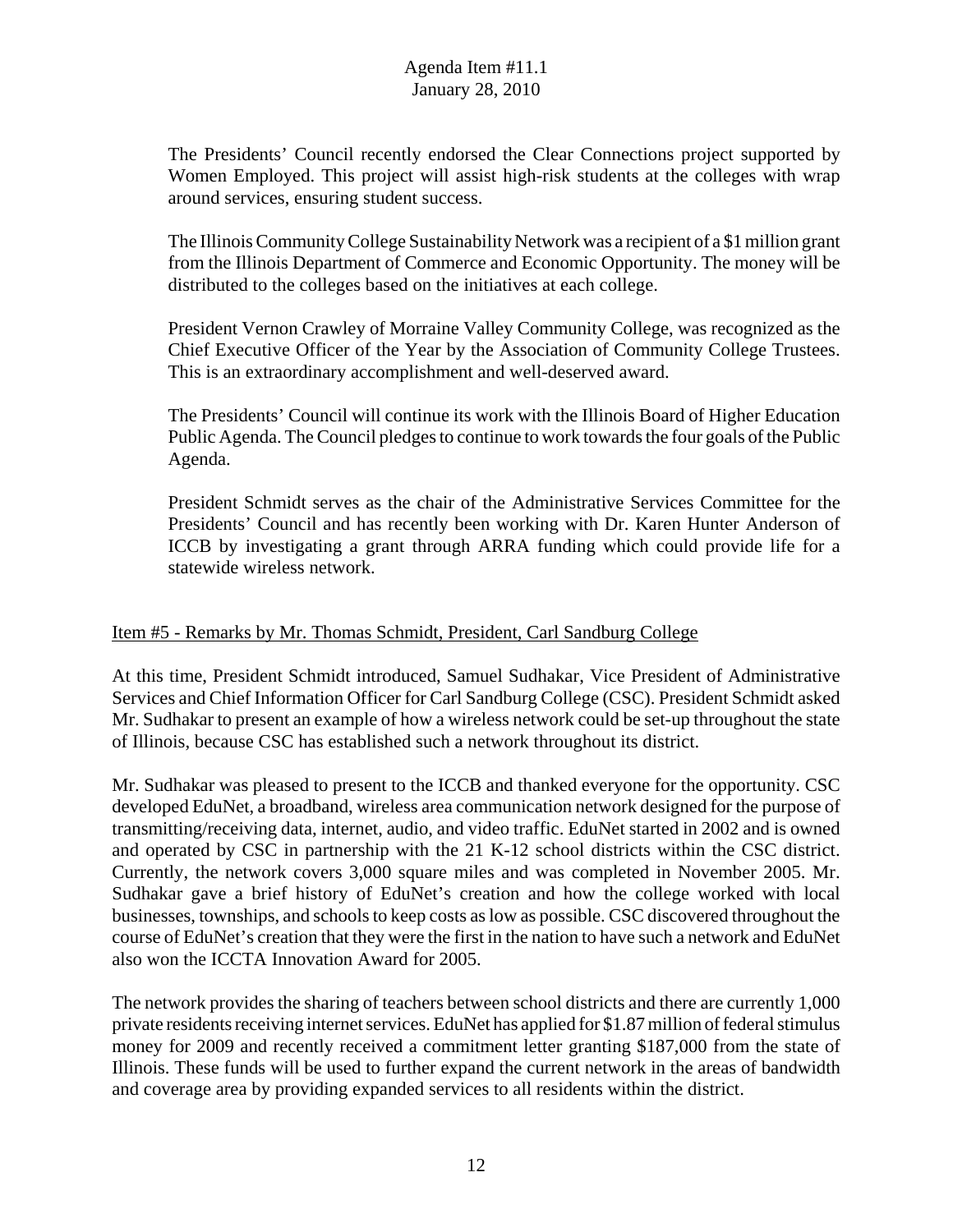#### Item #4 - President/CEO Report

Geoff Obrzut thanked President Schmidt and Chairman Sibley for hosting the Board meeting. He also congratulated Carl Sandburg College on their success with EduNet.

Thanks were also extended to Chairman Alongi; Jake Rendleman; and Ellen Andres, ICCB Chief Financial Officer, for attending the higher education budget meeting with the Governor's Office of Management and Budget.

Recently, Mr. Obrzut attended a Cabinet meeting which resulted in requests for all state agencies to submit contingency plans that detailed a possible five day layoff plan and an additional 3 percent reserve on office operation budgets for fiscal year 2010.

Dr. Karen Hunter Anderson, Vice President for Adult Education and Institutional Support; Jennifer Foster, Senior Director for Adult Education and Family Literacy; and Mr. Obrzut will attend a meeting on Monday and in late December, with federal officials from the Office of Vocational and Adult Education. The meeting on Monday will be held at Lewis and Clark Community College.

Julie Smith, from Governor Quinn's office, has notified Mr. Obrzut that the first meeting of the P-20 Council will be held soon. Former Senator Miguel del Valle will chair the P-20 Council, Mr. Del Valle also serves on ICCB's Latino Advisory Council. Ray Hancock from the Illinois Community College System Foundation, will serve on the Council and Mr. Obrzut will serve in an ex-officio capacity.

Mr. Obrzut distributed the draft copy of the ICCB Newsletter. There will be a few minor changes made within the next week and then the newsletter will be distributed via email to the Illinois Community College System, state officials, and legislators.

Mr. Obrzut showed pictures of the progress being made on the construction of the Harry L. Crisp II Community College Center.

Congratulations were awarded to Vernon Crawley, President of Morraine Valley Community College, for being named the Chief Executive Officer of the Year.

Chairman Alongi was recently featured in an article in the Southern Illinoisian, discussing the state's fiscal situation ans its impact on community colleges.

Labor negotiations have stalled and both sides are scheduled to meet in the near future with a federal mediator.

The ICCB Executive Staff holiday party will be held Wednesday, December 9.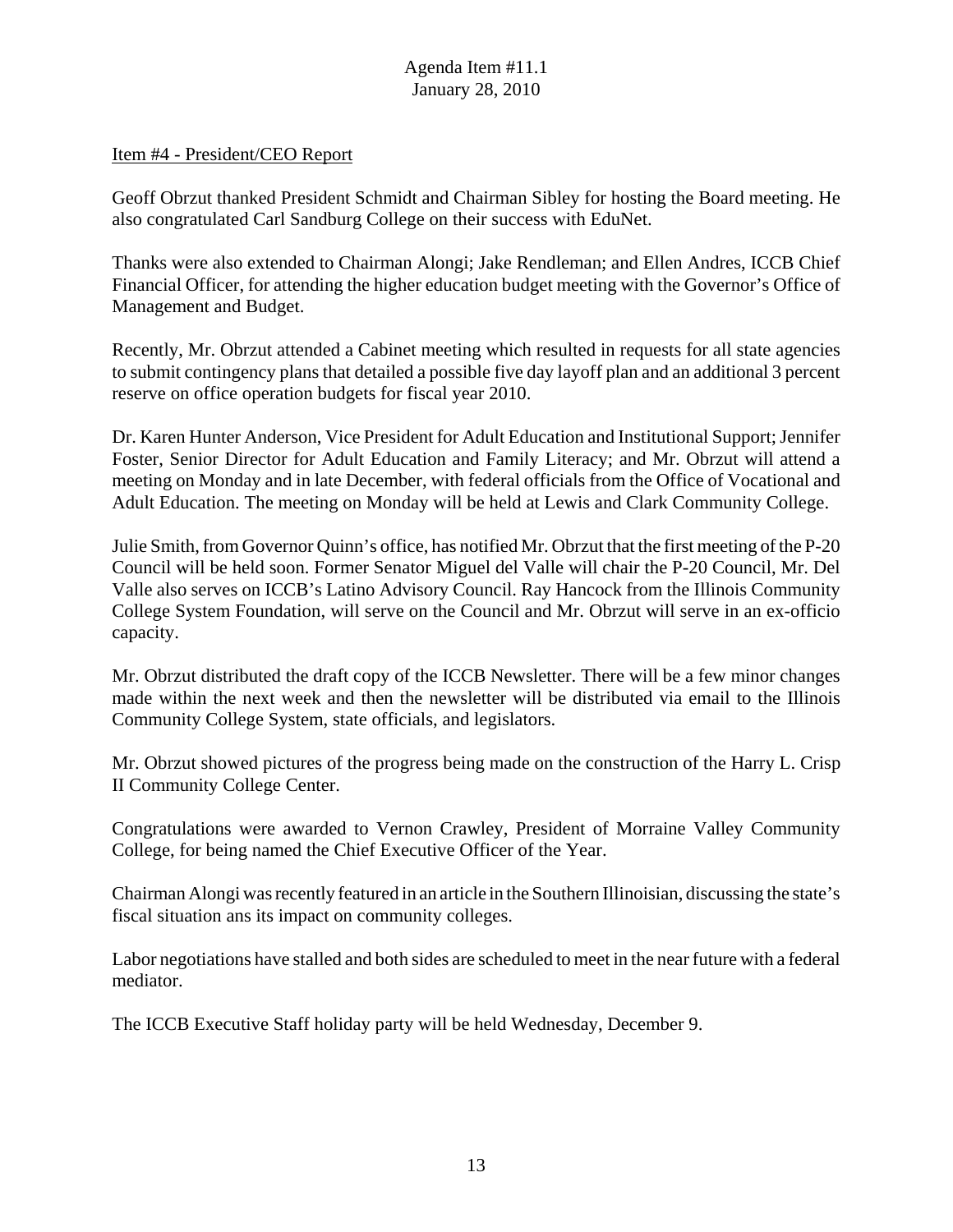Item #6 - Committee Reports

Item #6.1 - Budget and Finance

Ellen Andres, ICCB Chief Financial Officer, and Michael Monaghan, Executive Director of the Illinois Community College Trustees Association (ICCTA), discussed the State budget and how it affects the Illinois Community College System. They have both talked to the Council of Community College Presidents and the ICCTA about this same issue.

Mr. Monaghan reported that the State's fiscal situation has worsened and reached crisis level. Over the last two years, the State's revenues have been shrinking, especially the General Revenue Fund (GRF). The GRF is used to pay for most state operations, including base operating grants for the community colleges. In the past couple of years, the State has been operating anywhere from \$30 - \$31 billion GRF per year. In fiscal year 2008, the receipts into the GRF reduced to about \$29 billion. Mr. Monaghan reported that fiscal year 2009 GRF receipts were at \$29 billion, but expenditures remained at \$30-\$31 billion. Fiscal year 2010 faced numerous problems, in conjunction with general economic downturn, and the GRF budget was estimated to be only \$26 billion. The fiscal year 2010 budget relies heavily upon borrowing in order to maintain expenditures. The State is borrowing money from the pension funds and borrowing from vendors by creating a delayed payment cycle, which is currently 105 business days. It appears that the state, thus far, has failed to generate the needed revenues to fund the GRF, with some sources indicating that projected revenues may only total \$22 billion when \$26 billion is needed and as Mr. Monaghan reiterated, the state is operating on \$31 billion in services.

Ms. Andres reported that the Governor has relied on short-term borrowing to supplement the GRF, but these funds must be paid back within the same fiscal year that they were issued. Currently, \$2.25 billion in short-term loans and an additional \$8 million in interest must be paid back by June 30, 2010. The payments will be due beginning in March, 2010.

Mr. Monaghan emphasized that his concern is explaining to the trustees why this is happening and how it will impact their individual boards and colleges.

Ms. Andres explained how state payments work and how it affects college receipts. By statute, grant payments cannot be made until the middle month of each quarter. Coupled with the 105 business day delay, it may be January before a college receives a payment from a voucher sent to the Comptroller in August. One sent in November may not be received until April. This timing can be further impacted by the short-term loans the state secured. Starting in March, the state must begin to repay the \$2.25 billion it borrowed last year. Repayment of the short-term loans will become top priority, and all incoming revenue will go towards those payments. If the state does more short-term borrowing or frees up some revenues when pension bonds are sold, payments could be caught up or the payment cycle could be decreased. However, it has become a concern that the colleges may only receive their first two quarterly payments for fiscal year 2010.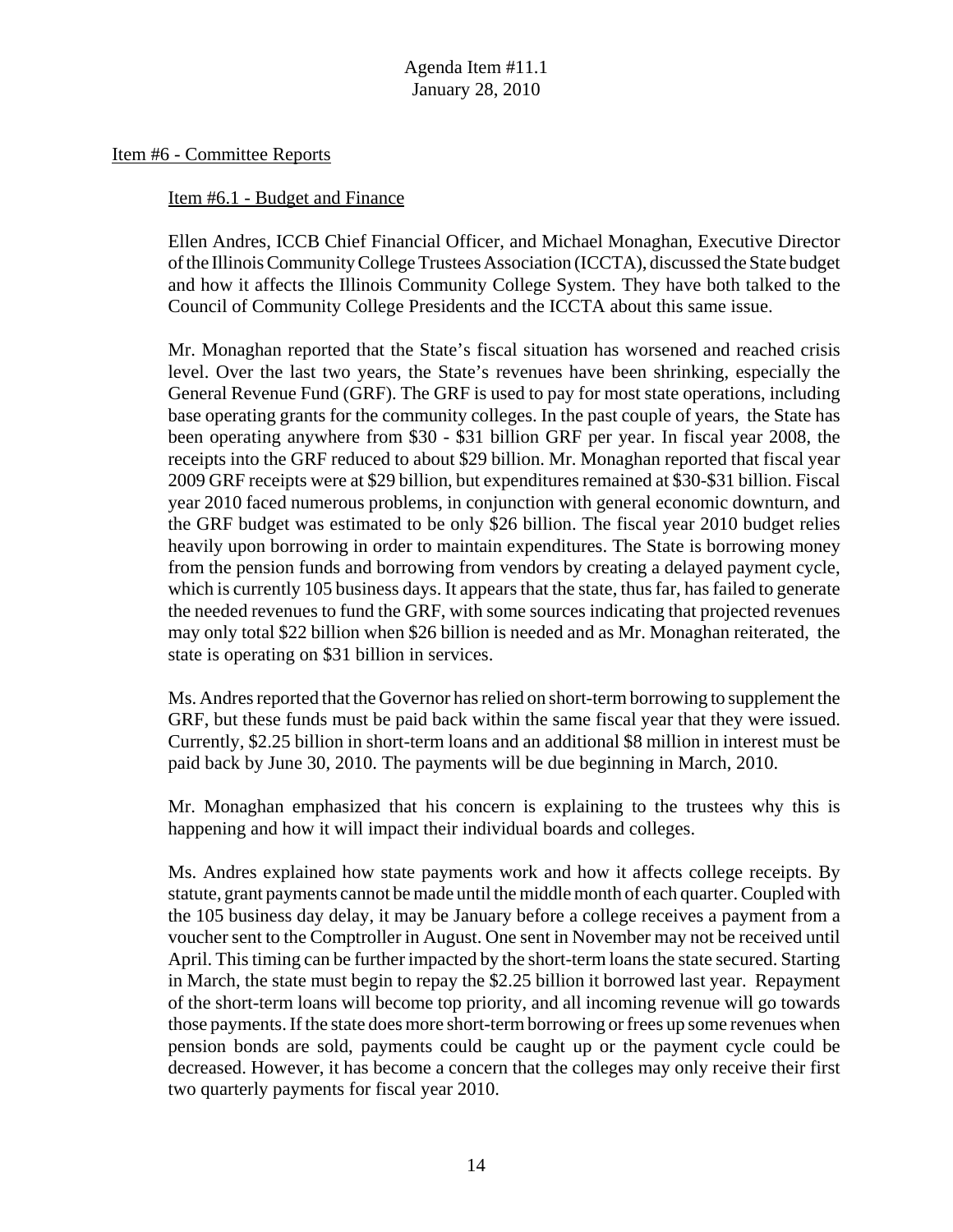Ms. Andres reminded the Board that this is not considered a cut, but a delay in payments. However, districts that receive the majority of their funds from the State, may have trouble borrowing against other funds or have enough of a fund balance to make up for the loss in State revenues this year. Most of these districts rely heavily on equalization grants. By statute, a college may borrow against anticipated revenues and issue working cash bonds. However, this is all done at a cost. If the college borrows from working cash, it may have to be paid back before State revenues are even received.

Currently, some colleges are fearful of not being able to meet payroll obligations. Another problem is that it is unaffordable for a college to grow. The enrollments are growing, but student tuition is only one-third of the cost and the State and local funds are staying level or decreasing. Unfortunately, colleges have reported that some students have been turned away. In discussions with presidents and trustees, Ms. Andres found that in order to meet the needs of their students, some colleges have implemented furlough days, renegotiated contracts to freeze pay increases, negotiated one year contracts with pay freezes, laid off faculty and staff, closed programs and some off site locations, and in some instances, have even capped enrollment.

Chairman Alongi asked if there was another round of a federal stimulus would that help the colleges?

Ms. Andres replied that there have been rumors of such, but nothing definite has been discussed with the State. Federal stimulus also brings up the issue that the fiscal year 2010 budget was dependent upon about \$1.8 billion in federal funds. That equates to about \$7 million in federal stimulus money for the community college system, and that will not be available in fiscal year 2011, unless a second stimulus is approved by Congress. If there are no stimulus funds for fiscal year 2011, we may receive a \$7 million reduction.

Chairman Alongi stated that the ICCTA has done an excellent job reaching out to its constituents and informing them about the situation. He also asked Mr. Monaghan what we can do to try and reach those trustees that may not hear or understand what is taking place?

Mr. Monaghan felt that the ICCTA has done a variety of things to reach all of the trustees, and they will continue to emphasize ways to get through fiscal year 2010. He stated fiscal year 2011 will be much harder. The ICCTA would like for each district to evaluate their needs and begin to prepare for the impact of the fiscal year 2011 budget. Many colleges' fiscal year 2011 budgets will also be affected by the declining equalized assessed valuations (EAV) of homes in the state. Mr. Monaghan stated that the EAV is decreasing, especially in the six county region of the northeastern part of the state. He said, "Yes, we have a problem today, but if you think this is bad, just wait for next fiscal year."

Suzanne Morris asked that as the districts are dealing with their individual financial situations, is there any concern about the quality, offerings, and standards that the ICCB has set for the system across the state? Also, Ms. Morris said that she realizes that the trustees do not want the "State" involved in making decisions about local quality or program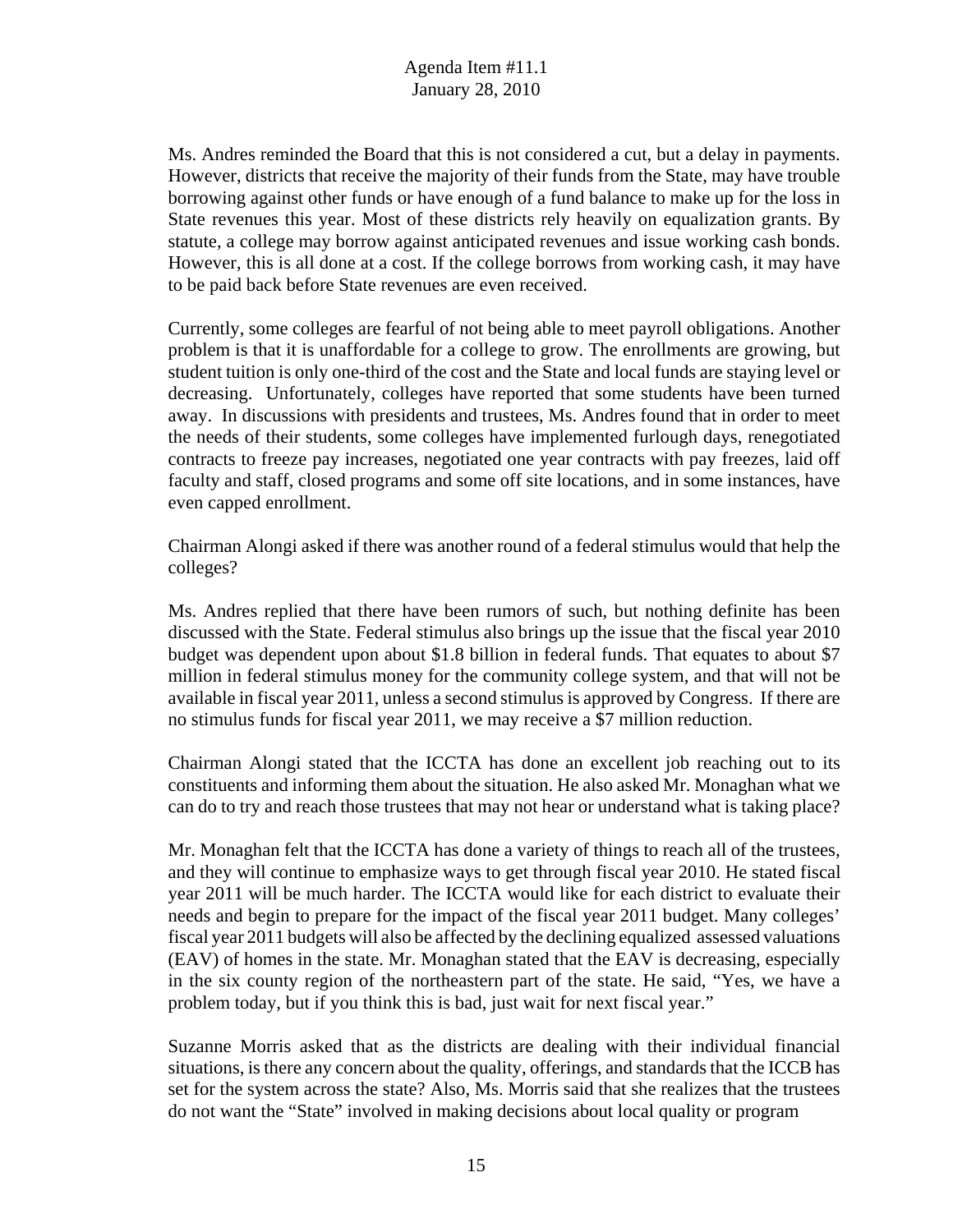offerings, but she wondered if the ICCB can provide some leadership or guidelines. As necessary reductions are made, she wants to ensure the level of education and the offerings are at a certain standard.

Barb Oilschlager, President of ICCTA and a member of the College of Lake County Board of Trustees, stated that her perception is that until the last ICCTA meeting, many trustees throughout the state did not have an appreciation of where the colleges stand as far as state receipts and future funding issues.

\* \* \* \* \* \* \* \* \* \*

Extensive discussion took place on the topic of the condition of the state's financial situation and the possible affects of the situation upon the Illinois Community College System. The discussion resulted in the following:

Tom Pulver made a motion, which was seconded by James Dumas, to approve the following motion:

The staff from the Illinois Community College Board and the Illinois Community College Trustees Association will, within 120 days, contact every community college President and Board Chair to offer to speak to their college individually and in detail regarding the Illinois financial crisis and the longterm affects on the system.

The motion was approved by unanimous voice vote. Student advisory vote: Yes.

\* \* \* \* \* \* \* \* \* \*

Item #6.2 - Academic Affairs and Student Relations

Tom Pulver reported that the Developmental Education Advisory Committee held its second meeting and discussed Common Core, American Diploma Project, and other state initiatives. The meeting held in October outlined the role, function, and structure of Common Core and how it fit with developmental education. The committee reviewed outcomes for developmental education courses that had been submitted by the colleges. The next step is to develop faculty work teams, go through common core, and back map to developmental education to create outcomes. Faculty members from IMAC, community colleges and professional organizations will form the work teams.

Illinois Articulation Initiative (IAI) - Currently there is a lot of attention to transferring courses at an accurate level. There have been meetings with the Illinois Board of Higher Education to agree on three-four classes to transfer. We would like to become more aggressive regarding transfers and may need to pursue legislation. Consistency among the four-year institutions and what they will accept for transfers was discussed. A five-year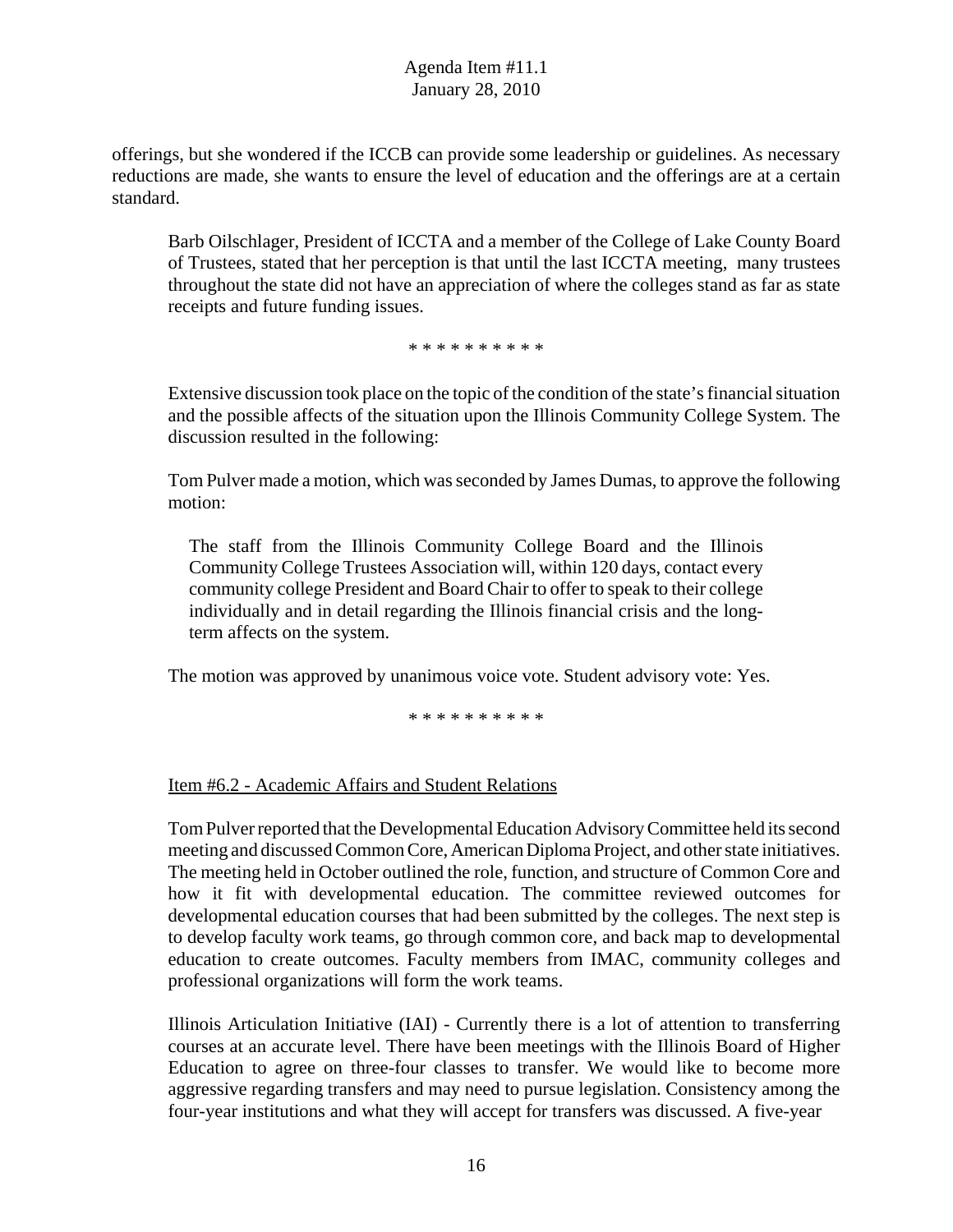review will be conducted soon and will focus upon identifying issues. Consideration is underway to utilize an automated system with I-transfer to evaluate a random sample of courses. The next Chief Academic Officers, as well as the next Presidents' Council meeting, will address transfers and IAI.

Student Advisory Committee (SAC) - Student Board member Melissa Gamber created a letter for all student trustees. The letter was targeted toward those who were not in attendance at SAC meetings and informed the members about SAC, including topics discussed and encouragement to participate. She also created a letter for advisors informing them about the importance of participation of their SAC members.

Veterans' Affairs - There is new Veteran's legislation requiring all public colleges and universities to have available on their websites all services that are provided to veterans, military personnel, and their dependents, along with contact information for those services. The legislation also requires a Coordinator of Military Personnel Support Services to be named by February 7, 2010, for every college. ICCB, along with the Chief Student Services Officers, also created a universal veterans logo that all of our colleges can use so veterans may easily identify on any community college website veterans information. Links to all community college Veterans Services surveys will be posted on the ICCB website.

Joyce Foundation - The next cross-site meeting will be held December 15-16 in Chicago and will focus upon data and communication. We are exploring options of TANF and FSET funds to assist with funding bridge students.

America Recovery and Reinvestment Act (ARRA) - There was a total of \$500 million allocated for adult WIA training and Illinois received \$26 million of those funds in two grants. The first was a State Energy Sector Training Grant for \$6 million and two colleges presented proposals for additional funds. Danville Area Community College submitted a proposal for wind energy and Parkland College presented one for energy efficiency. The second grant was WIA sector-based and is expected for early December approval. A total of 18 colleges have submitted proposals to the Department of Commerce and Economic Opportunity.

#### Item #6.3 - External Affairs

Jake Rendleman reported that Steve Morse has been working with Shannon Woodworth and ICCB Executive staff on the new ICCB newsletter. The newsletter will appear quarterly.

There have recently been several interviews with various news media on student enrollments and on adults returning to college.

A discussion took place regarding upcoming training for the new laws affecting the Freedom of Information Act and the Open Meetings Act. Jake Rendleman reported that he had attended a seminar on the new laws that was sponsored by the Illinois Community College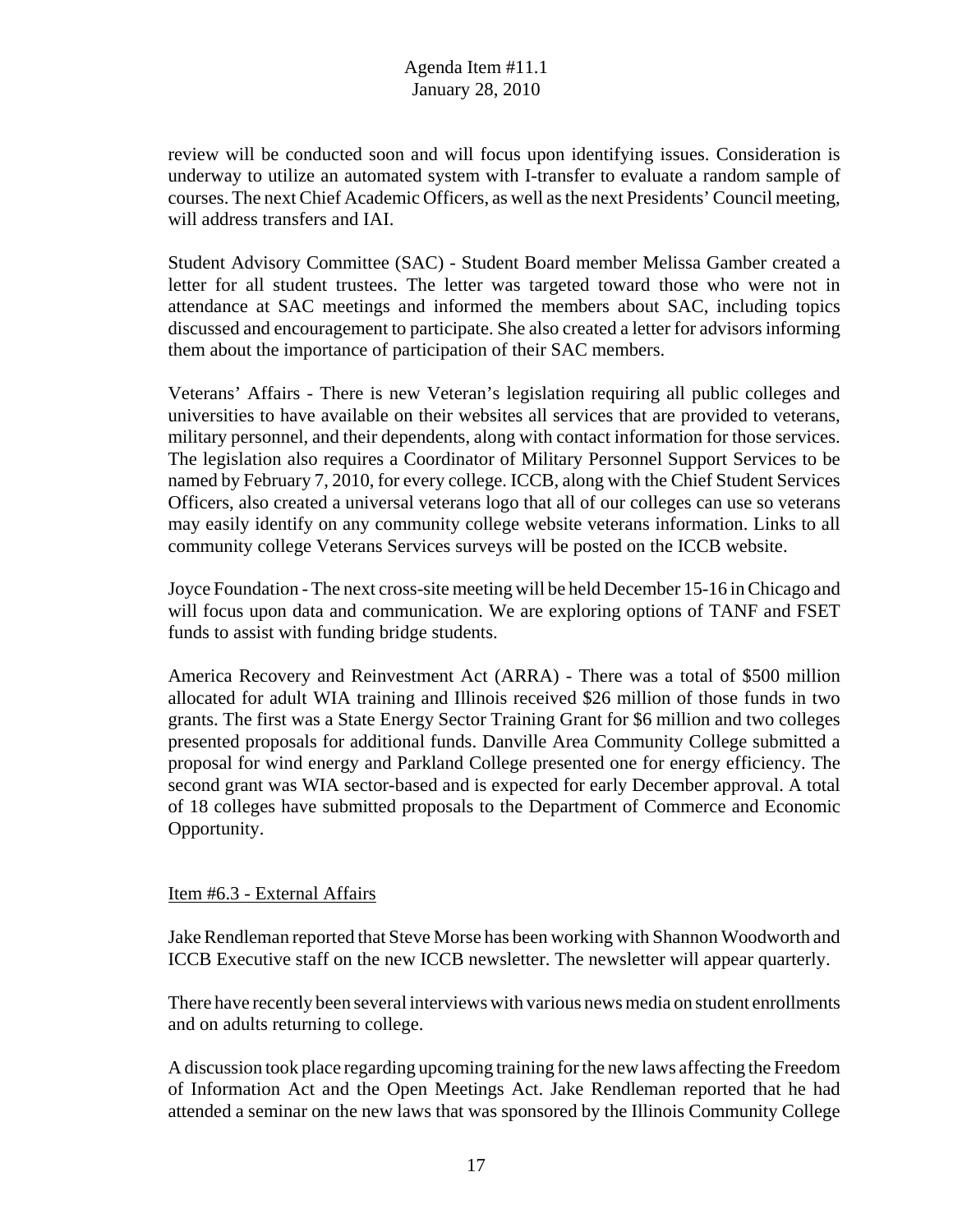Trustees Association. The seminar was very informative and well done.

Three legislative proposals have been presented to the Governor's Legislative Affairs staff for review. The review is required for state agencies, boards, and commissions if they intend to initiate any legislation. The proposed legislation includes:

- 1. Revising the qualifications for colleges receiving Equalization grants. The proposal requires a college's tuition to be at least 70 percent of the statewide average for tuition and standard fees, instead of the current 85 percent, or that a college's tuition makes up at least 30 percent of its total revenue. The ICCB voted on making this change at its Board meeting in March 2009.
- 2. Making monthly payments, instead of quarterly payments, for base operating grants and equalization.
- 3. Removing the provision that allows expenses incurred by a non-voting student member of the Illinois Community College Board to be provided by advance payment. Remove a provision that provides the members of advisory committees of the State Board shall be reimbursed for expenses.

The deadline for submitting legislative proposals to the Governor's Office was November 16. Private groups/organizations may initiate legislation that will affect the ICCB or the colleges at any time without consultation.

## Item #6.4 - Personnel and Evaluation

The Personnel and Evaluation Committee met during Executive Session.

#### Item #6.5 - Strategic Planning

Tom Pulver reported that recommendations for two ongoing initiatives of Strategic Planning will be addressed during this meeting and include the Adult Education Strategic Plan and the Latino Advisory Committee Report. These two initiatives, along with the IBHE Public Agenda, are comprehensive and collaborative and represent the priorities that this Board has established which include postsecondary accessibility, successful transitions, and addressing the skills gap to provide an educated workforce to improve the state's economic development. There are concerns that, with the serious deficit in the state budget and further cuts to state agencies, it will become increasingly difficult for the ICCB to implement these much needed strategic plans and equally difficult for the colleges to follow through with the recommendations. We applaud any efforts made by the colleges and staff to keep the system moving forward, despite the limitations presented by the budget.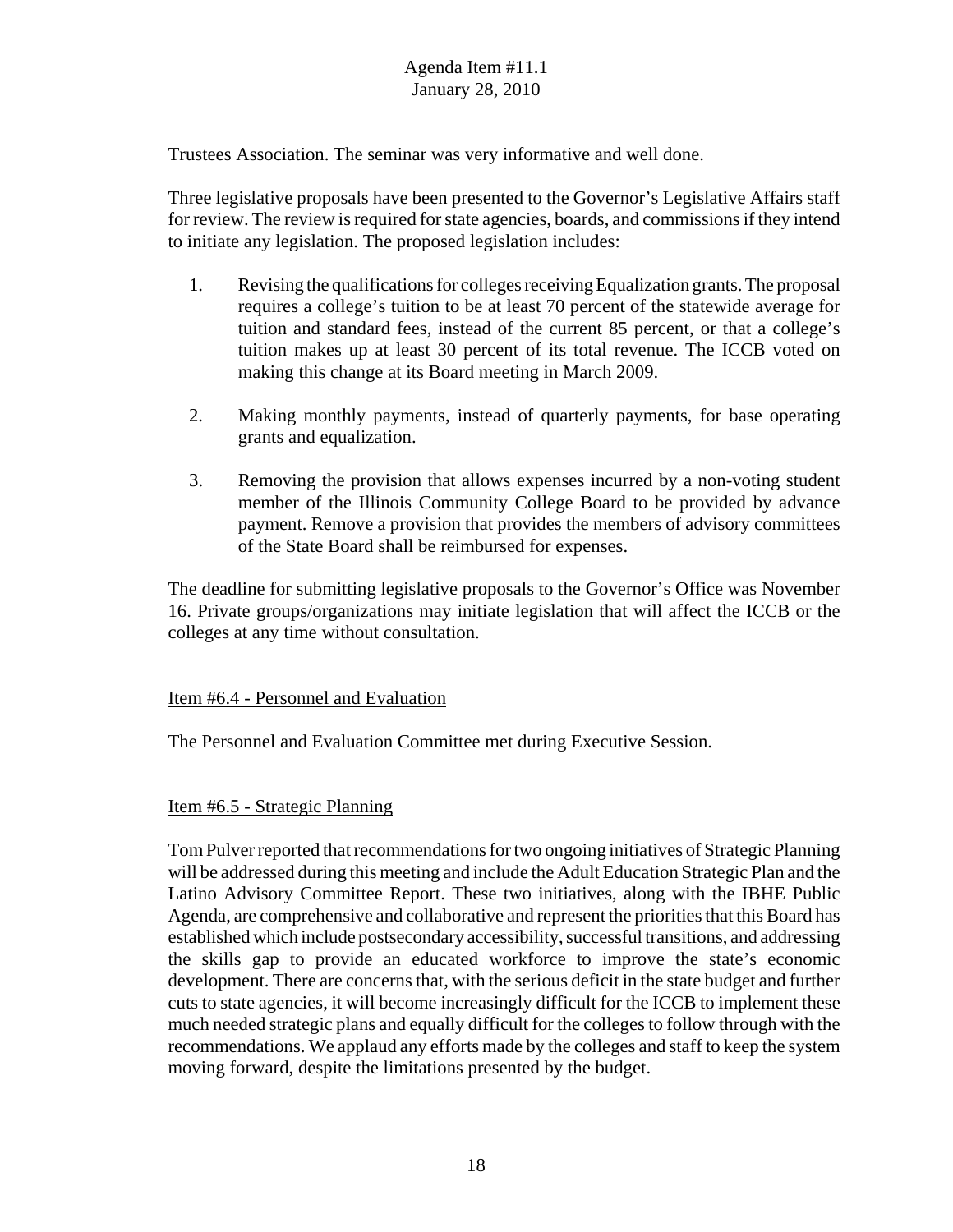Item #7 - Advisory Organizations

Item #7.1 - Illinois Community College Faculty Association

Tom Pulver reported that the 2009 Teaching and Learning Excellence Conference was held on October 8 and 9. Approximately 115 people registered for the conference, representing 22 colleges and the ICCB. Waubonsee Community College sent the most faculty and Elgin Community College second.

Four tracks were offered, including Pedagogy/Assessment, Community Outreach, Technology, and Related Topics. Twenty-five concurrent sessions were scheduled, in addition to the Opening Session, Delegate Assembly, Luncheon Program, and Raffle/Door Prizes. Dr. John Avendano, President of Kankakee Community College, presented a thoughtful and compelling keynote address, "The Changing Face of Community Colleges."

Six scholarships were presented to Carolyn Gehrke, Elgin Community College; Evelina Iskra, Elgin Community College; Run Jin You, Illinois Valley Community College; Ethan Hobart, College of Lake County; Darwin Gordon, Kennedy-King College; and Elisha McDowell, Rend Lake College. Two Faculty Grants were presented to Jacque Mott, Harper College and Bill Clem, Waubonsee Community College. Two Faculty Awards were presented: 2009 Outstanding Faculty Member Award was presented to Jay Cohen, Accounting Chair, Oakton Community College and a plaque of appreciation was presented to the family of Joe McCaulley, Art Professor, Heartland Community College, in recognition of Joe's service to Heartland Community College and the Bloomington-Normal community.

Approximately 36 people took advantage of the Certified Professional Development Credit which was offered for the first time.

Overall, the conference was a success. The ICCFA would like to express appreciation to the ICCB Board, the ICCTA, and the community college Presidents who paid ICCFA 2009 dues. We would also like to express our appreciation to Dr. Elaine Johnson and her staff for all the hard work, time, and commitment to the ICCFA and faculty members.

The 2010 Teaching and Learning Excellence Conference will be held on October 21 and 22 at the Crowne Plaza Hotel, Springfield.

The ICCFA recently added David Seiler, Lake Land College, and Bruce Myers, Kankakee Community College, as Executive Committee members. Congratulations to both.

#### Item #7.2 - Illinois Community College Trustees Association

Barb Oilschlager reported that trustee attendance at the last meeting set an all-time record high, which speaks well for the colleges.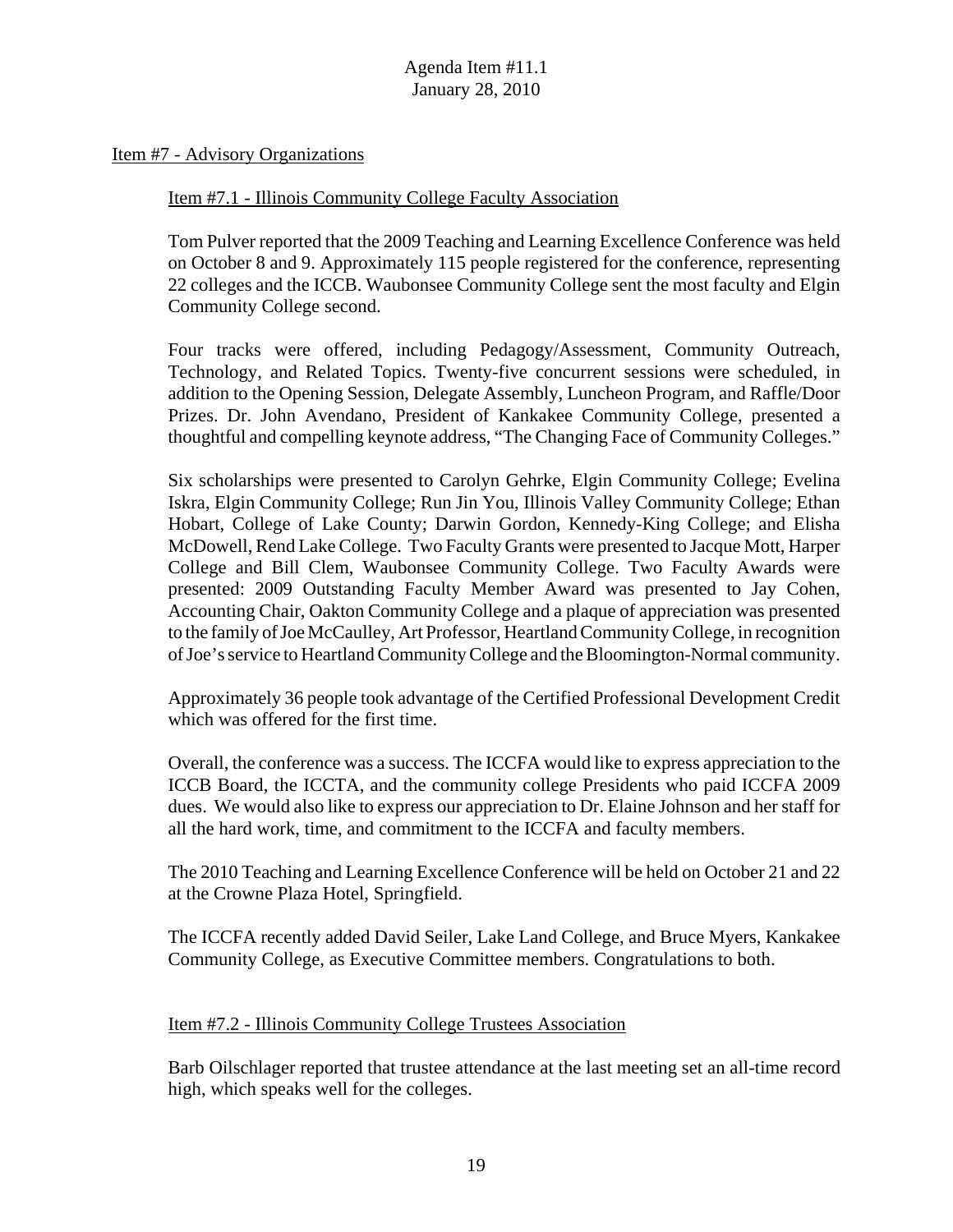A new public relations campaign is set to begin. New billboards throughout the state, donated by the billboard association, will feature the new slogan "Community colleges, the key to Illinois' economic future."

Tom Bennett, Chair of the Association of Community College Trustees (ACCT), will be honored at the ICCTA meeting on March 12-13 in Oak Brook.

The September letter to the editor was printed in over 500 newspapers throughout the state. The letter was distributed by numerous trustees.

Ms. Oilschlager distributed a document she created to highlight the different activities she and the ICCTA staff have been involved in since she took over as President.

The next ICCTA meeting will take place in conjunction with the ACCT National Policy Seminar in Washington, D.C. on February 8-9, 2010. ICCTA Lobby Day will be May 4-5 in Springfield.

## Item #7.3 - Student Advisory Committee

Melissa Gamber reported that the MAP Rally was held October 15 and participation numbers were phenomenal. Students from 21 community colleges were in attendance.

The last SAC meeting was November 13-14 in Chicago and 24 students attended. Ms. Gamber has been reaching out to students and colleges that currently do not participate in SAC meetings. Meeting highlights included a roundtable discussion regarding the American Diploma Project. Five committees met and discussed what to do for Student Advocacy Day, planning of the awards banquet, progress on the outreach project, and IAI concerns.

The student position that was created to increase communication between the ICCTA and SAC is working very well. There was also discussion regarding moving the date of student trustee elections from April to the middle of March, in order to allow the new student trustee an adjustment period with the incumbent, in order to provide a smoother transition.

## Item #7.5 - Illinois Community College System Foundation

Ray Hancock reported that the ICCSF works very closely with the numerous college foundations and will also hold a meeting at the March 12-13 ICCTA meeting. Topics to be addressed include the loss of funds due to the economic downturn.

The Purchasing Consortium continues to grow after three years of operation.

The ICCSF has entered a partnership with Energy Systems Group, an engineering firm based in Illinois. They offer energy and engineering audit services/consulting to the colleges.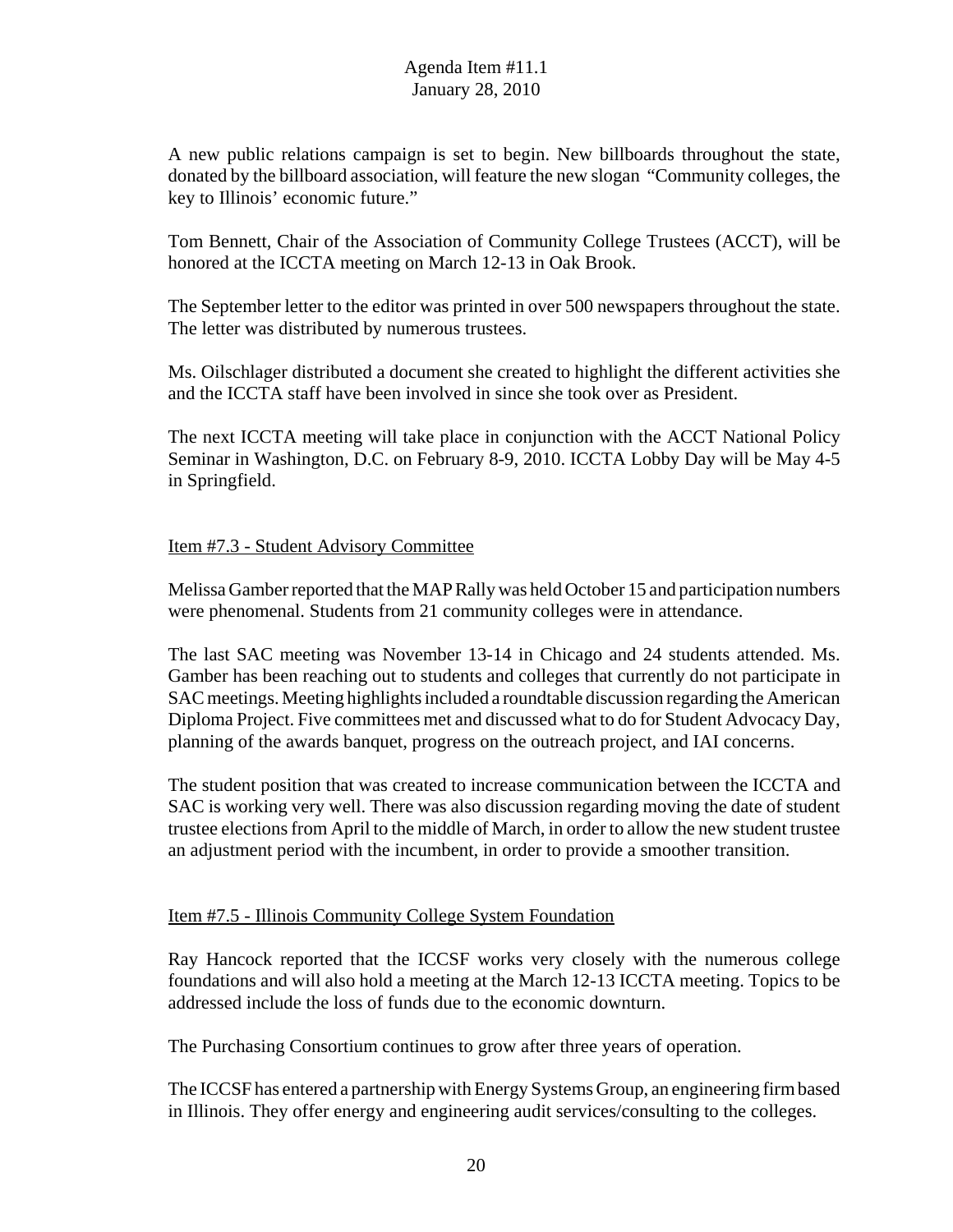The ICCSF building project is progressing nicely and Mr. Hancock appreciates the cooperation of all involved.

The ICCSF is seeking a partnership with a private foundation.

Mr. Hancock has been appointed to the P-20 Council and feels that it will be a powerful force for education in the state of Illinois. Mr. Hancock has worked in all levels of education and feels he is well qualified to serve on the Council.

Mr. Hancock presented three groundbreaking shovels from the ICCSF "Raising the Roof" ceremony that was held on September 11, 2009 to Chairman Alongi, Geoff Obrzut, and Tom Pulver.

### Item #8 - Adult Education Strategic Plan

Jennifer Foster, Senior Director for Adult Education and Family Literacy, presented to the Board the Adult Education Strategic Plan that has been developed over the past several months. Ms. Foster gave a brief history on the Adult Education Strategic Plan and its various components, including funding, resources, the various learners that would benefit, and the strengths of the established Plan.

Adult Education continues to serve the needs of the Adult Basic Education (ABE), Adult Secondary Education (ASE), and English as a Second Language (ESL) populations. Efforts in Family Literacy will continue under the new Plan, as it has been extremely successful. Evidence Based Reading Research and transitions and bridge programs will also continue. All federal performance targets have been and will continue to be met. National recognition has been met in the areas of data collection, GED-I system, distance education, professional development, content standards, and partnering ventures. One of the key needs outlined in the Plan is middle skill job training, which will allow students to thrive in this economy.

The need for change in Illinois is great, over 1.4 million individuals in the state of Illinois are without a high school diploma, 66 percent of the adult basic and adult secondary learners in the state function at an eighth grade reading level or below, and 79 percent are ESL learners. Out of these learners, a little over 1,300 students make the transition into postsecondary education. This is a crucial issue and we want to equip the students with the tools necessary in order to succeed in postsecondary education, as well as in employment.

The Adult Education Strategic Plan expired in December 2008 and in April 2009, a 32 member task force, representing Adult Education providers from each region of the state, was convened to develop the Illinois Strategic Plan. Kathi Polis of Strategic Training and Resources, Inc. facilitated the discussions for the Adult Education Strategic Plan. In May 2009, the group met again and, in August 2009, a public comment period was held, along with several regional focus groups. State stakeholders have also been involved in the process. The task force met again in September 2009, to discuss the feedback of the public comment and regional focus groups. The new Adult Education Strategic Plan will focus upon the following recommendations: Assessment, Curricula, and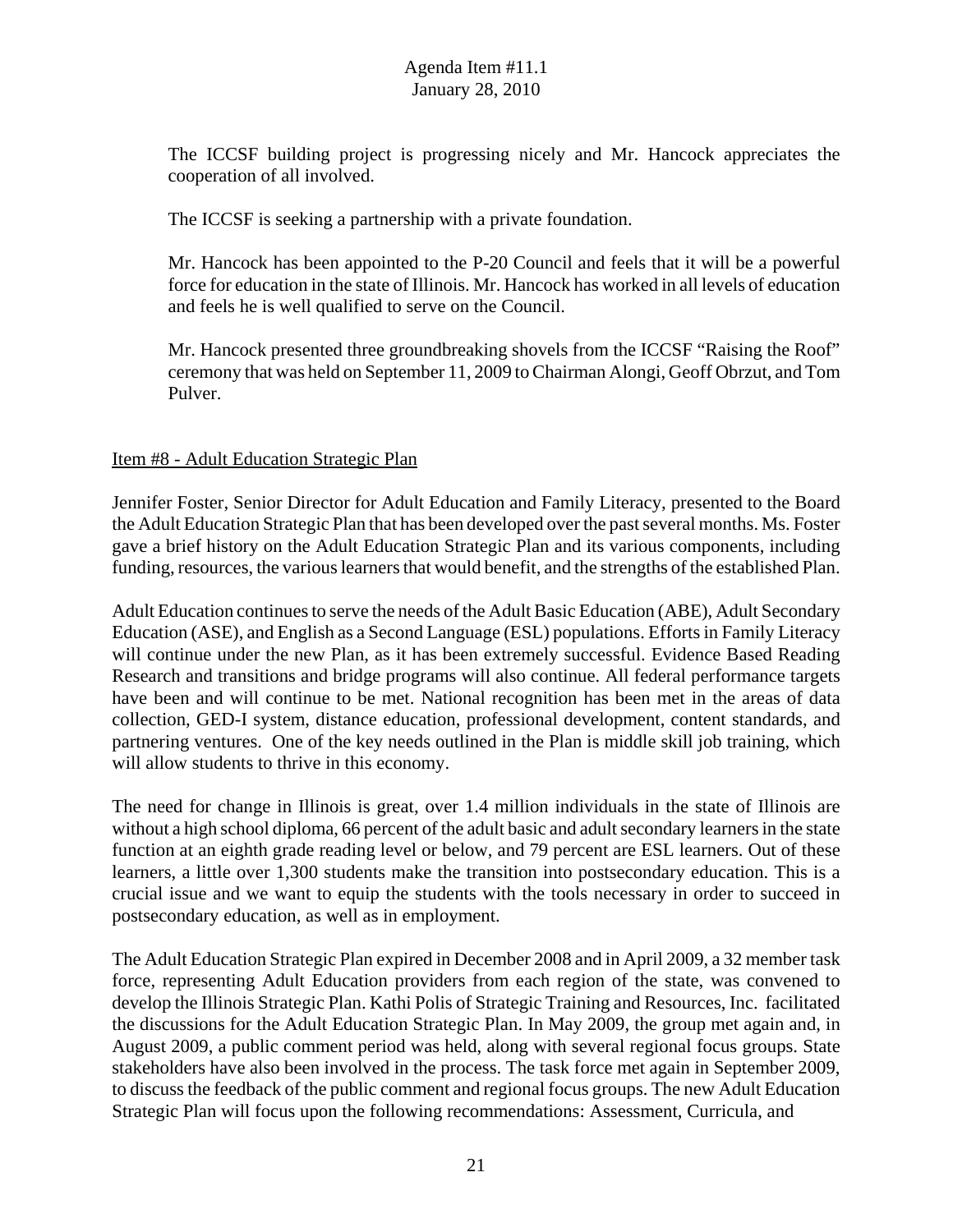Instruction; Support and Follow-Up Services to Encourage Access and Retention; High Quality Teaching and Professional Development; Partnerships; Research, Data, and Accountability; and Program Design. In October 2009, the Adult Education Advisory Council met to review and approve the document and the document is now ready for ICCB approval.

Rudy Papa made a motion, which was seconded by James Dumas, to approve the following motion:

The Illinois Community College Board hereby approves the Five-Year Strategic Plan for Illinois Adult Education to begin July 1, 2010.

The motion was approved by unanimous voice vote. Student advisory vote: Yes.

### Item #9 - Latino Advisory Committee Report

Dr. Karen Hunter Anderson noted that the Latino Advisory Committee was created by the Adult Education program due to the high number of Latino students that are served by Adult Education. Latino students make up the largest number of minority enrollments this year and have since fiscal year 2000. Because of changes in the student population, the colleges are faced with the task of eliminating barriers to success, providing more ESL training, and examining delivery methods. In response to these changes, the ICCB approved the creation of the Latino Advisory Committee at its March 2008 meeting. The Latino Advisory Committee is composed of statewide advocates on Latino educational issues, as well as members of our community colleges and partner agencies. Several meetings have been held throughout the state over the last year and the Committee has developed recommendations on how the Illinois Community College System can better serve the expanding Latino population in the state and include Dual Enrollment and Dual Credit; Institutional Improvement Plans; and Improved Access and Success.

Judy Rake made a motion, which was seconded by Tom Pulver, to approve the following motion:

The Illinois Community College Board hereby approves the recommendations of the Latino Advisory Committee.

The motion was approved by unanimous voice vote. Student advisory vote: Yes.

#### Item #10 - New Units of Instruction

Suzanne Morris made a motion, which was seconded by Rudy Papa, to approve the following motion:

The Illinois Community College Board hereby approves the following new units of instruction for the community colleges listed below: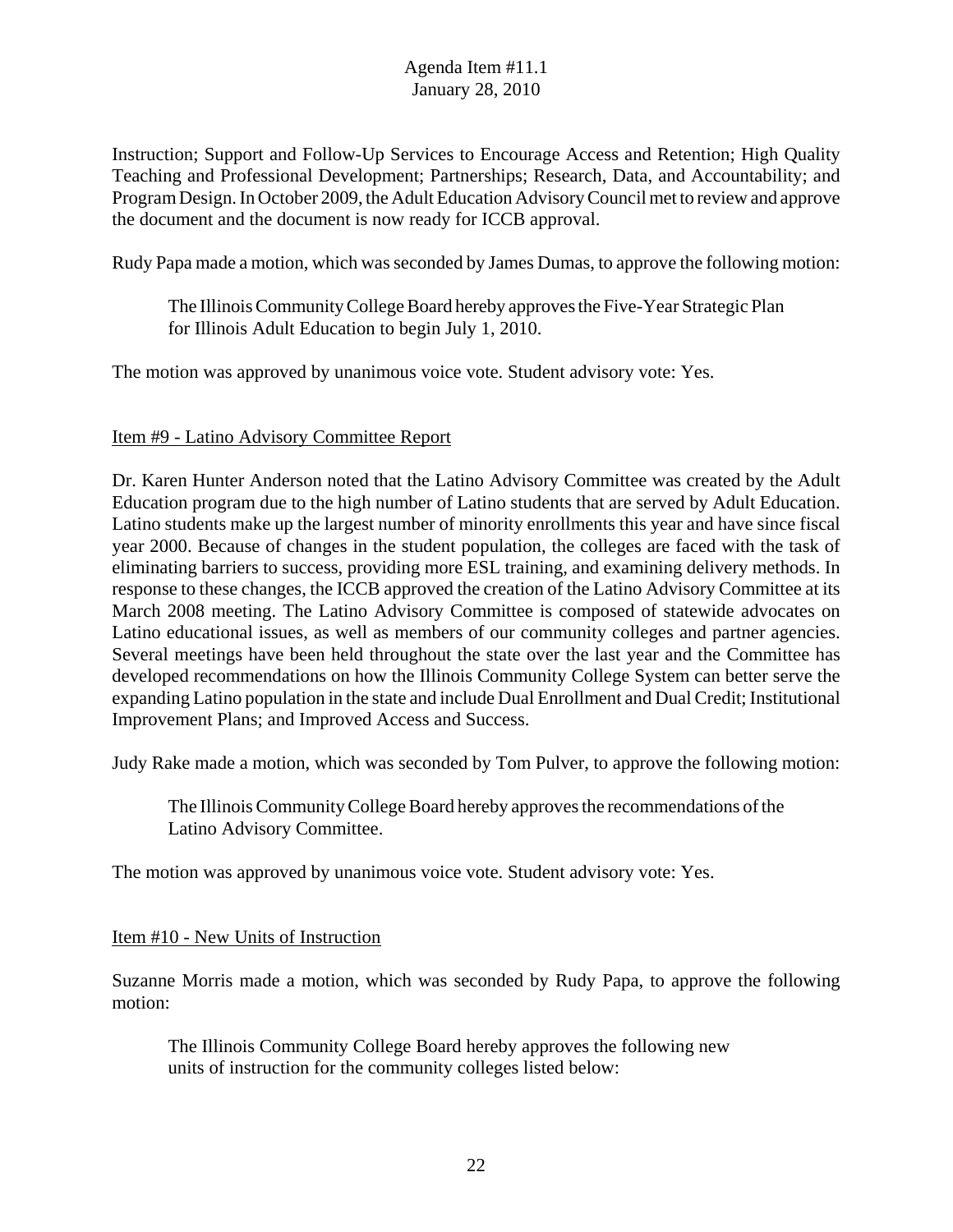# **PERMANENT PROGRAM APPROVAL**

# College of DuPage

- < Administrative Assistant & Meeting/Event Planning A.A.S. degree (65 credit hours)
- Administrative Assistant & Meeting/Event Planning Certificate (46 credit hours)
- $\triangleright$  Cosmetology A.A.S. degree (64 credit hours)
- $\triangleright$  Cosmetology Certificate (46 credit hours)
- $\blacktriangleright$  Fitness Instructor Certificate (31 credit hours)
- < Paralegal Studies A.A.S. degree (67 credit hours)

## Illinois Valley Community College

< Advanced Construction Welding Certificate (42 credit hours)

# Kennedy-King College

< Overhead Electrical Line Worker Certificate (30 credit hours)

## John A. Logan College

Residential Construction Management A.A.S. degree (64 credit hours)

# Rock Valley College

- Fitness, Wellness & Sport A.A.S. degree (64 credit hours)
- $\triangleright$  Coaching Education Certificate (30 credit hours)
- Personal Training Certificate (30 credit hours)

# Carl Sandburg College

< Massage Therapy Certificate (30 credit hours)

## Southeastern Illinois College

< Associate in Fine Arts A.F.A. degree (64 credit hours)

Southern Illinois Online Nursing Initiative (SIONI): Hybrid Online Associate in Applied Science (A.A.S.) in Nursing degree (68-78 credit hours)

- < Illinois Eastern Community Colleges: Lincoln Trail College, Olney Central College, Wabash Valley College, and Frontier Community College
- ► John A. Logan College
- ▶ Rend Lake College
- < Shawnee Community College
- < Southeastern Illinois College

# **TEMPORARY PROGRAM APPROVAL**

John A. Logan College

< Green Technology Certificate (30 credit hours)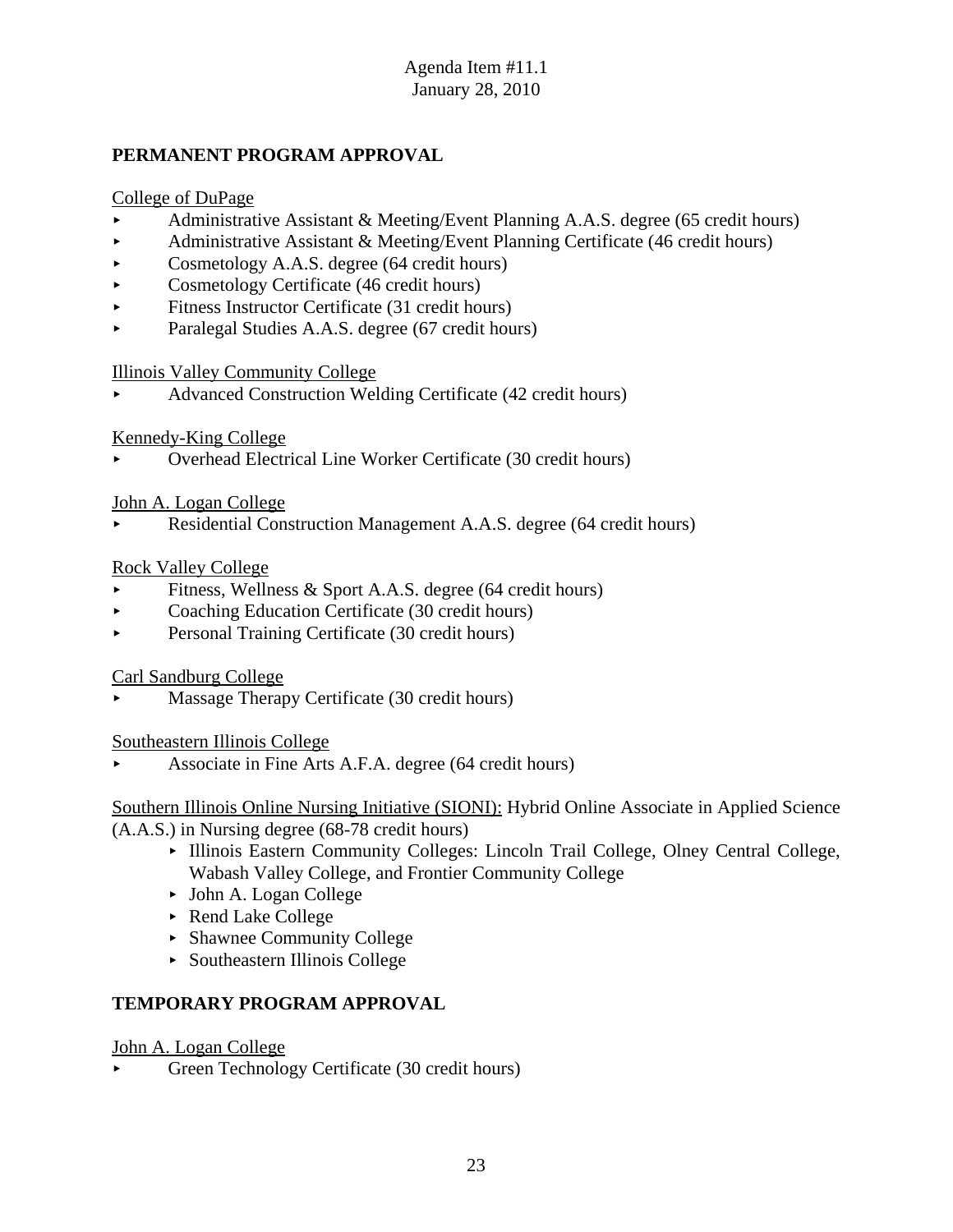#### Moraine Valley Community College

Fire Service Operations A.A.S. degree (62 credit hours)

#### Carl Sandburg College

< Basic Network Security Certificate (36 credit hours)

#### John Wood Community College

< Construction Technology A.A.S. degree (64 credit hours)

The motion was approved by unanimous voice vote. Student advisory vote: Yes.

#### Item #12 - Dual Credit Report

Dr. Elaine Johnson reported that she, Jennifer Timmons, Senior Director for Student Development, and Brian Durham, Senior Director for Academic Affairs and Career and Technical Education, met with Ruth Watkins, Dean of the English Department at the University of Illinois, and the U of I has agreed to review its dual credit policy . The U of I is interested in our options and Dr. Johnson met with Dr. Ikenberry to discuss the situation. Dr. Ikenberry had some recommendations, understands our concerns, and progress is being made.

#### Item #11 - Illinois Community College Board Recognition of Community Colleges

Jake Rendleman made a motion, which was seconded by James Dumas, to approve the following motion:

The Illinois Community College Board hereby grants a status of "recognition continued" to the following districts:

Illinois Central College Illinois Valley Community College

The motion was approved by unanimous voice vote. Student advisory vote: Yes.

### Item #13 - Intergovernmental Agreement with the Illinois Department of Transportation (IDOT) to establish a Highway Construction Careers Training Program

Dr. Elaine Johnson reported that the ICCB has entered into an intergovernmental agreement with IDOT for \$3 million to conduct highway construction career training programs. The purpose of the program is to move women, minorities, and disadvantaged people into the trades. IDOT has been running the program for years, but it has not been very successful. Three years ago, IDOT awarded a grant to Lincoln Land Community College (LLCC) to conduct the program as a pilot site and it has been highly successful. Due to LLCC's success, IDOT contacted the ICCB to see if the agency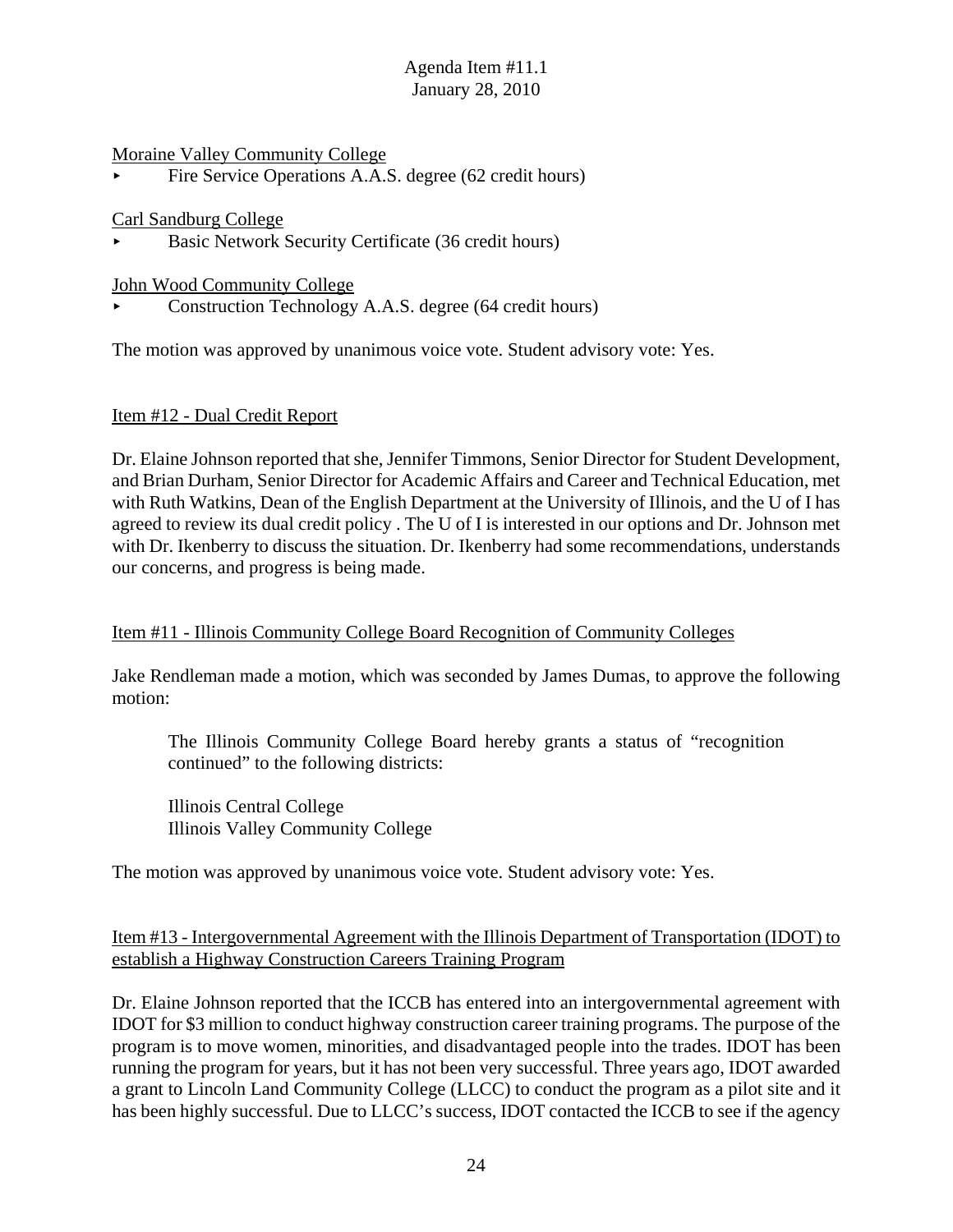would be interested in taking the project over and offering it through other colleges throughout the state. Eight community colleges will participate in the program and it will include two phases. The first phase will be dedicated to planning and the second phase will implement the developed plan. Hopefully, the partnership with IDOT will open the door to similar opportunities with the colleges throughout the state.

## Item #14 - Consent Agenda

Tom Pulver made a motion, which was seconded by Jake Rendleman, to approve the following motions:

### Item #14.1 - Minutes of the September 18, 2009 Meeting

The Illinois Community College Board hereby approves the Board minutes of the September 18, 2009 meeting, as recorded.

### Item #14.2 - Minutes of the September 18, 2009 Executive Session

The Illinois Community College Board hereby approves the Executive Session minutes of the September 18, 2009 meeting, as recorded.

#### Item #14.3 - Revised 2010 Calendar of Meetings

The Illinois Community College Board hereby approves the following revisions to the 2010 calendar of meetings: the Board meeting scheduled to take place on January 29, 2010 at the Harry L. Crisp II Community College Center in Springfield, will now take place on Thursday, January 28, 2010 at the Harry L. Crisp II Community College Center in Springfield; and the Board meeting scheduled to take place on Friday, March 26, 2010 at Lake Land College in Mattoon, will now take place on March 26, 2010 at the Harry L. Crisp II Community College Center in Springfield.

#### Item #14.4 - Illinois Community College Board Advisory Committee Member Appointments

The Illinois Community College Board hereby approves the following Advisory Committee Member Appointments:

#### Finance Advisory Committee

- 1. Robert Sterkowitz Chief Financial Officer, Moraine Valley Community College At Large(2011)
- 2. Mike Monaghan Executive Director, Illinois Community College Trustees Association(ICCTA) - Ex Officio
- 3. Ken Gotsch Vice Chancellor, Finance, City Colleges of Chicago Ex officio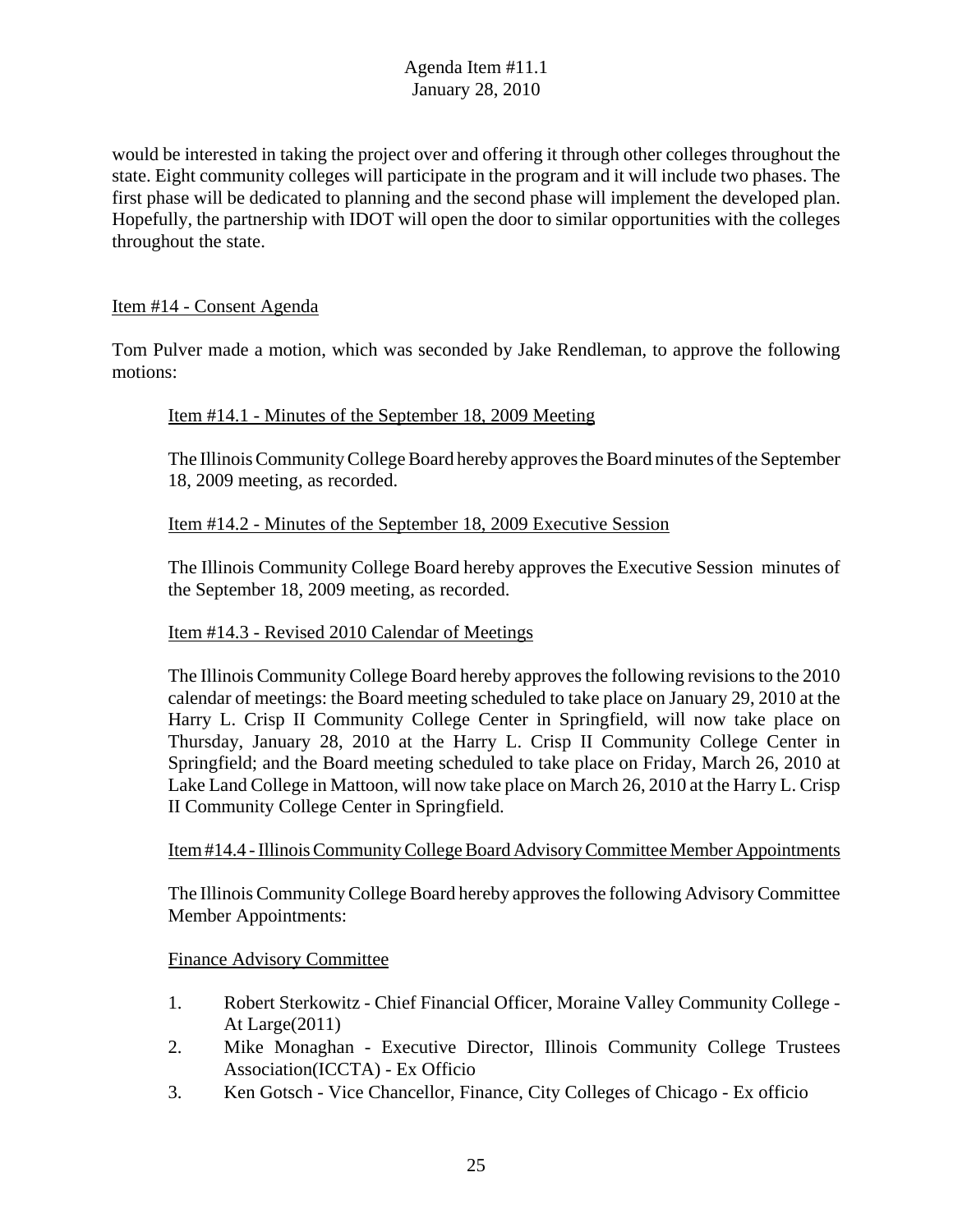- 4. Barry Hancock, Associate Dean for Community Ed, John A. Logan College President, Illinois Council of Community College Administrators (ICCCA)- (2012)
- 5. Joe Kanosky President, Highland Community College, Chair, Council of Presidents' Finance Committee - Ex Officio
- 6. Roger Browning Chief Financial Officer, Illinois Eastern Community Colleges At Large(2011)
- 7. Ray Riech Vice President for Business Services, Lake Land College At Large (2011)
- 8. TBD Vice Chair, Council of Presidents' Finance Committee Ex Officio
- 9. Sam Overton Vice President of Administrative Services, Rock Valley College, Chair, Illinois Community College Chief Financial Officers (ICCCFO)- Ex Officio
- 10. Kathy Wessel Trustee, College of Dupage, Trustee Representative Illinois Community College Trustees Association (ICCTA) (2012)
- 11. Kevin Weston Faculty, Rend Lake College, Illinois Community College Faculty Association(ICCFA)(2010)
- 12. Sumer Helton Student, Shawnee Community College Student Advisory Committee Member - Ex Officio
- 13. TBD Chief Academic Officers(CAO)(2010)

## MIS/Research Advisory Committee

- 1. Cheyanne Smith, Illinois Valley Community College Student Advisory Committee (SAC) - Ex Officio.
- 2. Bruce Olson Director of Research, Triton College At Large (2012)
- 3. Antonio Gutierrez-Marquez Associate Vice Chancellor for Planning & Research, City Colleges of Chicago - At Large (2011)
- 4. Nancy Kinsey Director, Institutional Research and Planning, Kaskaskia College At Large (2011)
- 5. Randy Fletcher Dean, Academic Services, Parkland College At Large (2010)
- 6. Michael Monaghan Executive Director Illinois Community College Trustees Association (ICCTA) - Ex Officio
- 7. Kimberly Robert Assistant Professor of Radiology, Kaskaskia College Illinois Community College Faculty Association (ICCFA) (2011)
- 8. Ray Rieck Vice President of Business Services, Lake Land College Vice President, Finance, Illinois Community College Chief Financial Officers (ICCCFO) (2010)
- 9. Douglas Easterling Director, Institutional Research, William Rainey Harper College - At Large (2012)
- 10. Harlan Schweer Director, Research and Planning, College of DuPage At Large (2011)
- 11. Ryan Smith Vice President, Institutional Effectiveness, Joliet Junior College At Large (2010)
- 12. Jackie Davis President, Olney Central College Presidents' Council Ex Officio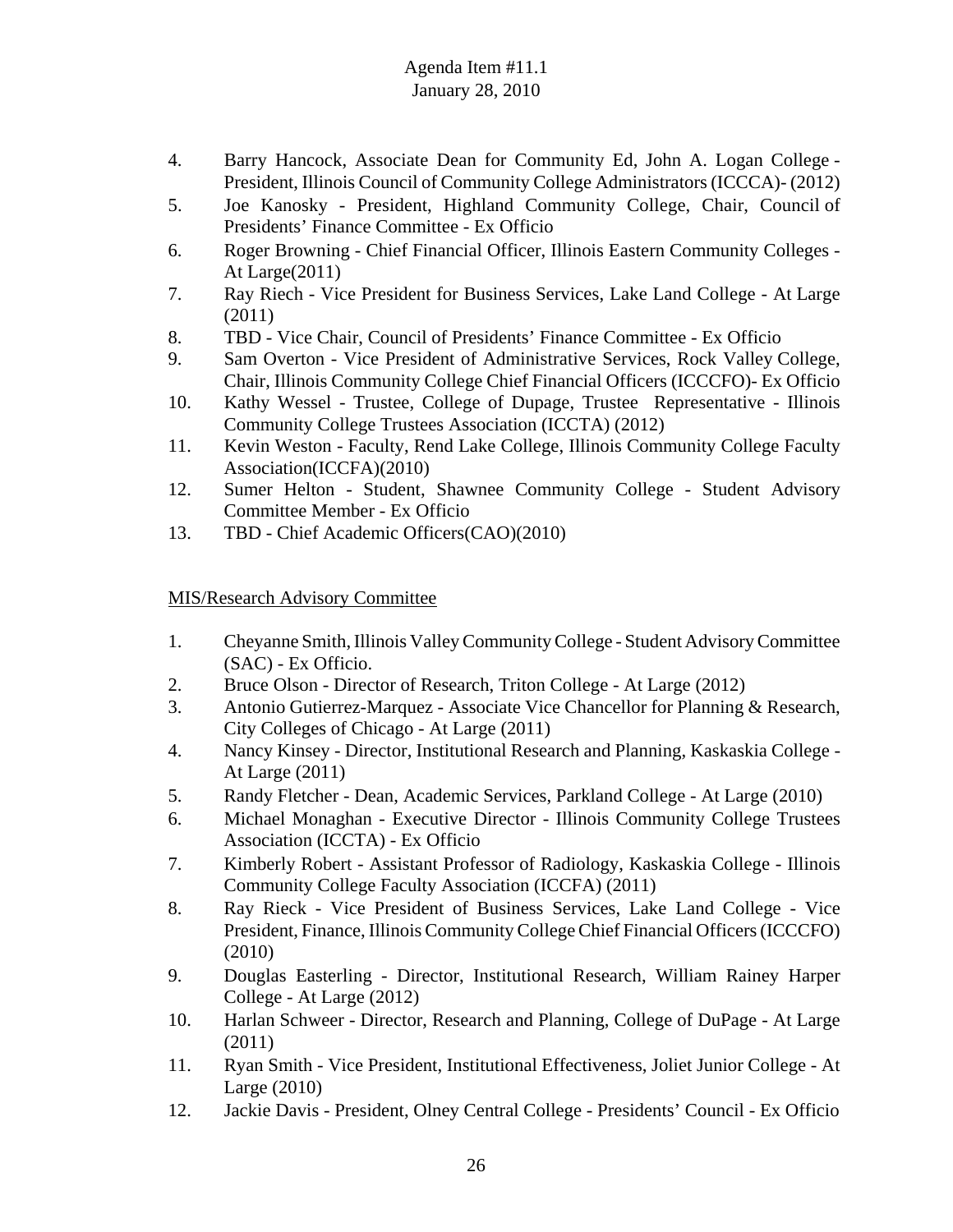(2010)

13. TBA - Chief Academic Officers (CAO) (2010)

# Program Advisory Committee

- 1. Libby Roeger, Dean of Instruction, Harry S Truman College At Large (2010)
- 2. Marybeth Beno, Faculty Member, South Suburban College, Faculty Representative (2010)
- 3. Kathleen Pampe, Associate Dean, Illinois Eastern Community College At Large. (2010)
- 4. Kathleen Westman, Faculty Member, Waubonsee Community College & Illinois Community College Faculty Association Representative (2010)
- 5. Sean Sullivan, Vice President Business Services, Triton College, Illinois Chief Financial Officers (ICCCFO) representative (2010)
- 6. Denise Crews, Associate Dean for Educational Programming, John A. Logan College - At Large (2010)
- 7. Allan Saaf, Vice President of Instruction, Heartland Community College, At Large (2010)
- 8. David Deitemyer, Dean Academic Initiatives & Accountability, Moraine Valley Community College - At Large (2010)
- 9. Ava Rawlings, Dean of Career & Technical Education, Kaskaskia College At Large (2010)
- 10. Nick Moehn, Director Academic Affairs & Operations, Lewis & Clark Community College - At Large (2010)
- 11. Eileen Tepatti Vice President Academic Vice President of Academic Services, Lincoln Land Community College. Past President of the Illinois Community College Chief Academic Officers (ICCCAO) - At Large (2010)
- 12. Jackie Davis, President, Olney Central College. Presidents' Council Curriculum and Instruction committee representative - Ex Officio
- 13. Dr. Judy Marwick, Executive Vice President Instruction & Student Services, Kankakee Community College. President of the Illinois Community College Chief Academic Officers (ICCCAO) - Ex Officio
- 14. Sarah Ditterline, Student, Lewis & Clark Community College. Student Advisory Council representative - Ex Officio
- 15. TBA– Illinois Community College Trustee's Association representative Ex Officio
- 16. Carol Cowles, Dean Student Services, Elgin Community College. President of Chief Student Services Officers - Ex Officio

The motion was approved by unanimous voice vote. Student advisory vote: Yes.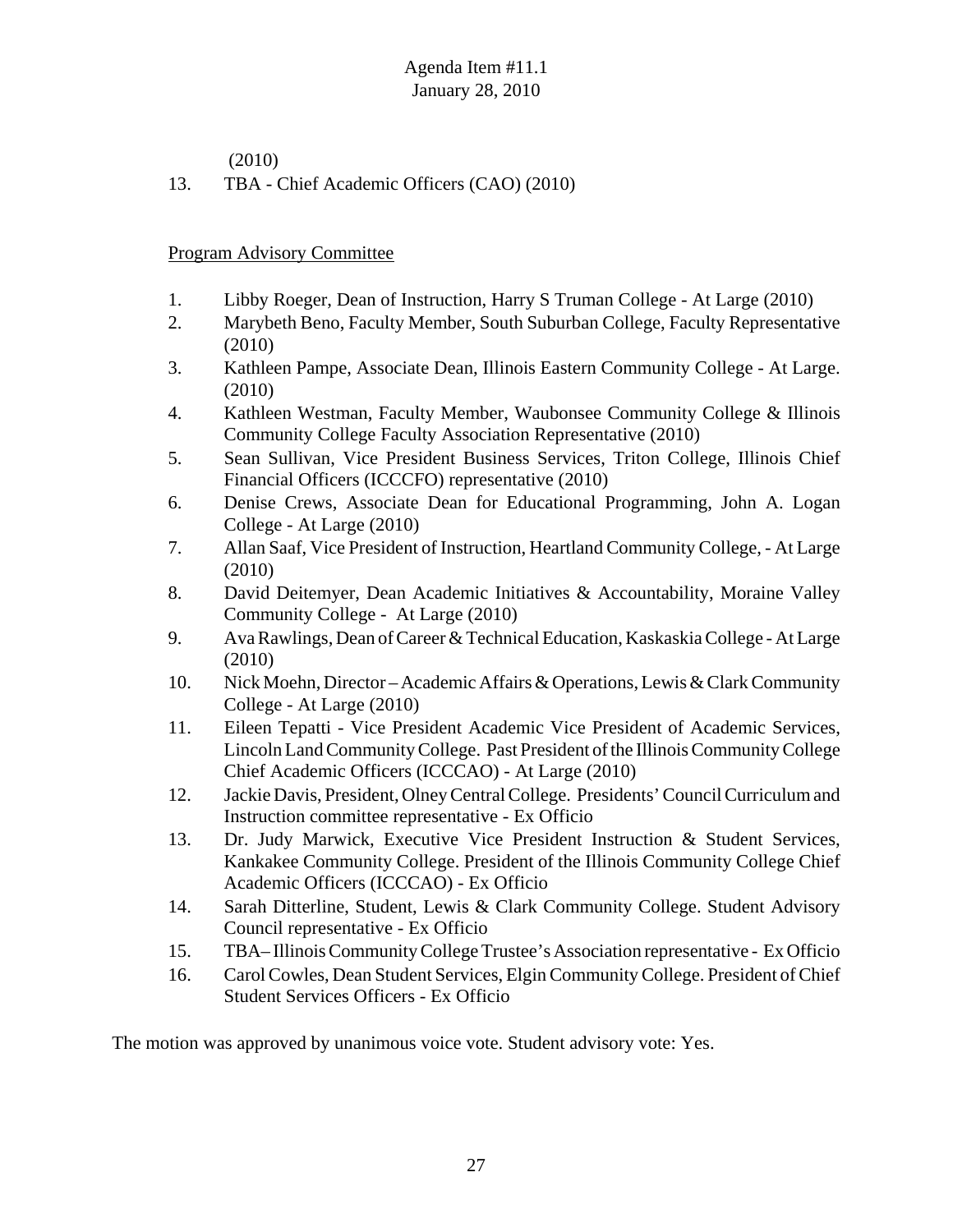#### Item #15 - Information Items

### Item #15.1 - Fiscal Year 2010 Financial Statements

The Fiscal Year 2010 financial statements were provided to the Board for information and review.

### Item #16 - Other Business

There was no other business at this time.

### Item #18 - Public Comment

Andy Davis, Executive Director for Illinois Student Assistance Commission, discussed the Monetary Award Program (MAP) and the current fiscal year 2010 budget. Mr. Davis expressed his thanks for ICCB's role in the campaign to save Illinois MAP grants. ISAC received word this week that two institutions did receive their funds for the fall MAP grants. At the last ISAC meeting, the commissioners were provided research that was conducted in partnership with the Department of Revenue. The data requested a list of 100,000 social security numbers that was divided into five categories of students that started college in 2002 and followed them through 2007. ISAC looked at what the state was garnering in tax revenue from the students that attended community colleges. The research showed that the average family income during that time period increased by 10-15 percent and that the income of those students' who attended community colleges increased from 70- 200 percent. While we know and believe that education is an investment, it is nice to have Illinois centric data to prove that education is an investment that pays. Students increase their employability and value in the job market, and the state is paid back through increased revenue.

With this data in hand, ISAC is following a program that has been or is currently in use by Michigan, Kansas, Iowa, and Missouri that creates revenue bonds that may be used by employers to send their employees to community college. Essentially, this proposal meets the needs of the students, especially those in the MAP program, much better than the current program. This would also be a way to potentially help those students that are denied MAP funds every year, but who do qualify for assistance. The proposal that ISAC would like to introduce to the Legislature would present three different application deadlines, one at the beginning of every semester which would eliminate the disadvantage to the community college students as it has in the past.

Despite the recent bleakness, ISAC is remaining hopeful that there is hope for this new system and remains committed to making the program better than ever, especially for community college students.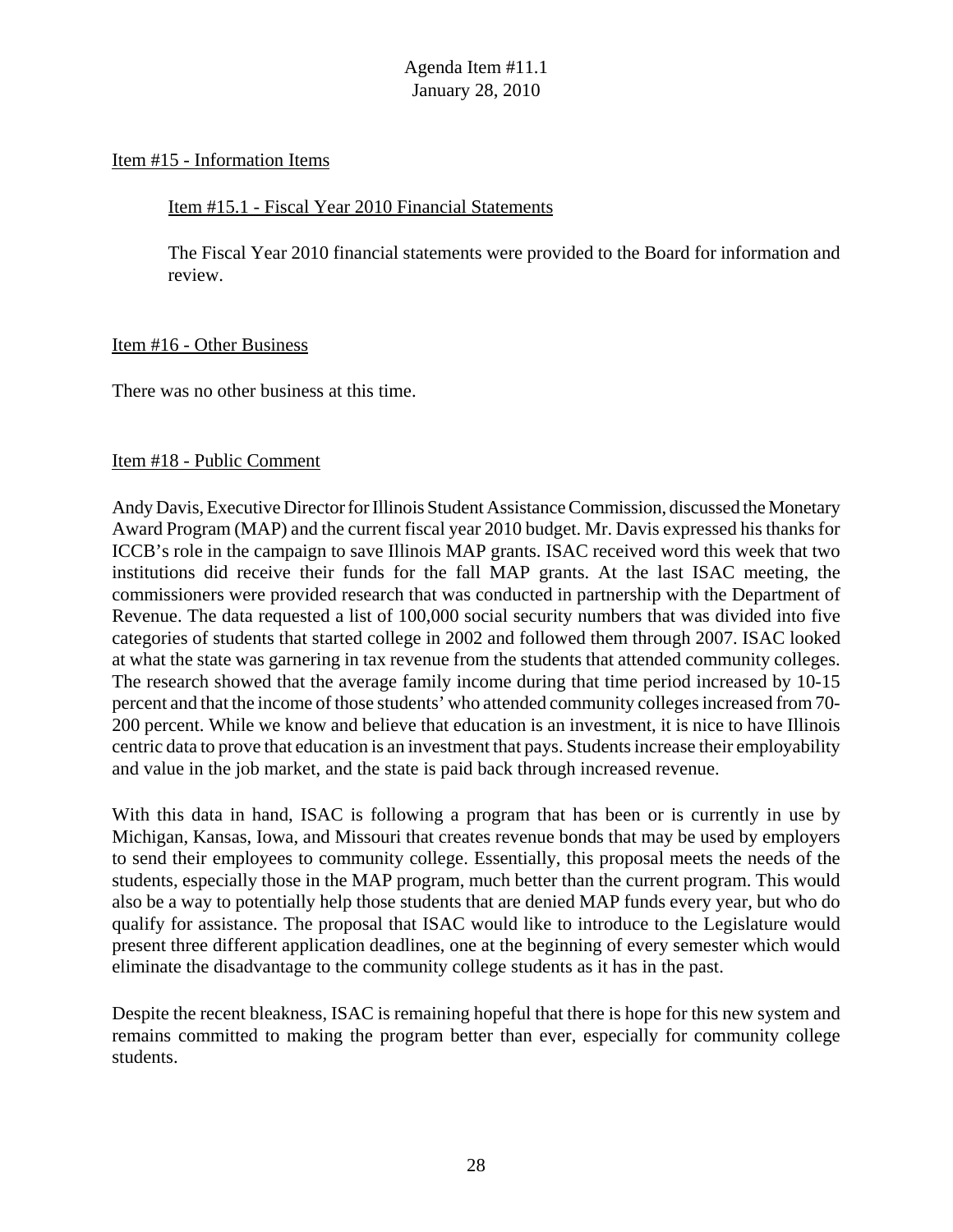#### Item #17 - Executive Session

At 12:00 p.m., Rudy Papa made a motion, which was seconded by Suzanne Morris, to convene into Executive Session for the purpose of discussing a personnel contract and Executive Session review.

The motion was approved by unanimous voice vote. Student advisory vote: Yes.

At 12:45 p.m., Tom Pulver made a motion, which was seconded by Rudy Papa, to return to public session.

The motion was approved by unanimous voice vote. Student advisory vote: Yes.

#### Item #17.1 - Personnel Contract

Suzanne Morris made a motion, which was seconded by Tom Pulver, to approve the extension of the contract for Geoffrey S. Obrzut, Illinois Community College Board President and Chief Executive Officer, until June 30, 2013.

A role call vote was taken, with the following results:

Jake Rendleman: Yea James Dumas: Yea Suzanne Morris: Yea Rudy Papa: Yea Tom Pulver: Yea Judy Rake: Yea Guy Alongi: Yea Melissa Gamber: Yea Addison Woodward, Jr: Absent

Motion carried.

Item #17.2 - Executive Session Review

James Dumas made a motion, which was seconded by Judy Rake, to approve the following motion:

The Illinois Community College Board hereby determines that minutes of its executive sessions held on March 25, 2005; April 22, 2005; June 17, 2005; September 16, 2005; September 21, 2005; September 15, 2006; November 17, 2006; January 22, 2007; February 26, 2007; March 26, 2007; June 8, 2007; May 19, 2008; September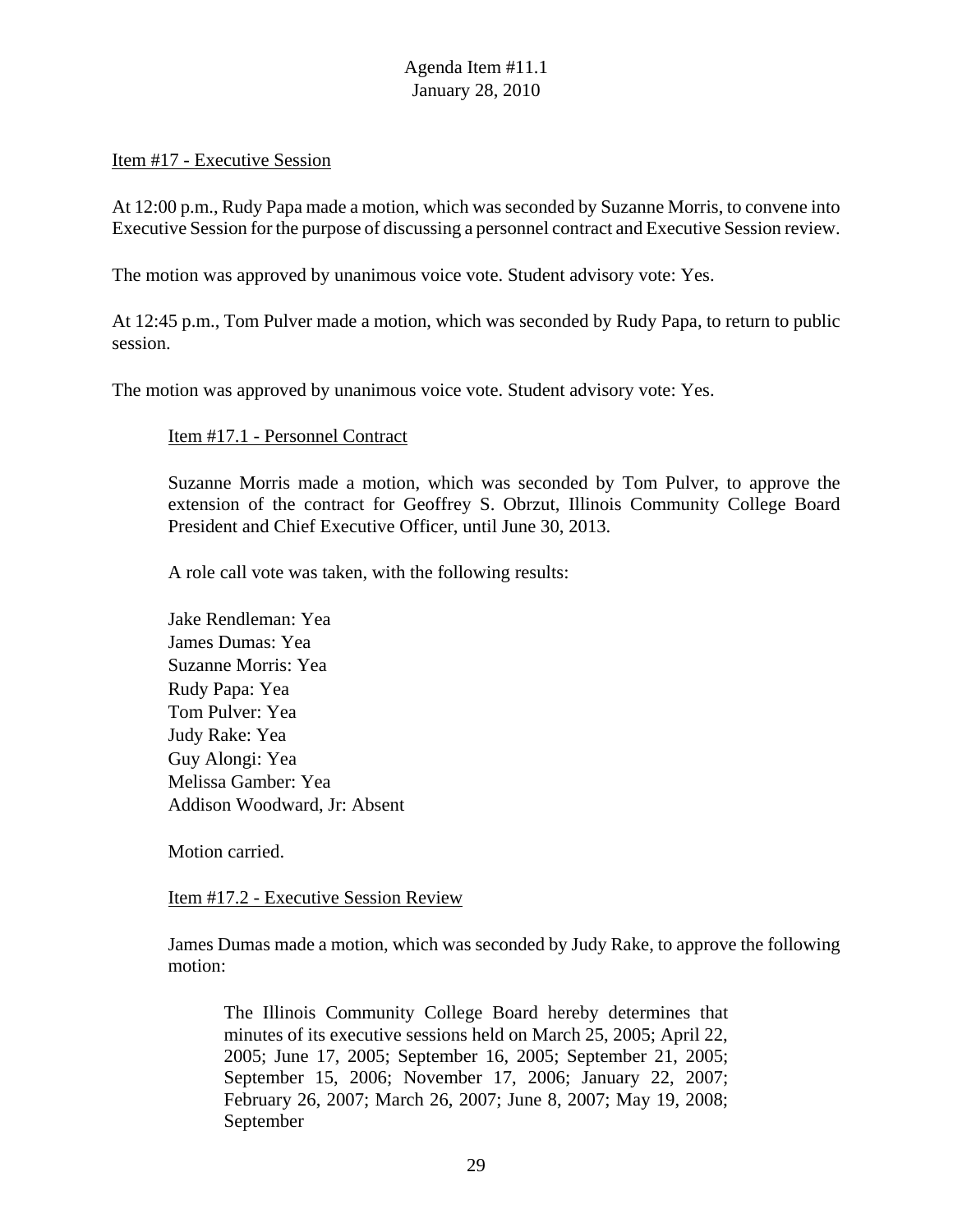19, 2008; July 17, 2009; and September 18, 2009 are to remain confidential. All other executive session minutes have been made available for public inspection.

The motion was approved by unanimous voice vote. Student advisory vote: Yes.

Item #19 - Adjournment

At 12:49 p.m., Rudy Papa made a motion, which was seconded by Tom Pulver, to adjourn the meeting.

The motion was approved by unanimous voice vote. Student advisory vote: Yes.

Guy H. Alongi Geoffrey S. Obrzut Chairman President/CEO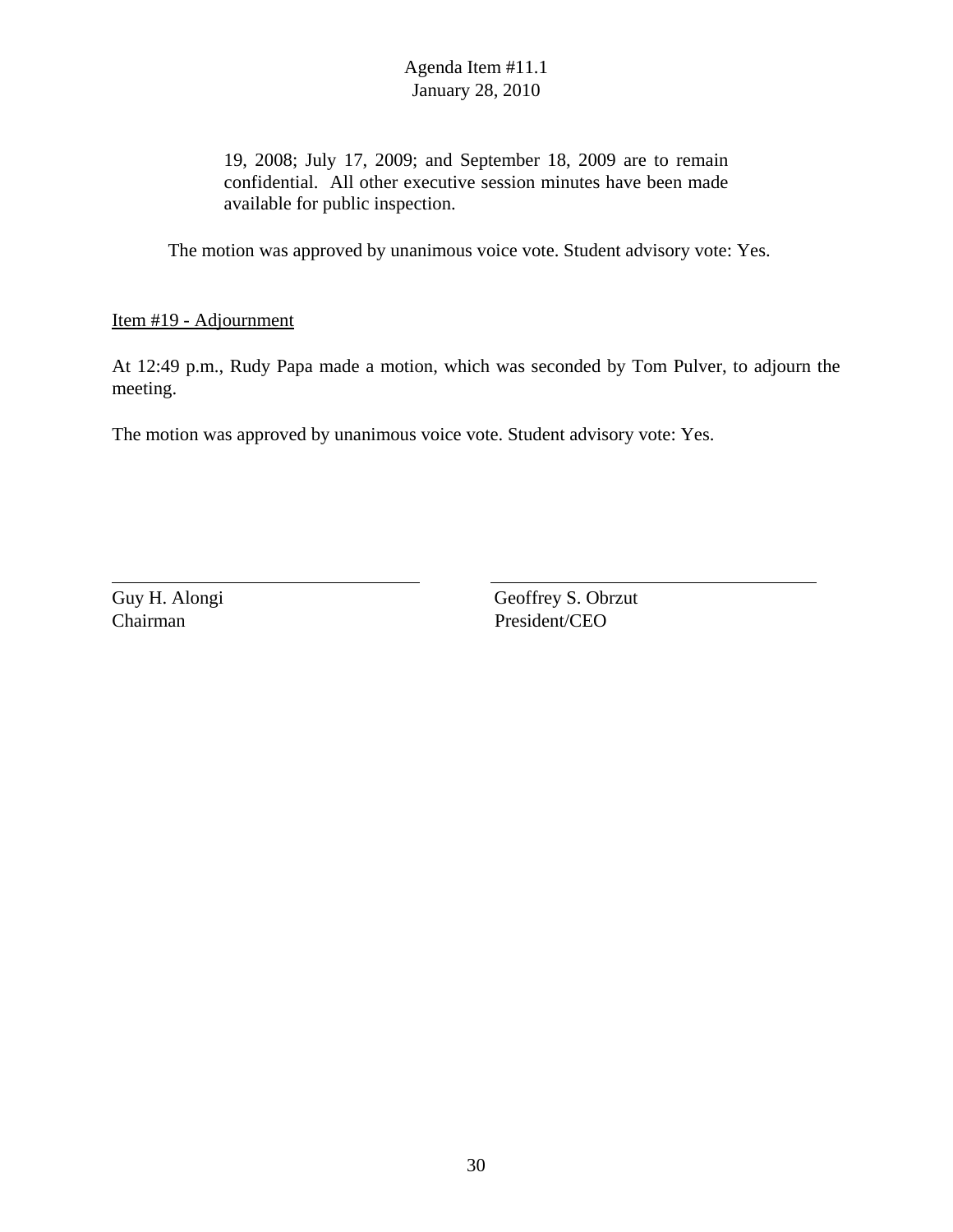# **Revised**

Agenda Item #12.2 January 28, 2010

Illinois Community College Board

# **STUDENT ENROLLMENTS AND COMPLETIONS IN THE ILLINOIS COMMUNITY COLLEGE SYSTEM FISCAL YEAR 2009**

The externally attached *Fiscal Year 2009 Annual Report on Student Enrollments and Completions in the Illinois Community College System* is based on individual student records that the colleges provided at the close of the fiscal year (July 1, 2008 through June 30, 2009). Summary data for the four previous fiscal years (2005-2008) are referenced to look at longer term trends.

Government sources document that the nation and Illinois are in a recessionary period. There are some early indications at the national level of what has been described as a jobless recovery may be on the horizon (*The Economist* 10/29/09). However, compared to last year at the same time, unemployment remains elevated and state revenues are still down.

Nationally, the unemployment rate fell to 10.0 percent in November 2009, which is down from the 26-year high registered in October 2009. According to the U.S. Department of Labor, Bureau of Labor Statistics (BLS), payroll employment fell for the twenty-third consecutive month during November 2009, decreasing by -11,000 jobs and bringing total job losses since the beginning of the recession in December 2007 to 7.2 million.

The Illinois economy dropped another 6,300 jobs in November 2009 recording its twenty-second consecutive month of job loss, according to data released by BLS and the Illinois Department of Employment Security (IDES). The seasonally adjusted November 2009 Illinois unemployment rate decreased to 10.9 from 11.0 in October 2009. http://www.ides.state.il.us/economy/cps.pdf

The national recession has negatively affected Illinois' revenue and contributed to a \$13 billion budget deficit for fiscal year 2010. Government leaders identified four tools for solving the budget shortfall and they expect to use them all: reduce expenditures, raise revenues, acquire additional federal dollars, and borrow funds. http://www.chicagotribune.com/news/elections/chi-state-budget-woesjan11,0,576 6450.story

Challenging economic times have contributed to enrollment increases across the Illinois Community College System. Some students are seeking training and retraining to gain skills for current or new careers. Others are interested in pursuing the initial two years of a four-year degree at a reduced cost that community colleges deliver.

Illinois community colleges deliver education and training to a substantial number of individuals every year. During fiscal year 2009, a total of **954,396** students enrolled in credit and noncredit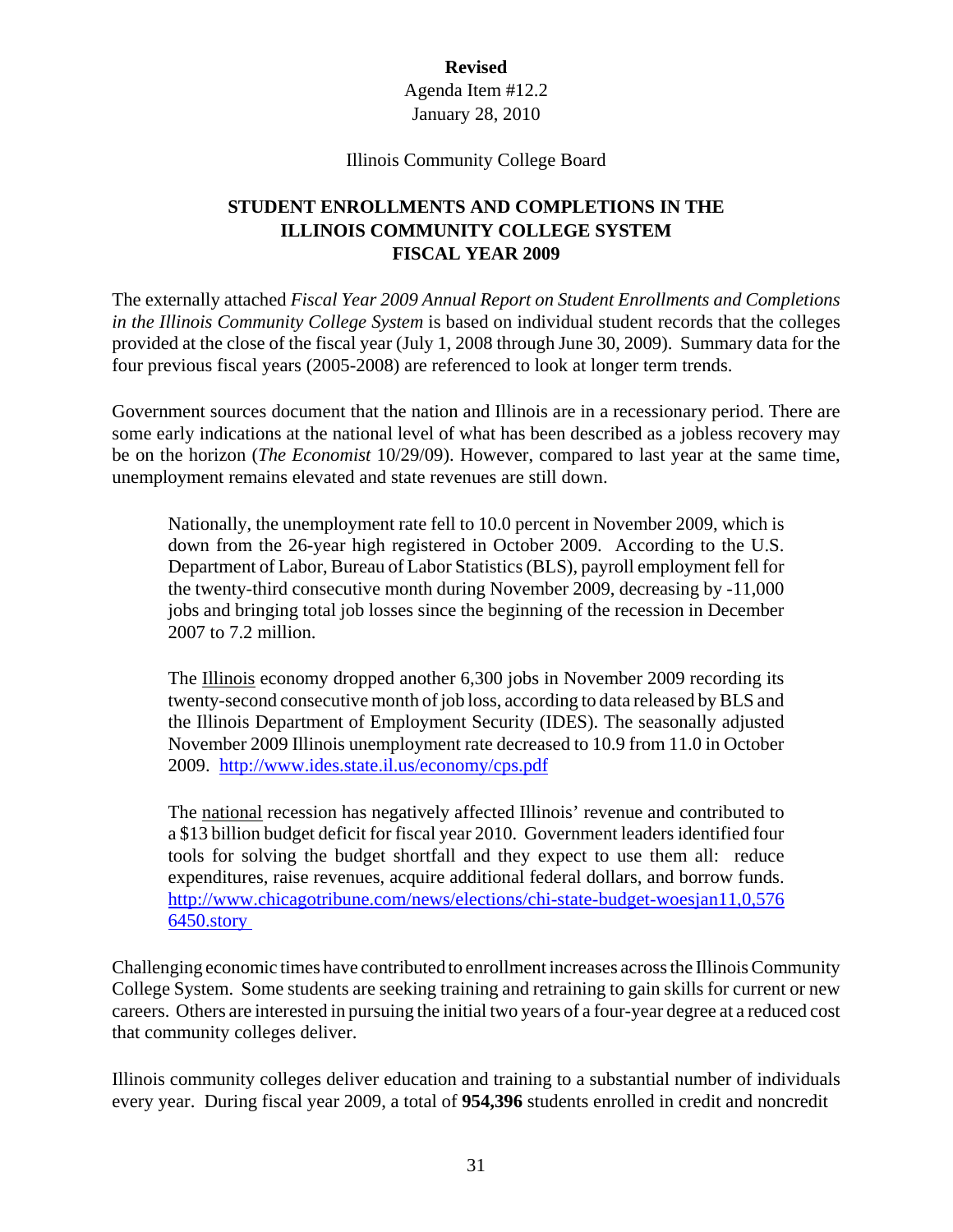# **Revised**

## Agenda Item #12.2 January 28, 2010

ourses at an Illinois community college. To put this enrollment figure in perspective, that means that about **1 out of every 10 Illinoisans** (18 years of age or older) took a credit or noncredit course at an Illinois community college during fiscal year 2009. **Nearly three-quarters** of these students enrolled in **credit** courses. Credit headcount enrollment was up compared to last year (2.6 percent) and about the same as five years ago (0.2 percent). In fiscal year 2009, just over a **quarter of a million students** (254,324) enrolled in **noncredit** courses which is up slightly (1.3 percent) versus last year and down slightly from five years ago (-1.5 percent).

The number of **completions in the Illinois Community College System was at a record high during fiscal year 2009**. The latest figures indicate show that **53,053** collegiate-level degrees and certificates were awarded to Illinois community college students in fiscal year 2009. The number of degrees and certificates awarded **increased 3.4 percent from fiscal year 2008** (+1,738 completers). Similarly compared to fiscal year 2005, the total number of fiscal year 2009 completions increased 3.1 percent. The Illinois Community College System continues to have a substantial positive impact on the education, training, and economic development needs of the state. Highlights from the report follow.

# **BACKGROUND**

Annual enrollment and completion data (A1) are reported for students who are officially enrolled at the college in credit coursework and/or those who graduate from collegiate programs at any time during the fiscal year. Annual noncredit course enrollment data (N1) are collected separately on an individual student basis. These detailed student records supply both demographic and coursespecific information on the wide range of noncredit instruction that the colleges provide as a valueadded service to area employers and the community at large.

## *Student Enrollments*

- < The Illinois Community College System recorded a total approaching **one million (954,396) students** in credit and noncredit courses during fiscal year 2009. Overall combined enrollments increased compared to last year  $(+2.2$  percent,  $N = +20,756$ .
- **Credit-generating** students accounted for **nearly three-quarters** (73.4 percent) of the overall fiscal year 2009 headcount.
- < During fiscal year 2009, the 48 public community colleges in Illinois enrolled **700,072** students in instructional credit courses. This is an increase of 2.6 percent over last year (682,607). The full-time equivalent (FTE) enrollment was 250,328, an increase of 4.4 percent since fiscal year 2008.
- From fiscal year 2008 to fiscal year 2009, the number of individuals receiving instruction through **noncredit course** offerings increased slightly (1.3 percent) to **254,324 students**.
- < Statewide, 28,404 of 954,396 total students enrolled in both credit and noncredit courses during fiscal year 2009 (A1 and N1). While there is some overlap, these data suggest that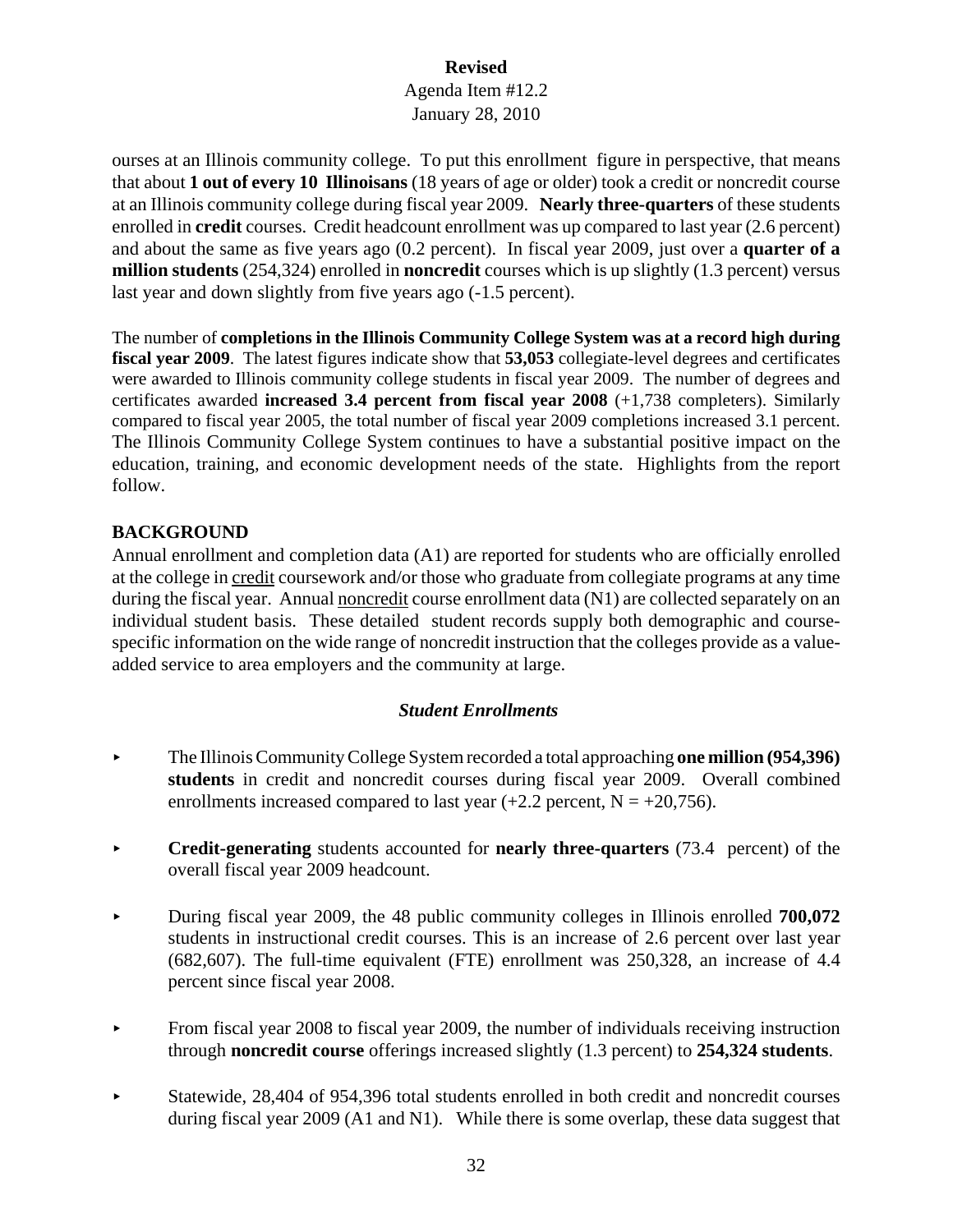**credit and noncredit courses are meeting largely different student and community needs**.

# *Credit Enrollment*

- $\blacktriangleright$  Females comprised 54.9 percent of the fiscal year 2009 student population enrolled in creditgenerating programs.
- **Minority (non-white) students accounted for over one-third (36.2 percent) of the credit** students enrolled. African American student representation increased (2.3 percent) but remained at 14.4 percent. Latino student representation increased to 16.3 percent. Asian student representation remained similar to the previous year at 4.4 percent, while foreign/nonresident alien representation increased minimally to 0.8 percent.
- The median age of credit-generating students was 25.5 during fiscal year 2009, a slight decrease from the previous year. The average age remained at **30.7** years.
- < **Baccalaureate/transfer** remained the largest credit instructional program area **enrolling 39.2 percent** of fiscal year 2009 Illinois Community College System students. Enrollments in baccalaureate/transfer programs increased 1.7 percent compared to the previous year.
- < Statewide, career and technical education credit program enrollments accounted for **more than one-quarter** of all credit students (26.8 percent). Enrollments in career and technical programs increased 0.5 percent from last year.
- Although 39.2 percent of the fiscal year 2009 credit student population was enrolled in the baccalaureate/transfer area, only 30.5 percent of all students indicated an intent to transfer.
- < Students enrolled in **adult education** courses in community colleges comprised **15.7 percent** of the credit generating students. Enrollment in adult education increased by 3.1 percent versus fiscal year 2008.
- < Of the students in adult education, approximately **55.3 percent** were enrolled in **English as a Second Language** (ESL) courses.
- **More than one-half** (51.0 percent) of the fiscal year 2009 credit students enrolled in the colleges indicated that they were not pursuing a degree, but **attending to complete one or several courses**. Participation in college to take courses instead of pursuing a degree or certificate remained similar compared to the previous year.
- **More than two-out-of-three credit students attended on a part-time basis during both** the fall (66.9 percent) and spring (69.6 percent) semesters in fiscal year 2009.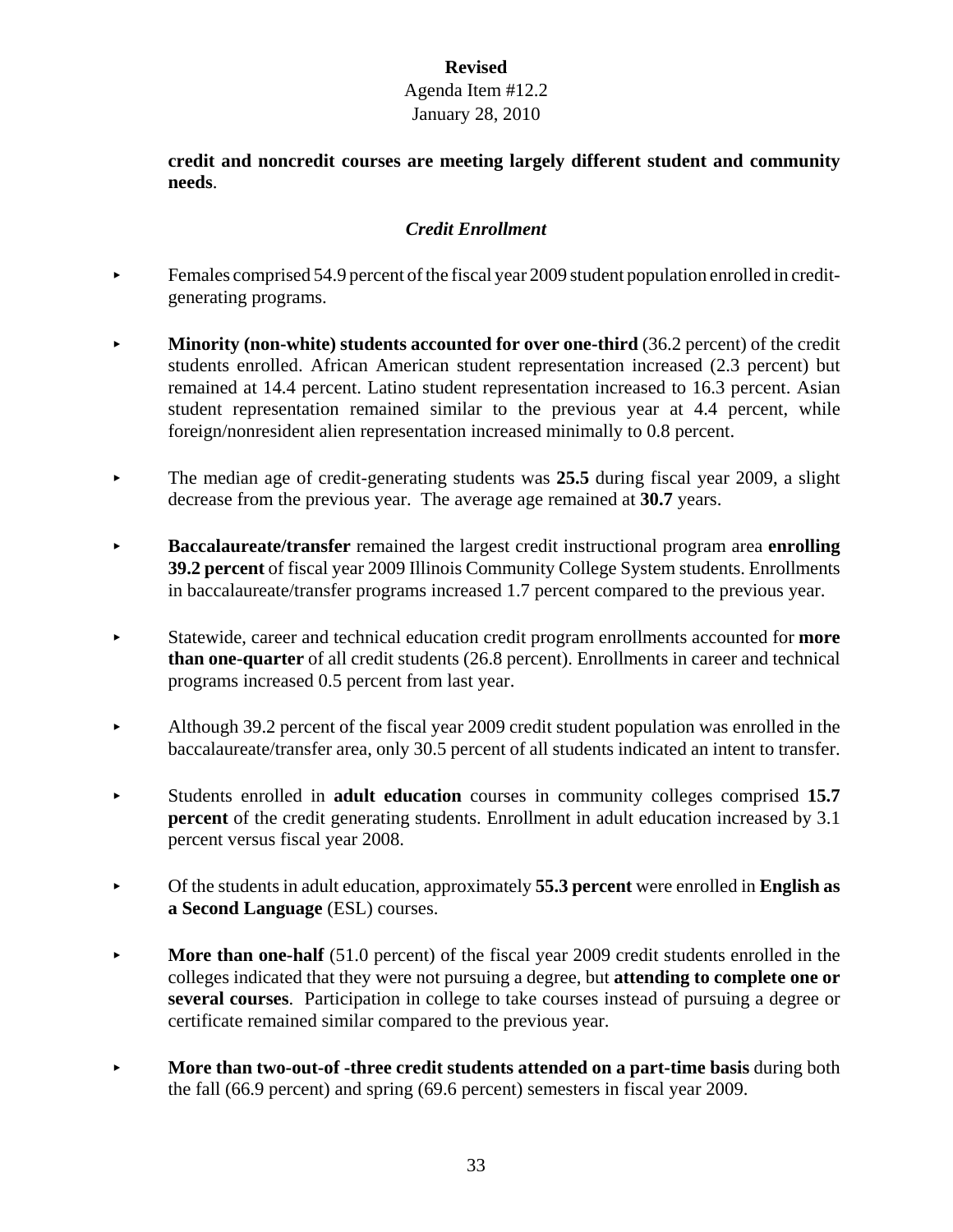- < Nearly 19 percent of the credit-generating students are known to already have earned some type of college certificate or degree. This includes **34,741 who earned a bachelors degree or higher**.
- < Illinois community college students were enrolled in **7,509,827 credit hours throughout fiscal year 2009** and earned 76.7 percent of those hours.
- Accumulated credit hours were available for  $73.9$  percent of the fiscal year 2009 student population. Just over one third of them (34.9 percent) attained **sophomore**-level status by accumulating 30 or more college-level hours.
- Cumulative grade point average data was reported for 68.5 percent of the fiscal year 2009 students. **More than 47.1 percent held an A-B average**.
- $\blacktriangleright$  In fiscal year 2009, Illinois community college students earned 64.2 percent of the remedial credits they attempted. This percentage is up from 63.4 percent in fiscal year 2008.
- **In fiscal year 2009, close to one-fifth** (19.5 percent) of Illinois community college students (not enrolled in ABE/ASE/ESL, Vocational Skills, and General Studies) were enrolled in at least one developmental course – a slight decrease from fiscal year 2008.

# *Noncredit Enrollment*

- < **Noncredit** course enrollment figures for fiscal year 2009 are from the **Noncredit Course Enrollment Data** submission (N1).
- 
- **Over one-half of the 2009 noncredit courses were held on main college campuses** (50.5) percent).
- $\blacktriangleright$  Fiscal year 2009 unduplicated noncredit headcount increased 1.3 percent over last year. The duplicated headcount or "seatcount" was 6.5 percent higher than the previous year.
- ▶ 25,016 noncredit course sections were conducted during FY 2009.
- **Female** students accounted for **55.5 percent** of 2009 noncredit enrollments for which gender data were reported.
- **Minority students accounted for one-fourth** (26.1 percent) of the individuals enrolled in noncredit courses who supplied racial/ethnic data.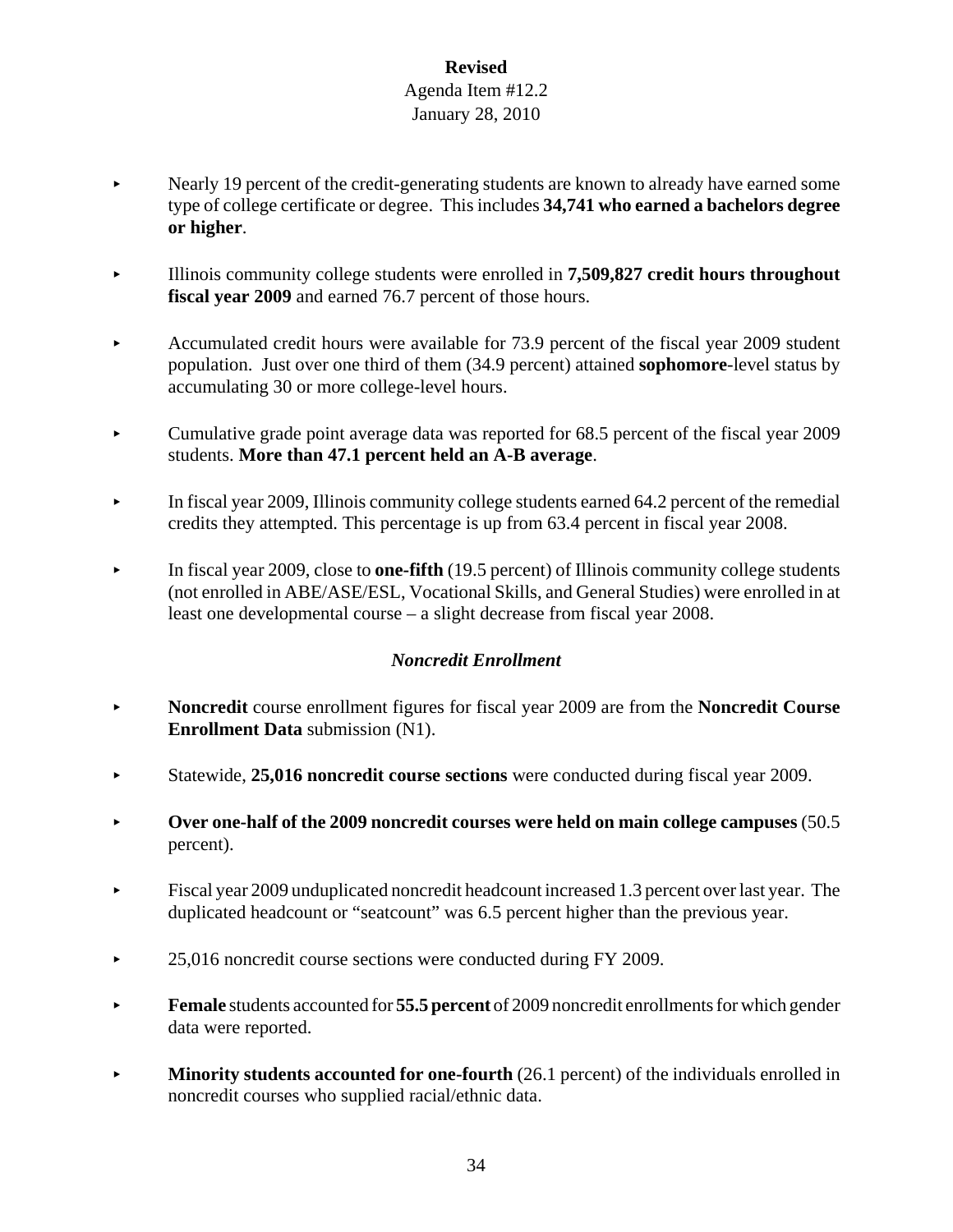- The median age of **noncredit** students was **38.8** during fiscal year 2009. The average age was **40.7** years.
- < Nearly **one-half** of the noncredit students were **40 years of age or above** among the individuals who supplied this information.
- Nearly 60 percent of the noncredit offerings (duplicated) were in the Personal and Social Development category of activity. **Over one-quarter** of the noncredit coursework was dedicated to developing **workplace skills**: Professional/vocational (18.9 percent) and Business and Industry Contractual training (8.0 percent).
- Across all categories of activity, nine broad course areas (two-digit CIP) had over  $6,000$ noncredit students enrolled. **These nine areas accounted for more than two-thirds of the students enrolled in noncredit courses** with CIP data (71.3 percent). Approximately four out of ten enrollments in these large CIPs were in work-related courses: Business Management (14.4 percent), Transportation Workers (11.7 percent), Education (5.2 percent), Health Professions (4.9 percent), and Computer Information Systems (3.1 percent).

# *Student Completions*

- < A total of **53,053** collegiate-level **degrees and certificates** were awarded to Illinois community college students in fiscal year 2009.
- **Example 1** The number of community college completions in fiscal year 2009 is the **highest ever reported**.
- **Example 1** The number of degrees and certificates awarded **increased 3.4 percent from fiscal year 2008** (+ 1,738 completers). Taking a longer view – compared to fiscal year 2005 – the total number of fiscal year 2009 completions increased 3.1 percent
- **Career and Technical Education** accounted for the **largest number of graduates**  $(N =$ 36,785) in fiscal year 2009. Two-thirds of the earned degrees and certificates were in Career and Technical Education programs during fiscal year 2009 (69.3 percent). Career completions increased 3.4 percent from last year.
- < **Baccalaureate/transfer degrees** accounted for the **second largest** group of completers in fiscal year 2009 ( $N = 14,908$ ). Nearly three out of every ten graduates earned Baccalaureate/Transfer degrees (28.1 percent). The number of Transfer degrees increased 1.9 percent (+280) from last year.
- Approximately 27.8 percent of the career and technical education awards in fiscal year 2009 were AAS degrees.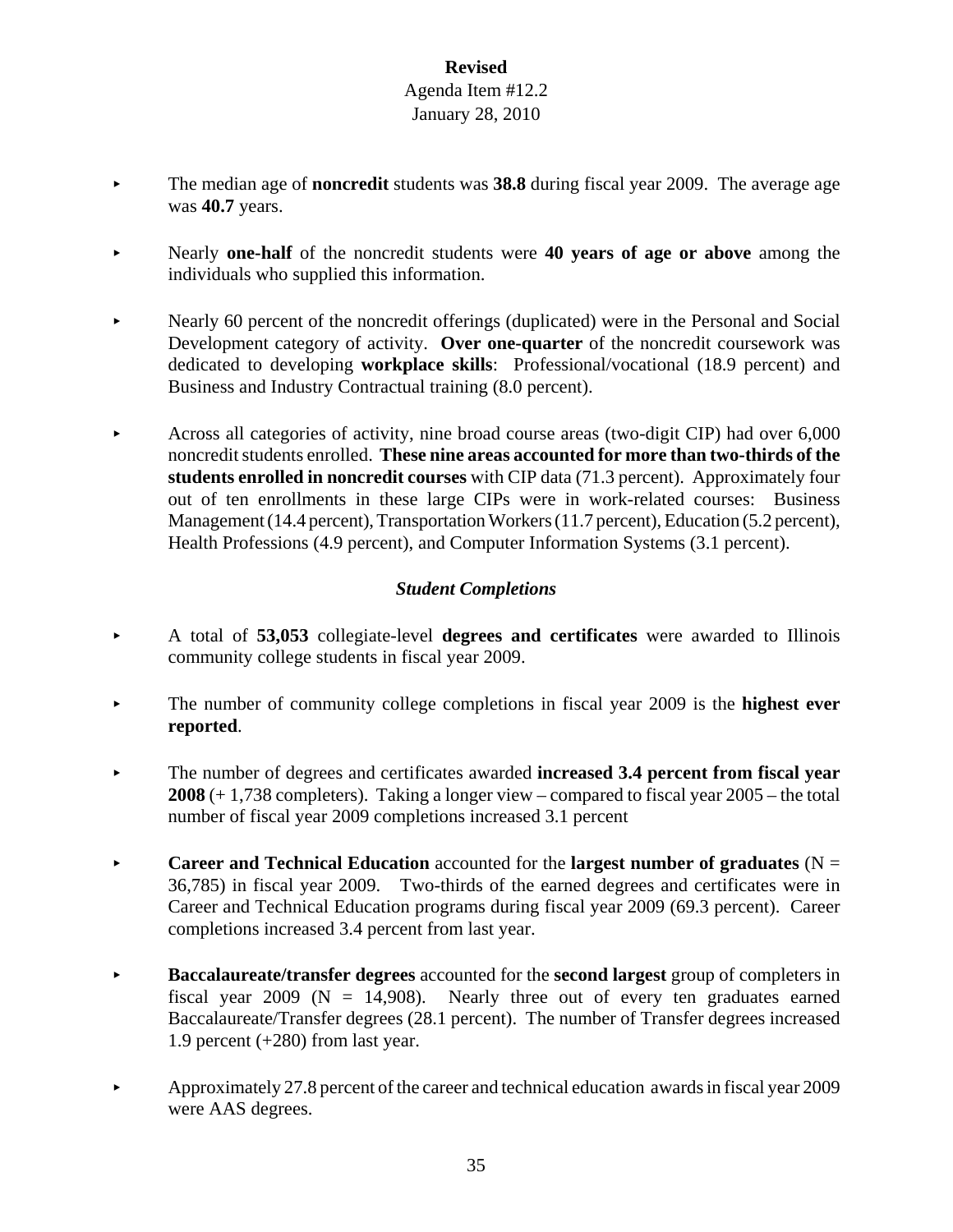- Females accounted for **56.2 percent** of all 2009 completions.
- **EXECUTE:** Career and Technical Education Certificates of Less Than One Year accounted for the **largest number** of male ( $N = 10,445$ ) and female ( $N = 10,222$ ) completers of a specific degree or certificate.
- Although small in number, the Associate in Engineering Science  $(N = 94)$  had the highest proportion of male graduates (87.2 percent,  $N = 82$ ).
- < **Minority students earned about 30 percent of the collegiate-level degrees and certificates awarded** in the Illinois Community College System during fiscal year 2009. African American students earned 14.8 percent, Latino students earned 9.5 percent, and Asian students earned 5.5 percent of all degrees and certificates.
- Minorities accounted for about 23.4 percent of total Transfer degree recipients.
- Example 1 Nearly four times as many minority graduates completed Career and Technical Education degrees and certificates ( $N = 12,427$ ) as baccalaureate/transfer degrees ( $N = 3,495$ ).
- Among the largest minority groups, African American students completed 2,810 more collegiate-level awards than Latino students.
- < Fourteen percent of the students who were awarded degrees and certificates during fiscal year 2009 were less than 21 years of age. **The age groups with the largest percentages of graduates were 21 to 24 (31.1 percent), 25 to 30 (17.0 percent), and 40 to 55 years of age (16.7 percent).**
- < Almost three-quarters of the Transfer degree completers in 2009 indicated an intent to transfer to a four-year institution. Approximately 17.5 percent of fiscal year 2009 Associate in Applied Science degree graduates indicated goals to complete some courses or finish a certificate.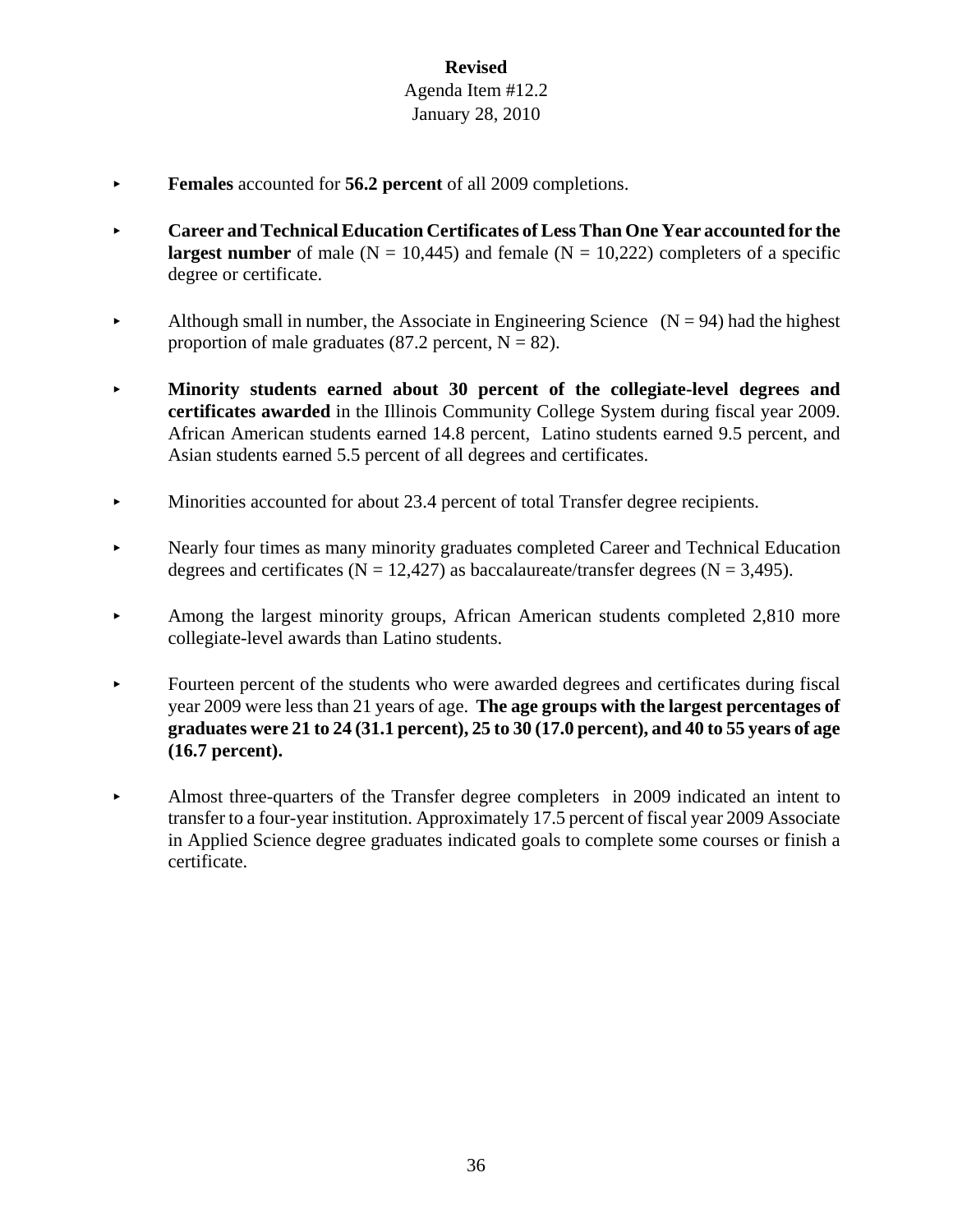#### **Revised**

#### Agenda Item #12.2 January 28, 2010

#### *Bibliography*

Bill & Melinda Gates Foundation. (2009). *National Consortium on College Completion*. Seattle, WA: Bill & Melinda Gates Foundation http://www.gatesfoundation.org/Grants-2009/Pages/National-Consortium-on-College-Completion-OPP53392.aspx

Bill & Melinda Gates Foundation. (2009). *Postsecondary Success Focusing on Completion*. Seattle, WA: Bill & Melinda Gates Foundation. http://www.gatesfoundation.org/learning/Documents/ postsecondary-education-success-plan-executive-summary.pdf

Bossier Parish Community College. (2009). Certificate of General Studies. 2009 - 2010 General Catalog. Bossier City, LA: Bossier Parish Community College. http://www.bpcc.edu/catalog/current/liberalarts/c-generalstudies.htm

Brandon, Katherine. (July 14, 2009). *Investing in Education: The American Graduation Initiative*. The White House Blog. Washington, DC: The White House. http://www.whitehouse.gov/blog/Investing-in-Education-The-American-Graduation-Initiative/

Brookdale Community College. (2009). Liberal Studies Transfer Academic Credit Certificate. Lincroft, NJ: Brookdale, The County College of Monmouth. http://www.brookdale.cc.nj.us/PDFFiles/Liberal%20Studies%20Transfer%20Academic%20Credit% 20Certificate.pdf

Budget Illinois. (2009). A Message from the Governor. Springfield, IL: The State of Illinois. Accessed November 19, 2009 at http://www2.illinois.gov/budget/Pages/default.aspx

The California State University. (2009). Certification of General Education Requirements. CSU Mentor. Culver City, CA: XAP Corporation. http://www.csumentor.edu/planning/transfer /planning\_ge\_certification.asp

Eastern Shore Community College. (2009). General Education Certificate. Melfa, VA: Eastern Shore Community College. http://www.es.vccs.edu/mimik/mimik\_live\_data/ view.php?id=169&record\_id=283

Eastern Shore Community College. (2009). General Education. ESCC Catalog and Student Handbook. Page 76. Melfa, VA: Eastern Shore Community College. http://www.es.vccs.edu/pdf/Certificates.pdf

The Economist Newspaper Limited. (October 29, 2009) . "A Joyless Recovery: New Figures Suggest that America has at Last Moved Out of Recession". *The Economist*. Washington, DC: Author. http://www.economist.com/world/unitedstates/displaystory.cfm?story\_id=14779329

Education Today. (November 6, 2008). *Middle Skills provide heavyweight careers: Colleges offer programs to fill key job gaps.* The Chicago Tribune. Chicago, IL: Chicagoland Publishing Co.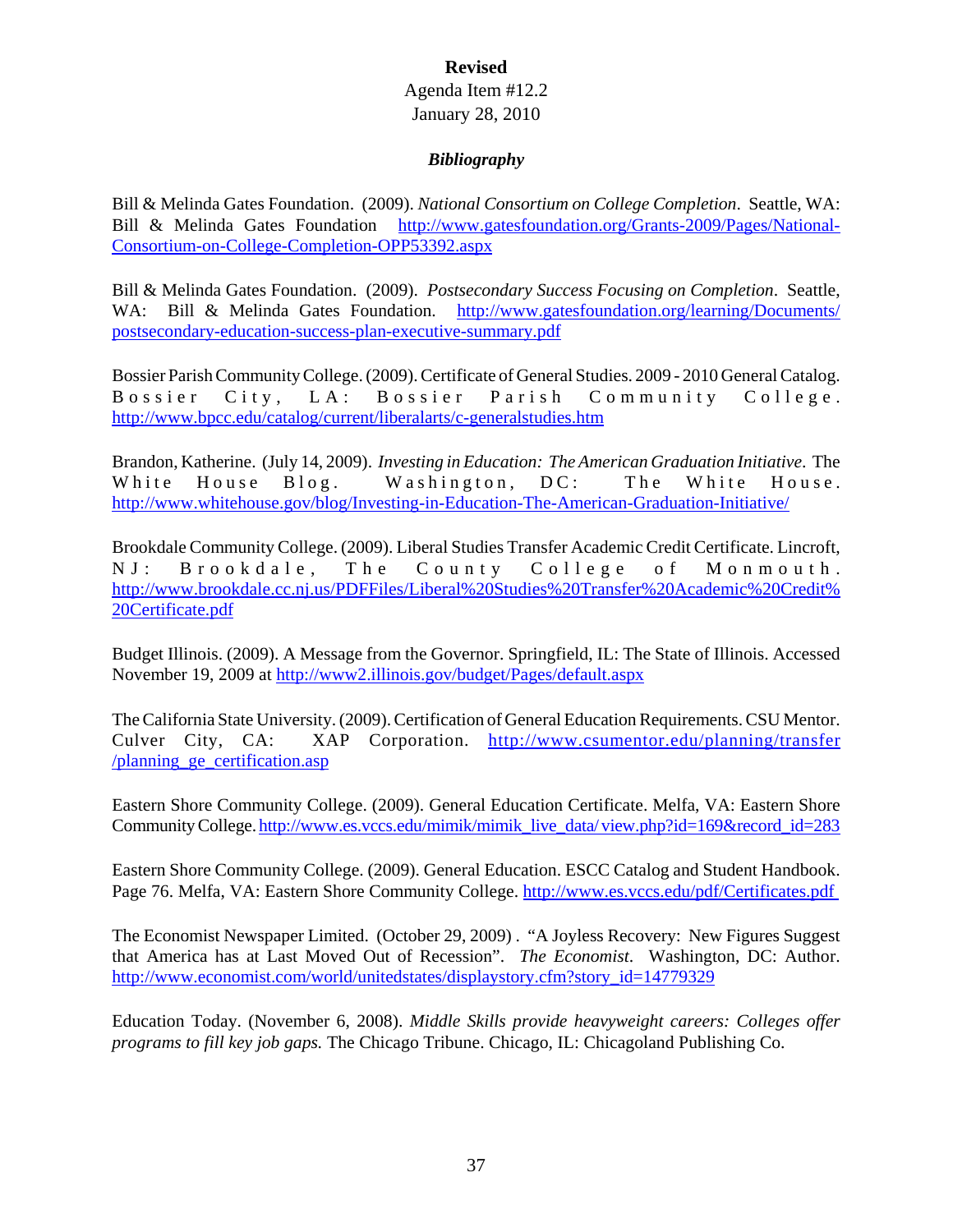GateWay Community College. (2009). Arizona General Education Curriculum (AGEC) - A, B, S. College Catalog. Page 51. Phoenix, AZ: The Maricopa County Community College District. http://www.gatewaycc.edu/Catalog/GateWayCatalog.pdf

Glendale Community College. (2009). Arizona General Education Curriculum Certificate (AGEC). Programs. Glendale, AZ: Glendale Community College. http://www.gccaz.edu/FutureStudents/Programs/Programs.cfm?define=AGEC

Hudson Valley Community College. (2009). Academic Programs - School of Liberal Arts and Sciences. College Catalog. Troy, NY: Hudson Valley Community College. https://www.hvcc.edu/catalog/programs/las/ged.html

Illinois Department of Employment Security. (October 16, 2009). *September Unemployment Rate 10.5 Percent, Illinois' Share of National Job Loss for the Month at -14,200.* Chicago, IL: The State of Illinois. Accessed November 19, 2009 at http://www.ides.state.il.us/economy/cps.pdf

Illinois Office of the Governor. (May 14, 2009). *State Issues \$1 Billion in Certificates to Speed Payment on Outstanding Bills.* Chicago, IL: The State of Illinois. http://www.state.il.us/budget/Press%20Release%2005%2014%2009%20GOV%20STB%201%20bill ion%20.pdf

Jackson Community College. (2009). General Education Certificate. Jackson, MI: Jackson Community College. http://www.jccmi.edu/StudentServices/Catalog/guidesheets2008\_2009/ PDFS/certificates/Guidesheet\_Gen EducationCertificate.pdf

Keith, Ryan. (October 27, 2009). *State Borrowing \$1B More to Keep Running.* Springfield, IL: The State Journal Register. http://www.sj-r.com/news/x1914247572/Quinn-toborrow-another-1-billion-for-budget-woes

Lansing Community College. (2009). Transfer Studies Certificate of Achievement. Curriculum Guide. Lansing, MI: Lansing Community College. http://192.203.222.14/catalog/degree\_certificateprograms/current/Applied/1482.pdf

Lassen Community College. (2009). General Education Transfer Certificates. Degrees & Certificates 2009-2010. Susanville, CA: Lassen Community College. http://www.lassencollege.edu/cp\_degrees.html

Long, Ray & Manchir, Michelle. (January 11, 2010). Illinois Budget Woes: State's Unpaid Bills Hit a Record \$5 billion, and the Cries of Pain Are Getting Louder. Chicago: Tribune. http://www.chicagotribune.com/news/elections/chi-state-budget-woesjan11,0,5766450.story

Luna Community College. (2009). Core Curriculum Certificate. General Education. Las Vegas, NV: Luna Community College. http://www.luna.edu/gen\_ed/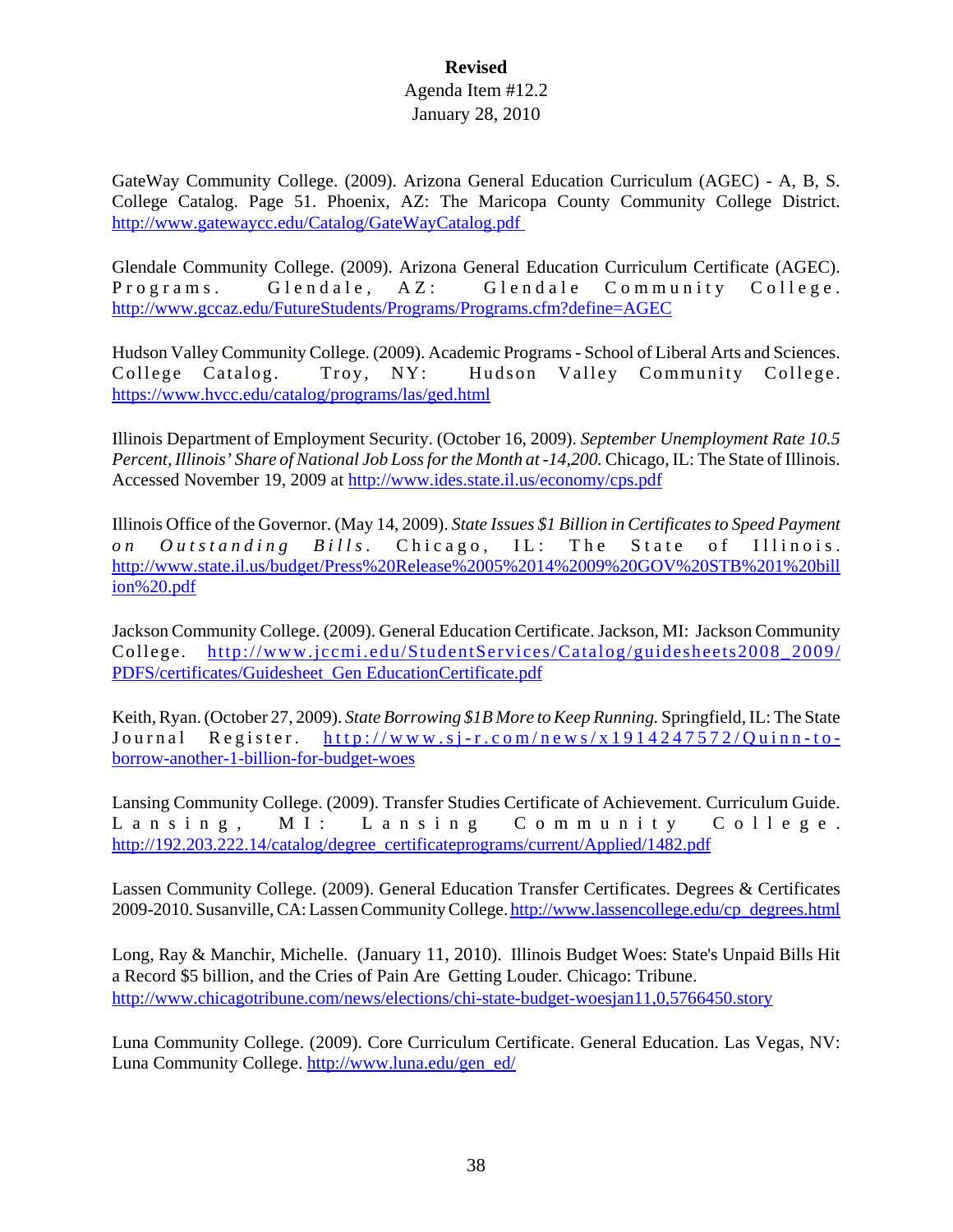Nauffts, Mitch. (January 14, 2009). *Memo to the President: Higher Education Is US*. Philantopic. New York, NY: Philanthropy News Digest. http://pndblog.typepad.com/pndblog/2009/ 01/lumina-foundation-for-education-believes-our-country-faces-social-and-economicchallenges-that-can-be-addressed-only-by-educa.html

Office of the Press Secretary. (July 14, 2009). *Below are excerpts of the President's remarks in Warren, Michigan today and a fact sheet on the American Graduation Initiative*. Briefing Room, Statements & Releases. Washington, DC: The White House. http://www.whitehouse.gov/the press office/ Excerpts-of-the-Presidents-remarks-in-Warren-Michigan-and-fact-sheet-on-the-American-Graduatio n-Initiative/

Oregon Coast Community College. (2009). The Oregon Transfer Module (OTM). Degree and Certificate Programs. Newport, OR: Oregon Coast Community College. http://www.occc.cc.or.us/programs/index.html

Organization for Economic Co-Operation and Development (OECD). *Education at a Glance 2008: OECD Indicators*. Paris, France: Organisation for Economic Co-Operation and Development. http://www.oecd.org/document/9/0,3343,en\_2649\_39263238\_41266761\_1\_1\_1\_1,00.html

Ozarks Technical Community College. (2009). General Education. Springfield, MO: Ozarks Technical Community College. http://www2.otc.edu/students/courses/degrees/transferblock/index.php

Pima Community College. (2009). Arizona General Education Curriculum (AGEC) - Certificate. Tucson, AZ: Pima Community College. http://www.pima.edu/program/transfer-options /arizona\_gen\_ed\_curriculum\_cert.shtml

Powell, M. (October 20, 2009). General education certificate planned at Patrick Henry Community College. Martinsville Bulletin. Martinsville, VA Martinsville Bulletin, Inc. http://www.martinsvillebulletin.com/article.cfm?ID=20980

redLantern. (2008). U.select software (formerly known as the Course Applicability System.) Oxford, OH: Miami University. http://www.itransfer.org/cas/

Riverside Community College District. (2009). Intersegmental General Education Transfer Curriculum (IGETC) Certificate for Transfer to CSU and UC 2008-2009. Riverside, CA: Riverside Community College District. http://www.rcc.edu/administration/ board/2007-2008/april2008/V-A-7-c\_backup1.pdf

Southside Virginia Community College. (July 2006). General Education Certificate Proposal. Alberta, VA: Southside Virginia Community College. http://inside.southside.edu/sacs/documents/submittal\_docs/gen\_ed\_cert.pdf

Southwestern College (2009). General education certification. Evaluations. Chula Vista, CA: Southwestern College. http://www.swccd.edu/3rdLevel/index.asp?L2=96#c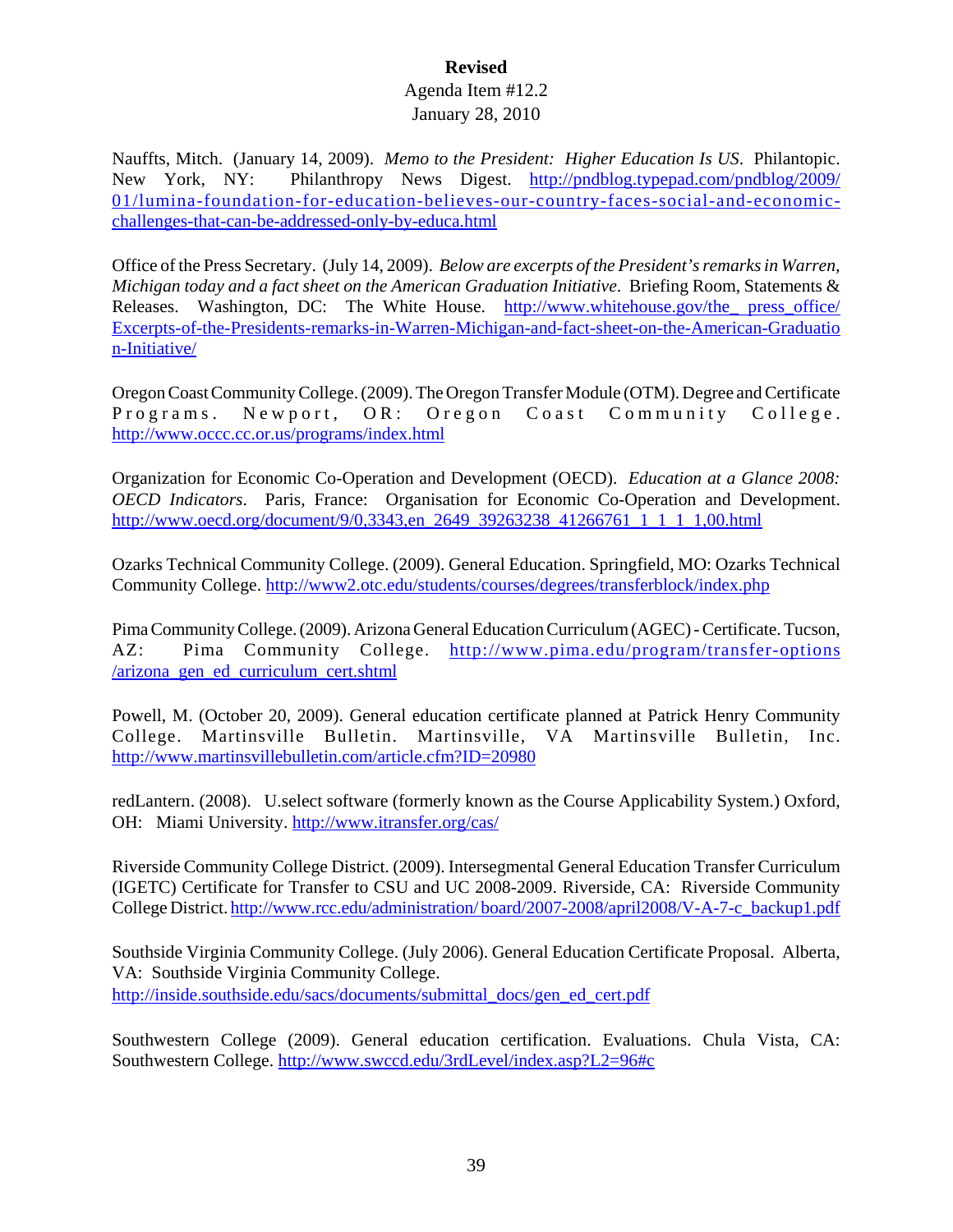SUNY Ulster. (2009). 33-35 Credit Certificate Program. General Education. Stone Ridge, NY: SUNY Ulster. http://www.sunyulster.edu/programs\_courses/credit\_programs/complete\_list/ general education certificate.jsp

U.S. Bureau of Labor Statistics. (2004). *More education: Lower unemployment, higher pay.* Washington D.C.: U.S. Bureau of Labor Statistics. http://www.bls.gov/opub/ooq/2004/fall/oochart.pdf

Western Nebraska Community College. (2009). General Education Core. General Education. Scottsbluf, NE: Western Nebraska Community College. http://www.wncc.net/about/general\_education/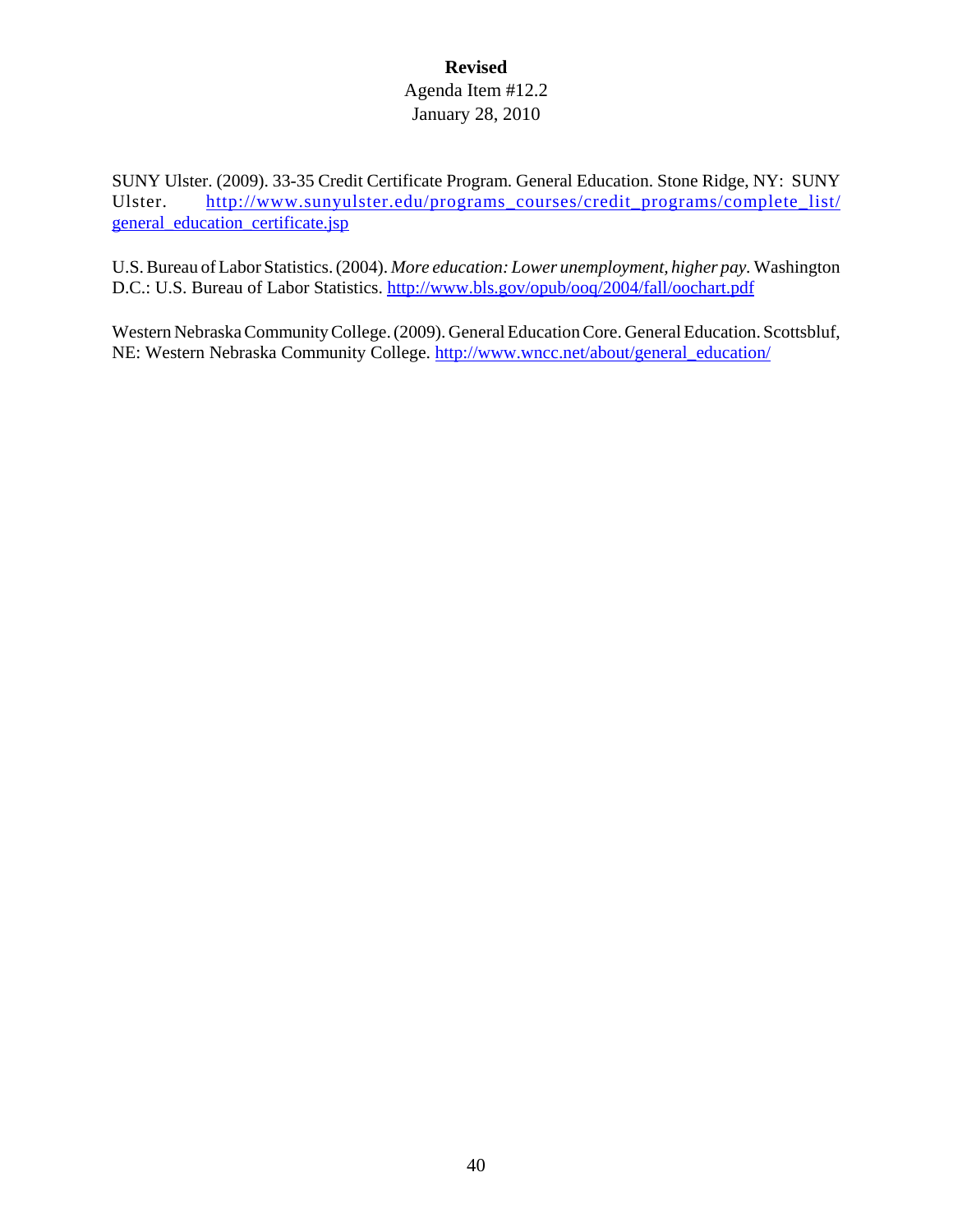Illinois Community College Board

# **WORKFORCE DEVELOPMENT GRANT REPORT BUSINESS AND INDUSTRY SERVICES FISCAL YEAR 2009**

#### *Executive Summary*

The Illinois Community College Board provided more than \$3.3 million to community colleges during fiscal year 2009 to support local workforce and economic development services through their Business and Industry Centers. The workforce development activities conducted under this grant include customized job training on campus or on-site at a business; assisting entrepreneurs in business start-up; providing counseling and management assistance to small and medium sized business owners; helping businesses with government procurement opportunities; offering professional continuing education; developing training programs for unemployed and underemployed workers; and serving businesses with alternative education delivery systems, such as distance learning. The grant funds support colleges' efforts to help companies grow by providing economic development assistance at costs they can afford and by providing needed technical and English language training to upgrade workers' skills. Below are highlights of the community colleges' activities for fiscal year 2009.

**Contract/Customized Job Training.** Community colleges provided 9,181 contract training courses to 2,472 companies. Through these courses, 102,005 employees were trained for a total of 236,777 contact hours of instruction or 29,597 days of training. This contributed to the formation of 13 companies, expansion of 39 companies, and the retention of 157 companies. A total of 432 jobs were created and another 9,454 jobs were retained.

**Entrepreneurship Seminars and Workshops.** Community colleges conducted 697 entrepreneurship seminars and workshops for 6,546 participants. This helped in the creation of 45 new businesses, expansion of 24 businesses, and retention of another 24 businesses. As a result, 238 jobs were created and 153 jobs were retained.

**Counseling and Management Assistance.** Counseling and management assistance were provided to 5,323 individuals or organizations. This assistance resulted in 241 companies being formed, 91 companies expanding, and 203 companies being retained. A total of 1,230 jobs were created and 1,671 more jobs were retained as a result of business counseling.

**Contract Procurement Assistance.** Five community college districts provided 1,357 businesses with government contract procurement assistance. As a result, 85 businesses received 1,054 federal contracts totaling \$1,549,854,253. The receipt of these contracts contributed to the expansion of ten businesses and retention of 30 businesses while 86 jobs were created and 600 jobs were retained.

**Public Training Activities.** Illinois community colleges provided 3,779 noncredit public training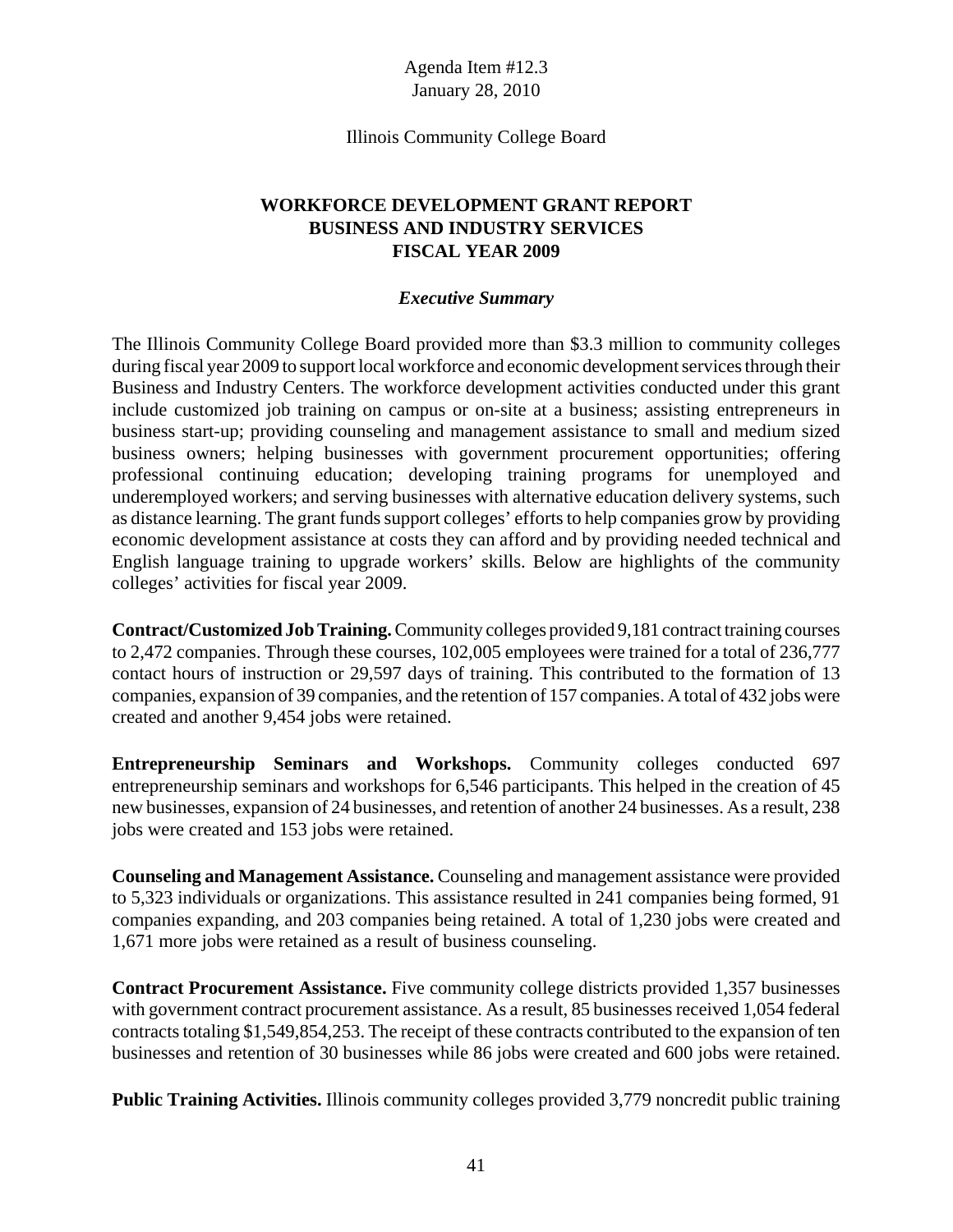courses and 2,655 noncredit workshops and seminars to 36,409 individual participants and served 2,577 organizations.

**Employment and Training Services for Unemployed or Underemployed Workers.** Thirteen community college districts reported offering 490 noncredit workshops and seminars to 6,883 unemployed or underemployed individuals. In addition, another 1,450 noncredit/credit courses were provided to 1,527 participants. As a result, 946 individuals received job placement services. Community colleges also reported 35 additional activities such as advisement services, resume workshops, and career fairs. These additional services affected another 26,977 individuals.

**Business Attraction, Retention, and Expansion.** Business attraction, retention, and expansion activities at seven community college districts assisted 25 companies in potential expansion and other related activities. Participation in other economic development activities by community colleges led to the creation of 35 companies, expansion of 27 companies, and retention of 136 companies. As a result, 694 jobs were created and 2,408 jobs were retained.

**Distance Learning and Continuous Improvement.** Community colleges offered 3,612 noncredit internet courses and 145 two-way interactive video courses.

**Other Workforce Development Activities and Partnerships.** Throughout the state, the colleges' Business and Industry Centers performed job testing for 42 organizations and developed job profiles and assessments for 50 organizations. Four benchmarking studies and 30 workplace literacy programs were conducted. A total of 60 other programs were offered, including quality control programs, Spanish courses, and continuous improvement programs including: Lean which focuses on maximizing value while minimizing waste; ISO to help provide effective and affordable quality management systems; and Advancing Productivity, Innovation, and Competitive Success (APICS).

In summary, Illinois community colleges provided workforce and economic development services to a total of approximately 165,000 businesses and individuals. These services resulted in the start up of over 330 companies, expansion of more than 190 companies, and retention of 550 companies. In addition, nearly 2,700 jobs were created and nearly another 14,300 jobs were retained.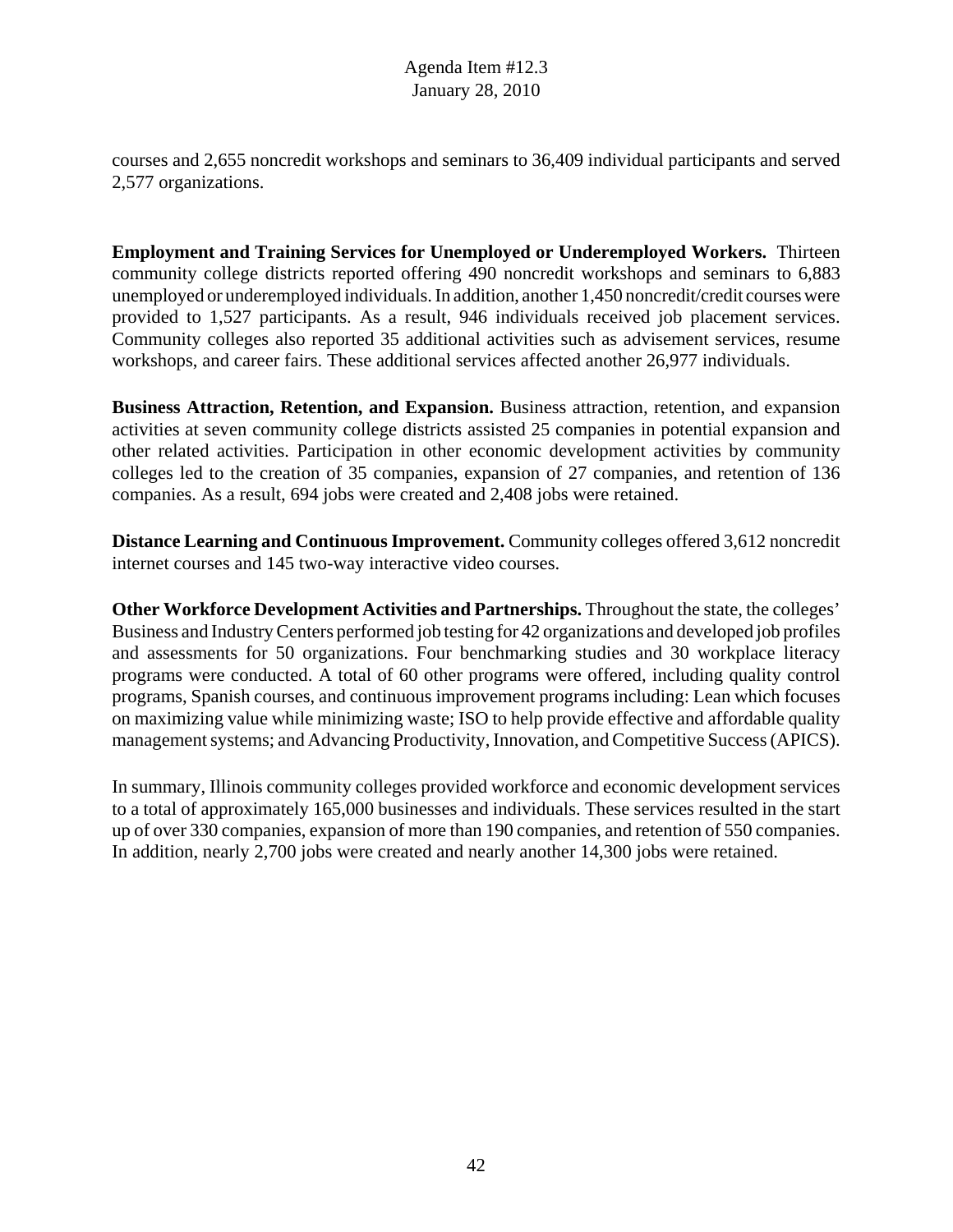# **WORKFORCE DEVELOPMENT GRANT REPORT BUSINESS AND INDUSTRY SERVICES FISCAL YEAR 2009**

#### **Introduction**

The Illinois Community College Board provided over \$3.3 million in workforce preparation grant funds to all Illinois public community college districts in fiscal year 2009. Business and Industry Services grants provide funding for a Business and Industry Center at each community college to support a variety of employment, training and business services both in and outside the classroom. To address local needs, it is necessary for colleges to provide a diverse set of services for businesses. Therefore, the services the community colleges offer are focused on a variety of issues, including government regulation and compliance, identifying potential employees, identifying and implementing organizational systems, and upgrading the skills of current employees. The demand for customized training continues to increase because of the dramatic changes in the use of advanced technology in the workplace. In addition to customized training, colleges used the funds to offer workshops, seminars and counseling on entrepreneurship and business management, assistance with obtaining governmental business contracts, services for the unemployed and underemployed, training activities for the public and many other useful resources for businesses and individuals in the district. Each community college is committed to supporting its community, including area economic development and workforce needs.

Community Colleges provide an array of related services to business and industry as well as individuals. This report highlights many of those services and activities. The workforce development activities conducted under the grant are divided into nine categories in order to capture the diversity of activities as well as the outcomes resulting from each service. During fiscal year 2009, the Illinois Community College System reported providing services to more than 165,000 businesses and individuals through colleges' Business and Industry Centers. These services resulted in the start up of over 330 companies, expansion of more than 190 companies, and retention of 550 companies. In addition, nearly 2,700 jobs were created and nearly another 14,300 jobs were retained.

#### **Contract/Customized Job Training**

The diversity of contract training programs is growing in Illinois as the needs of area businesses change. Colleges designed or brokered programs that were tailored specifically to meet the training needs of employers. Businesses determined the type of training they need, the schedule that fits their operation, and the location of the training. Customized training was offered in company facilities and on campus. Instructors were chosen from within the companies, among subject-matter experts, or from college staff depending on the demands of the business. Not only do businesses seek assistance from community colleges to increase the skills and knowledge of their workforces, but they are also seeking assistance with strategic planning, process improvement and other businesswide operations that lead to increased productivity.

In fiscal year 2009, community colleges provided 9,181 contract training courses to 2,472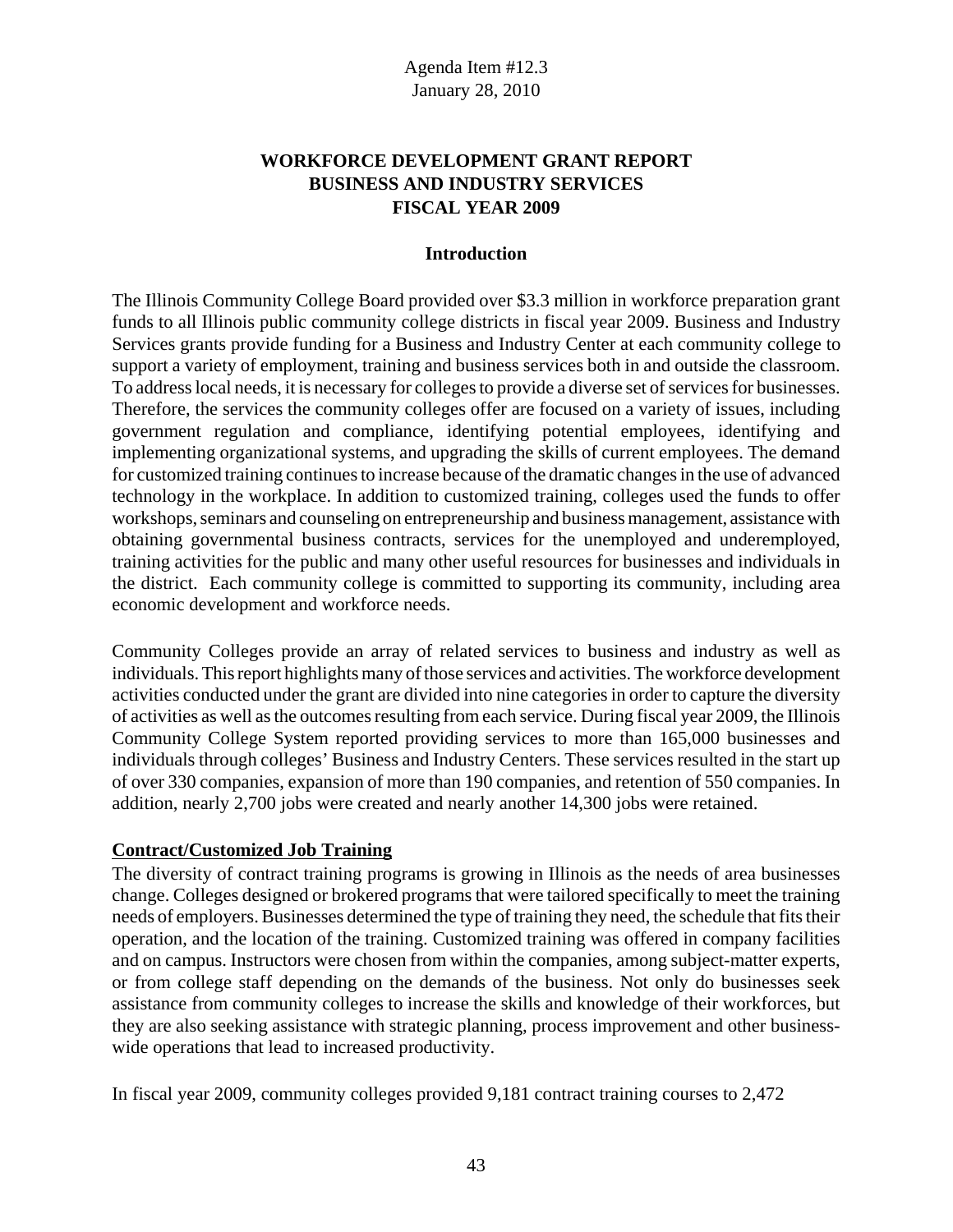companies. Through these courses, 102,005 employees were trained for a total of 236,777 contact hours of instruction or 29,597 days of training. This contributed to the formation of 13 companies, expansion of 39 companies, and the retention of 157 companies. A total of 432 jobs were created and another 9,454 jobs were retained.

### **Case Study**:

ViscoFan USA, Inc. manufactures cellulose casings for meat and food in Danville, Illinois. The company employs 314 individuals and exports its products worldwide. The company requested that the Customized Corporate Education Division at **Danville Area Community College** provide an ongoing Leadership Development Training Series for its employees. This workshop series includes customized training for new supervisors and employees with the potential to be promoted to supervisory positions. The training was divided into five categories: communication skills, teamwork, leadership, coaching, and compliance/policies. As a result of the training, management and supervisors are experiencing better communication and improved interactions across levels and units. Additionally, management saw the need for a condensed version of the program to be provided to their teams. Results seen from the training also included: better organization, increased teamwork, regularly scheduled meetings between supervisors and management, increased delegation, increased constructive feedback, and clearly established boundaries for acceptable behavior. As a result of the training, 23 jobs were retained and two jobs were created.

#### **Entrepreneurship Seminars and Workshops**

Entrepreneurship seminars and workshops are provided by community colleges across Illinois. These learning opportunities are open to individuals who are interested in starting a business and for individuals who are currently running their own business. Individual assistance is provided with business plans, finances, state and federal employment laws and other resources needed to be successful. Many of the community colleges providing entrepreneurship programming are part of the Illinois Entrepreneurship Network which is sponsored by the Illinois Department of Commerce and Economic Opportunity (DCEO).

Community colleges conducted 697 entrepreneurship seminars and workshops for 6,546 participants during fiscal year 2009. This helped in the creation of 45 new businesses, expansion of 24 businesses, and retention of another 24 businesses. As a result, 238 jobs were created and 153 jobs were retained.

## **Case Study**:

For the past several years the Center for Entrepreneurship at the **College of DuPage** has worked with ThermalShell Technologies, a manufacturing facility, to develop marketing plans and market penetration strategies for the company's new building materials. These materials are manufactured to yield energy efficiencies more than four times that of traditional building systems. In 2009, efforts were accelerated to include assistance in international markets and marketing plans, introduction to foreign trade opportunities, and entering ThermalShell into government contracting systems. A funding opportunity through the U.S. Department of Energy for building technologies was identified, and the center assisted TermalShell in bringing together partners to develop a target proposal for this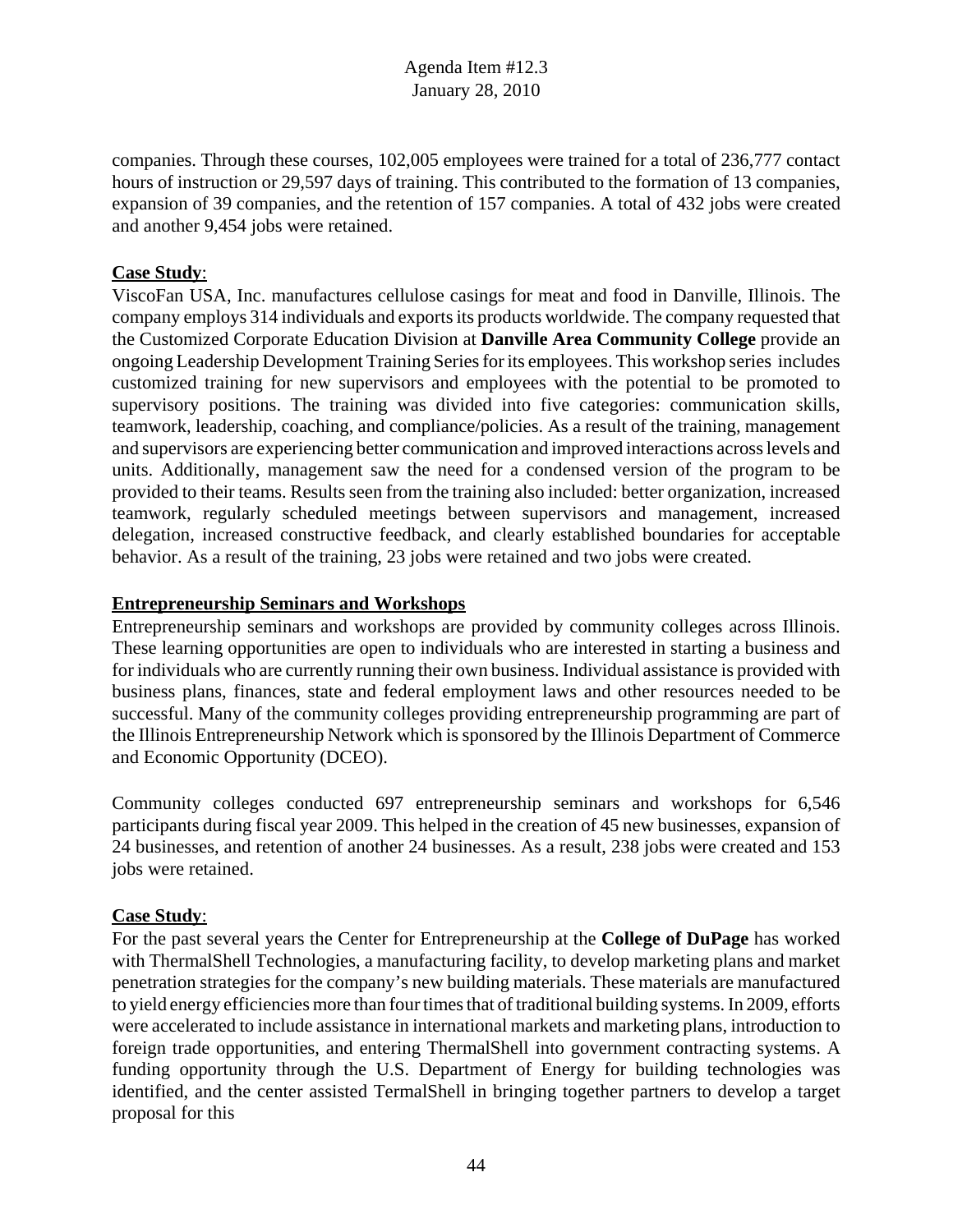initiative. For this project, the center helped to convene the following partners: Illinois Small Business Development Center at the College; Illinois International Trade Center at the College; Illinois Procurement Technical Assistance Center at the College; Choose DuPage; DeKalb County Economic Development; Illinois International Trade Office; Illinois Department of Commerce and Economic Opportunity; Illinois Technology Development Alliance; and Northern Illinois Technology Commercialization.

### **Counseling and Management Assistance**

Small business owners have come to depend on the educational information, support and resources that are provided by the local community college Small Business Development Centers (SBDCs). The majority of these SBDCs are part of the Illinois Entrepreneurship Network which is sponsored by the Illinois Department of Commerce and Economic Opportunity. During the initial start up phase of a business, positive relationships are built as support and resources are shared. These contacts continue to grow over the years and develop into long-term relationships.

During fiscal year 2009, community colleges provided counseling and management assistance to 5,323 individuals or organizations. This assistance resulted in 241 companies being formed, 91 companies expanding, and 203 companies being retained. A total of 1,230 jobs were created and 1,671 more jobs were retained as a result of business counseling.

#### **Case Study**:

In fall 2008 a client came to the Small Business Development Center (SBDC) at **Rock Valley College** to receive assistance applying for an Small Business Administration (SBA) loan to help with the costs of purchasing a franchise, leasing space at a local mall, and hiring 14 to 20 low to moderate income people. The bank approved the original loan, but due to a change in the lease, the mall was requiring additional funding, which the bank would not agree to provide. The client turned to the SBDC to protect and capitalize on the tens of thousands of dollars that she initially invested in the franchise. To help the client, the Project Manager of the SBDC worked to get all of the documentation necessary for the loan, reviewed the business plan and cash flow, and worked oneon-one with the lending officer at the bank. After six months of negotiating, the client was able to obtain the financing needed to continue the purchase and management of the franchise. Since, the client has opened her café and employs 14 individuals with the hope of adding 6 more employees. The client is also looking to expand her business to three other locations in the Rockford area over the next three years and open two more franchises.

## **Contract Procurement Assistance**

Many businesses have discovered that the federal and state governments can be profitable and stable clients. However, the process of applying for government contracts can be difficult and time consuming. Procurement Technical Assistance Centers (PTAC) help businesses to navigate through government processes. In fiscal year 2009, over \$1.5 billion in contracts were awarded to Illinois businesses who sought assistance from the Procurement Technical Assistance Centers. Many of the community colleges that have a Procurement Technical Assistance Center are part of the Illinois Entrepreneurship Network which is sponsored by the DCEO.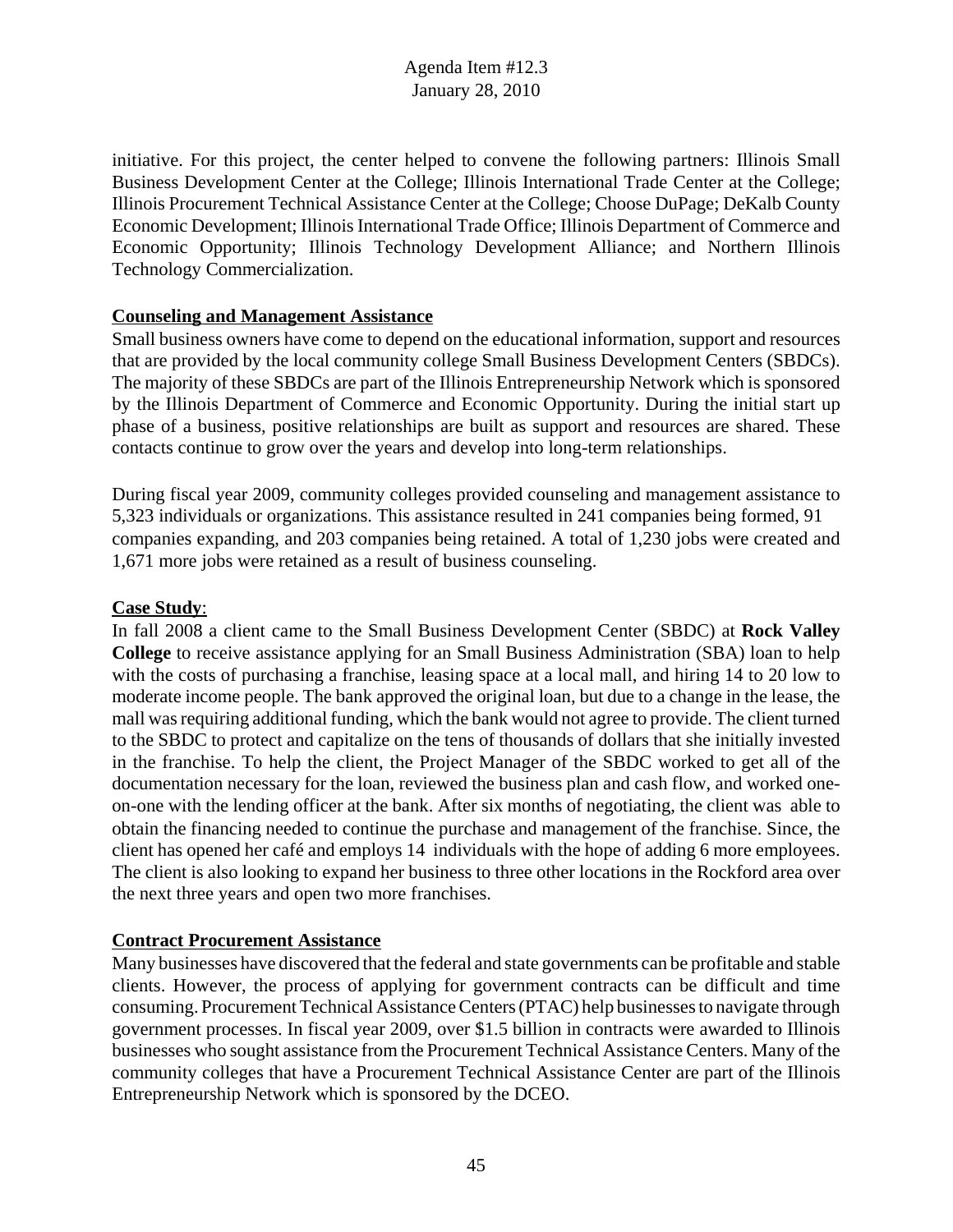Five community college districts provided 1,357 businesses with government contract procurement assistance during fiscal year 2009. As a result, 85 businesses received 1,054 federal contracts totaling \$1,549,854,253. The receipt of these contracts contributed to the expansion of ten businesses and retention of 30 businesses while 86 jobs were created and 600 jobs were retained.

## **Case Study**:

JM Industrial Supply is a Minority Business Enterprise (MBE) and a certified SBA 8(a) Small Disadvantaged Business Enterprise located in Pekin. The company, founded in 1984, sells maintenance, repair and operations material to light and heavy manufacturers and other industrial markets. JM Industrial has been a client of Illinois PTAC at **Illinois Central College** since 1999 and has been able to expand its markets into the government and prime contractor sectors, leverage its MBE status, and receive the SBA 8(a) certification. In 2009 JM Industrial secured 12 government contract awards totaling over \$732,000 and retained two jobs with the assistance of the Illinois PTAC at Illinois Central College.

### **Public Training Activities**

As technology continues to expand and businesses become more sophisticated, employees find it necessary to return to the classroom to continue their education. Businesses have also found a need to document individual and employee skill development. Therefore, community colleges have increased the number of publically offered professional development classes that are designed to increase the employee skill in computer application, management principles and other skills related to specific professions.

In fiscal year 2009, Illinois community colleges provided 3,779 noncredit public training courses and 2,655 noncredit workshops and seminars to 36,409 individual participants and served 2,577 organizations.

## **Case Study**:

In partnership with **Southwestern Illinois College**, Selsius<sup>TM</sup> has partnered with the Defense Information Systems Agency/Defense Information Technology Contracting Organization  $(DISA/DITCO)$  to support workforce development needs. Selsius<sup>TM</sup> identifies performance improvement solutions for the DISA/DITCO organization, which is located on Scott Air Force Base in Belleville, Illinois. Selsius<sup>TM</sup> has provided many training sessions for individuals on computer software skills including Microsoft Office applications. These sessions have allowed participants to increase productivity and efficiency. Additionally, job advancement skill development has been provided. This service was used as a way to help individuals gain the required writing and interview skills necessary to successfully advance into higher level positions. Participants reported gaining knowledge and skill improvements of 20 percent of greater.

#### **Employment and Training Services for Unemployed or Underemployed Workers**

Partnerships are often developed between the local community colleges and local employment assistance organizations to provide resources and services to individuals and employers. Linking businesses and individuals to employment opportunities is a core activity of the community college.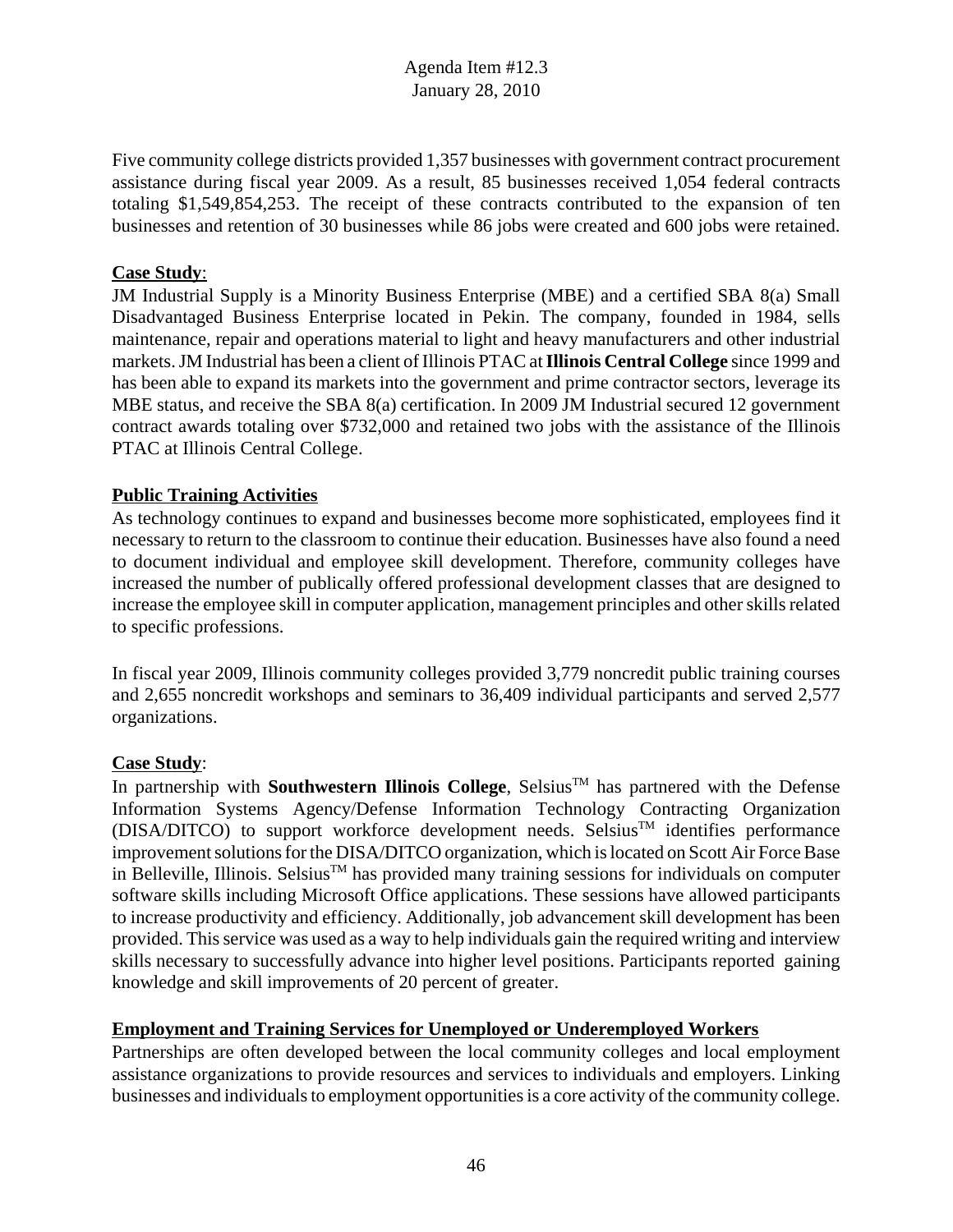Colleges provide various resources such as one-on-one job counseling, resume writing, interview techniques, and other noncredit workshops that provide support for those who are unemployed or underemployed. Community colleges encourage economic growth by providing quality education to individuals and then link those skilled individuals to employment opportunities within the community.

Thirteen community college districts reported offering 490 noncredit workshops and seminars to 6,883 unemployed or underemployed individuals during fiscal year 2009. In addition, another 1,450 noncredit/credit courses were provided to 1,527 participants. As a result, 946 individuals received job placement services. Community colleges also reported 35 additional activities such as advisement services, resume workshops, and career fairs. These additional services affected another 26,977 individuals.

### **Case Study**:

**Morton College** has been an active member of the Cicero Chamber of Commerce for several years, contributing in different capacities, specifically assisting unemployed and underemployed individuals finding employment and businesses finding qualified employees. Most recently, the Cicero Chamber of Commerce was struggling to find skilled students to intern at their local office. The intern selected was a highly motivated student at Morton College who took advantage of resources provided by the college including professional development workshops, business counseling, mentoring, and training sessions for business growth. The student was looking for a local opportunity to become a business woman. This match provided a win-win to the student and the Chamber. This process provided the student with valuable skills and also improved the relationship between the Chamber and the college.

## **Business Attraction, Retention and Expansion**

Growing companies are in need of a skilled workforce, updated facilities and access to technology. Many communities strive to provide all these resources to attract and retain businesses that bring economic growth to the area. Community colleges play a key role in attraction, retention, and expansion activities. Colleges possess a wealth of resources that businesses look for when faced with location and expansion decisions. Community colleges often assist businesses by designing, developing, and delivering incumbent employee training for expanding businesses; providing preemployment testing and training; and temporary use of college facilities.

Business attraction, retention, and expansion activities at seven community college districts assisted 25 companies in potential expansion and other activities in fiscal year 2009. Participation in other economic development activities by community colleges led to the creation of 35 companies, expansion of 27 companies, and retention of 136 companies. As a result, 694 jobs were created and 2,408 jobs were retained.

## **Case Study**:

**Spoon River College** (SRC) partnered in 2008-2009 with the City of Canton, the Spoon River Partnership for Economic Opportunity, and the Department of Commerce & Economic Opportunity to successfully bring Cook Medical, Inc. to Canton. The college played a vital role in securing the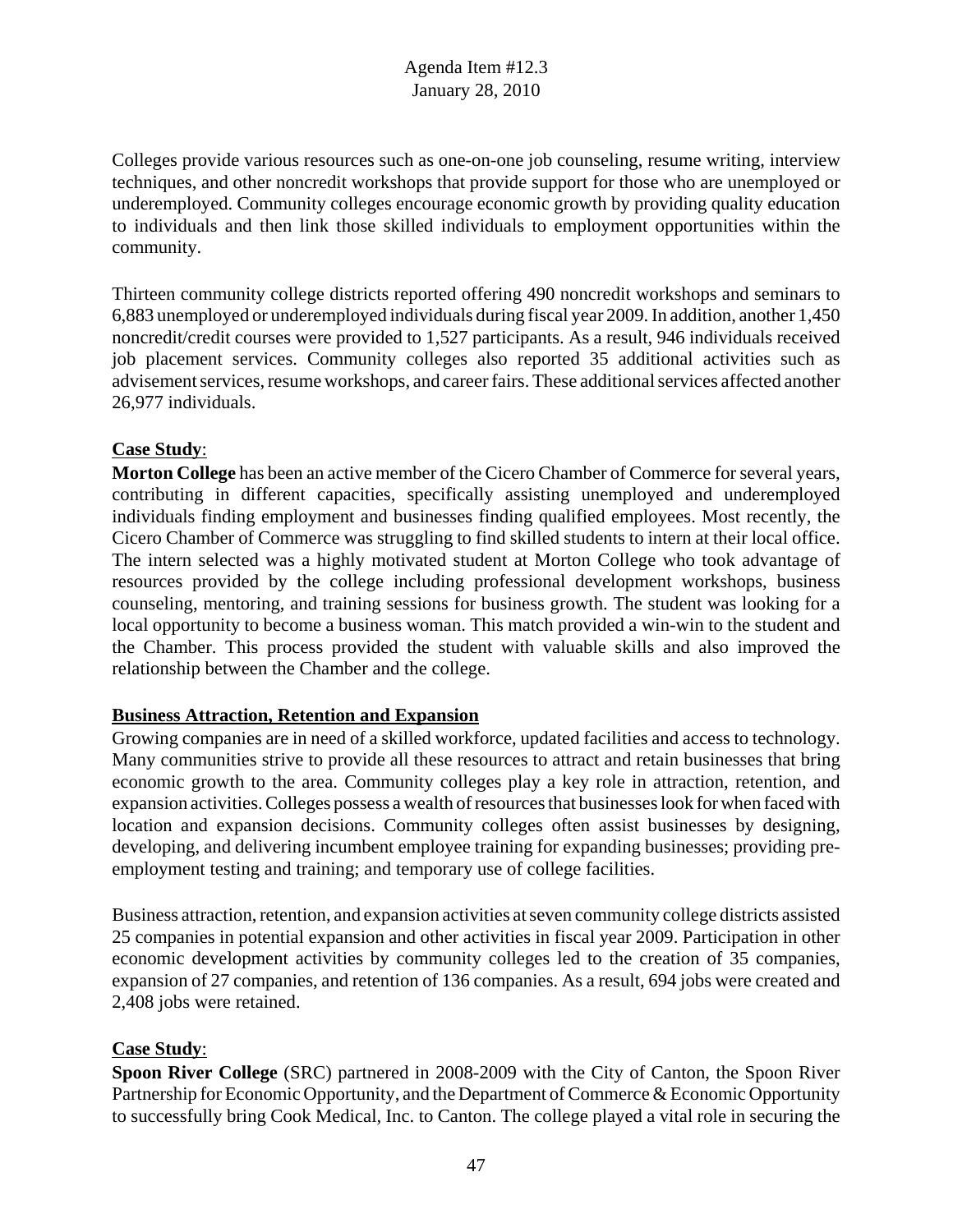new company, by to providing available workforce data, training, and screening opportunities. The college conducted all screenings for the business through ACT WorkKeys and IllinoisWorkNet systems at its community outreach/technology center. As a results, a medical product plant is in the process of being built just blocks from SRC's Community Outreach Center. The plant is scheduled to be complete in February 2010 and will eventually bring 300 jobs to an economically challenged rural community in west central Illinois. Once the facility opens, it is expected that at least three more jobs will be created locally. These jobs have already impacted the vitality of the community with an increased sense of optimism and a resurgence of improvements throughout Canton.

### **Distance Learning and Continuous Improvement**

Increasing access to education is a priority for community colleges. Providing a wide range of alternative and supportive education services has become common. As a result, Illinois community colleges are delivering noncredit internet courses and satellite broadcasts to expand their distance learning offerings. Businesses are continually searching, implementing, and refining ways to meet or exceed the needs and expectations of the customer. Community colleges provide an array of services to help businesses manage continuous improvement strategies.

During fiscal year 2009, community colleges offered 3,612 noncredit internet courses and 145 twoway interactive video courses.

#### **Other Workforce Development Activities and Partnerships**

Community colleges are involved in many workforce development activities. This may include cosponsored activities, facilitated programs, or providing facilities, labs, and equipment for community organizations, agencies and businesses. Other activities include workshops showcasing services colleges have to offer, certification training for specific industries, bilingual training courses and special training for Latinos, leadership skills workshops for supervisors and marketing to find sponsors for workshops.

Throughout the state, the colleges' Business and Industry Centers performed job testing for 42 organizations and developed job profiles and assessments for 50 organizations. Four benchmarking studies and 30 workplace literacy programs were conducted. A total of 60 other programs were offered, including quality control programs, Spanish courses, and continuous improvement courses in LEAN, ISO, & APICS.

#### **Case Study**:

**John Wood Community College** has introduced a new Manufacturing Technology program, which has been funded by a grant from the U.S. Department of Labor. This program was created with the input and assistance of a twenty-nine member advisory board, consisting of leaders from area business and industry. The program is a partnership between area business and industry, the area Workforce Investment board, the Department of Labor, Great River Economic Development Foundation and the college. Courses will be taught using state-of-the-art equipment in a new lab created at the college's Workforce Development Center. Courses for the program include computeraided design/computer-aided manufacturing (CAD/CAM), electricity, lean manufacturing, statistical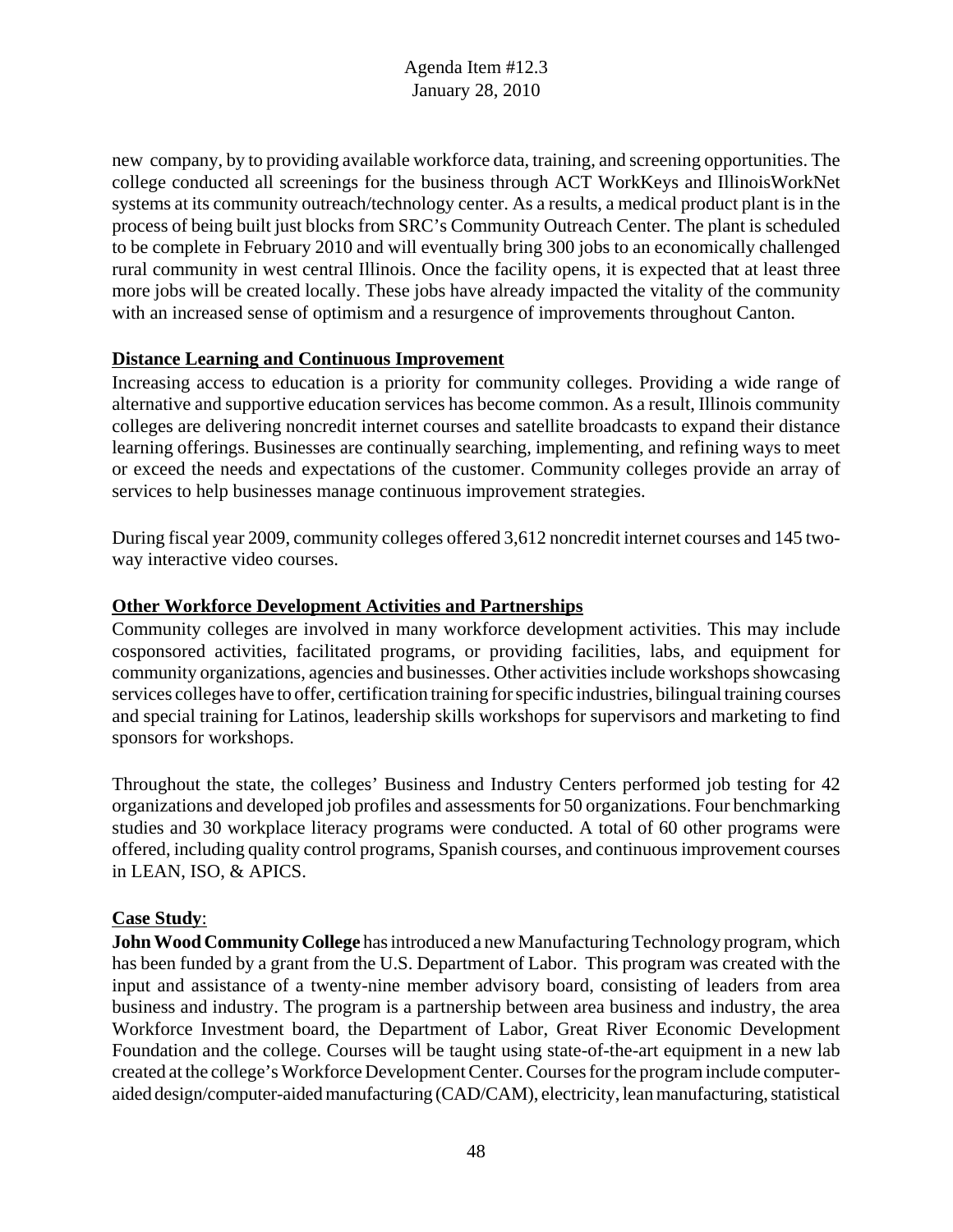process control, industrial robots, tool design, programmable logic controller (PLC) manufacturing systems, and general education courses. Completers of the program will be prepared for entry-level positions in manufacturing technology or may transfer to colleges that offer bachelor's level industrial/manufacturing technology programs.

#### **Summary**

In summary, Illinois community colleges provided workforce and economic development services to a total of approximately 165,000 businesses and individuals. These services resulted in the start up of over 330 companies, expansion of more than 190 companies, and retention of 550 companies. In addition, nearly 2,700 jobs were created and nearly another 14,300 jobs were retained.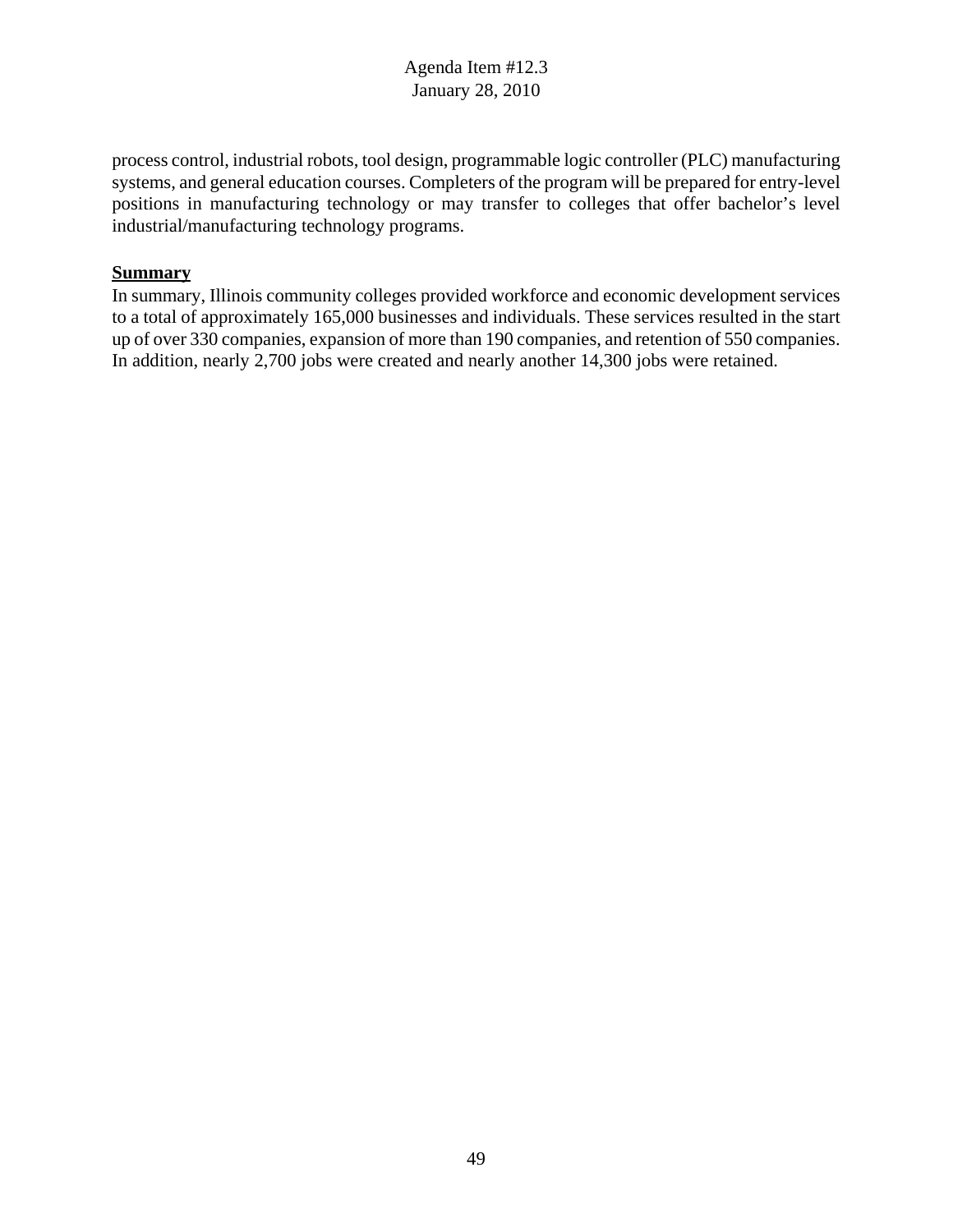#### Illinois Community College Board

# **DUAL CREDIT IN THE ILLINOIS COMMUNITY COLLEGE SYSTEM**

The externally attached report entitled, *Dual Credit in the Illinois Community College System* is based on the SU/SR course data submissions that colleges provided at the close of the fiscal year 2008 (July 1, 2007 through June 30, 2008). Hence, the course is the unit of analysis and enrollment counts are duplicated. Summary data for the four previous fiscal years (2004-2007) are referenced to look at longer term trends.

Dual credit is an instructional arrangement where an academically qualified high school student enrolls in a college-level course and, upon successful course completion, concurrently earns both college credit and high school credit. In the most basic form, dual credit is a college course offered for high school credit – but never vice-versa. Dual credit reflects strong and well established secondary-to-postsecondary articulation and alignment. Linkages are made at the administrative level to facilitate connection and support student success.

Dual credit course content is prescribed by the community college, in accordance with the established course requirements. According to the ICCB Administrative Rules: "Course prerequisites, descriptions, outlines, requirements, learning outcomes, and methods of evaluating students shall be the same as for on-campus offerings."

Dual credit can be offered on the community college campus, at the high school, area career center, online, or via distance learning. Both transfer/core courses, as well as CTE courses, can be offered. Dual credit is taught by community college instructors with the exception of high school teachers who meet the faculty requirements set by the college.

In the attached report, several topics related to dual credit are examined including: distinguishing characteristics of dual enrollment versus dual credit, Administrative Rules that guide dual credit across the Illinois community college system, information about the Illinois Dual Credit Quality Act (2009), and statewide outreach efforts to promote continuity and quality on dual credit delivery. Characteristics of dual credit students are provided based on information gathered by the Illinois State Board of Education. Additionally, the report provides a national perspective on dual credit, information on dual credit in selected other states, and highlights promising practices in the delivery of dual credit instruction from leading Illinois community colleges. Dual credit course counts and enrollment data are organized by broad programmatic area based on the Program Classification Structure (PCS): Overall, Baccalaureate/Transfer, and Career and Technical Education.

## *Overall*

< The Illinois Community College System recorded a total of **75,989 enrollments** in **8,438 dual credit courses** in fiscal year 2008.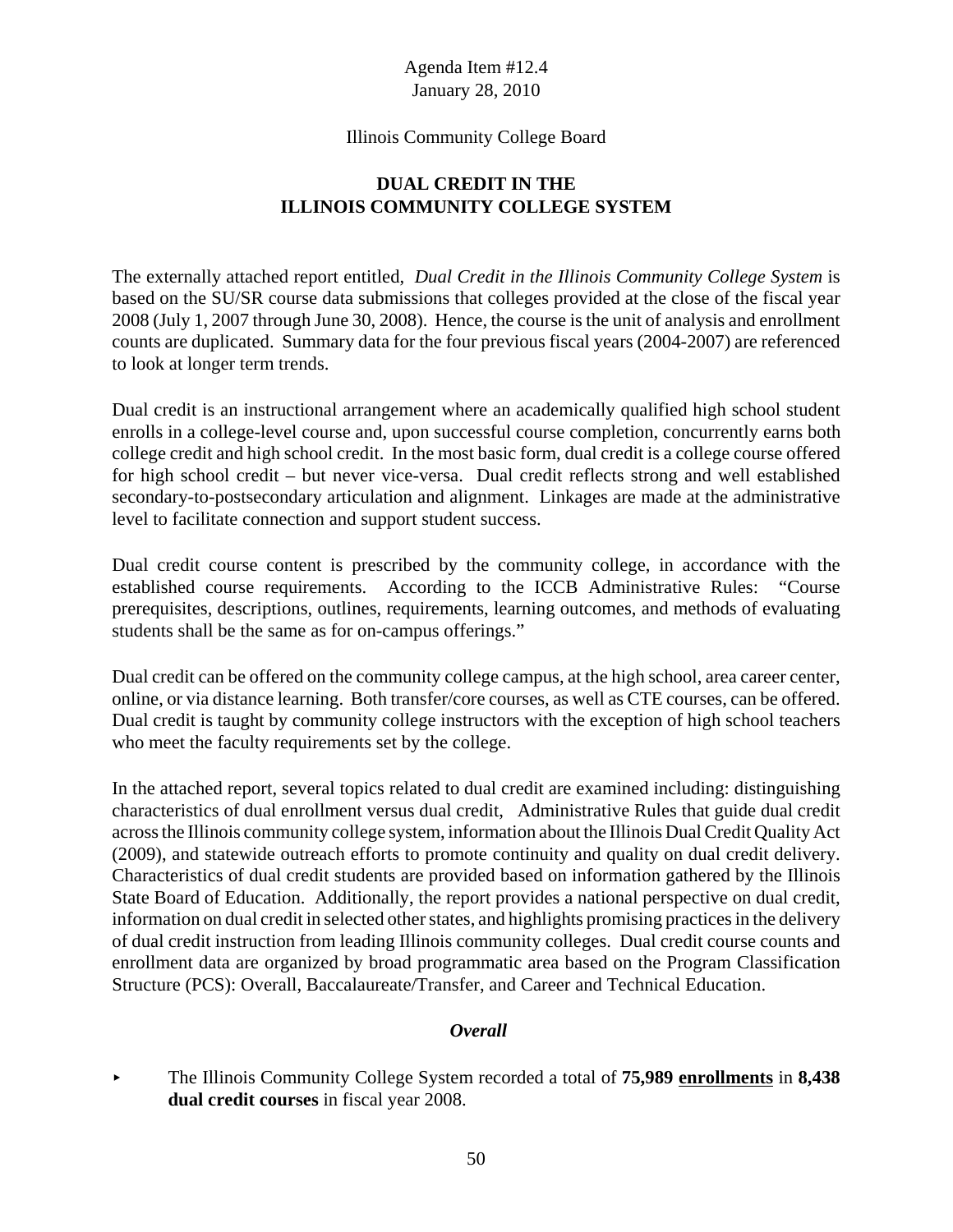- Combined enrollments increased 15.1 percent compared to the previous year ( $N = +9,951$ ). The course count increased 12.8 percent over the previous year  $(N = +957)$ .
- < The **average class size** of dual credit courses in fiscal year 2008 was **9.0 students**.
- < Enrollments in the **ten largest courses** accounted for **46.0 percent** of all dual credit enrollments in fiscal year 2008.
- **English Composition** was the most popular course in fiscal year 2008 with 9,231 enrollments. **Office Occupations and Clerical Services** was the next highest with 5,319 enrollments.
- < Dual credit courses and enrollments were **nearly evenly split** between **Transfer** and **Career and Technical Education**.

# *Baccalaureate/Transfer*

- < Illinois community colleges offered **4,276 Baccalaureate/Transfer** (Transfer) dual credit **courses** in fiscal year 2008. **Enrollments** increased to **38,447** in fiscal year 2008.
- Transfer courses accounted for **50.7** percent of all dual credit courses offered in fiscal year 2008. Transfer enrollments accounted for **50.6** percent of all dual credit enrollments in fiscal year 2008.
- Transfer enrollments increased 19.8 percent compared to the previous year ( $N = +6,345$ ). The course count increased 13.8 percent over the previous year  $(N = +520)$ .
- The **average class size** for Transfer courses was **9.0 students** in fiscal year 2008.
- < Enrollments in the **five largest Transfer courses** accounted for **25.6 percent** of all dual credit enrollments in fiscal year 2008.
- **English Composition** ( $N = 9,144$ ) and **Mathematics** ( $N = 2,797$ ) were the most popular Transfer courses in fiscal year 2008.

## *Career and Technical Education*

- **Example 2** Career and Technical Education (CTE) dual credit courses and enrollments have **more than doubled** in the last five years.
- < Illinois community colleges offered **4,162 CTE courses** and **enrolled 37,542** students in **CTE** dual credit in fiscal year 2008.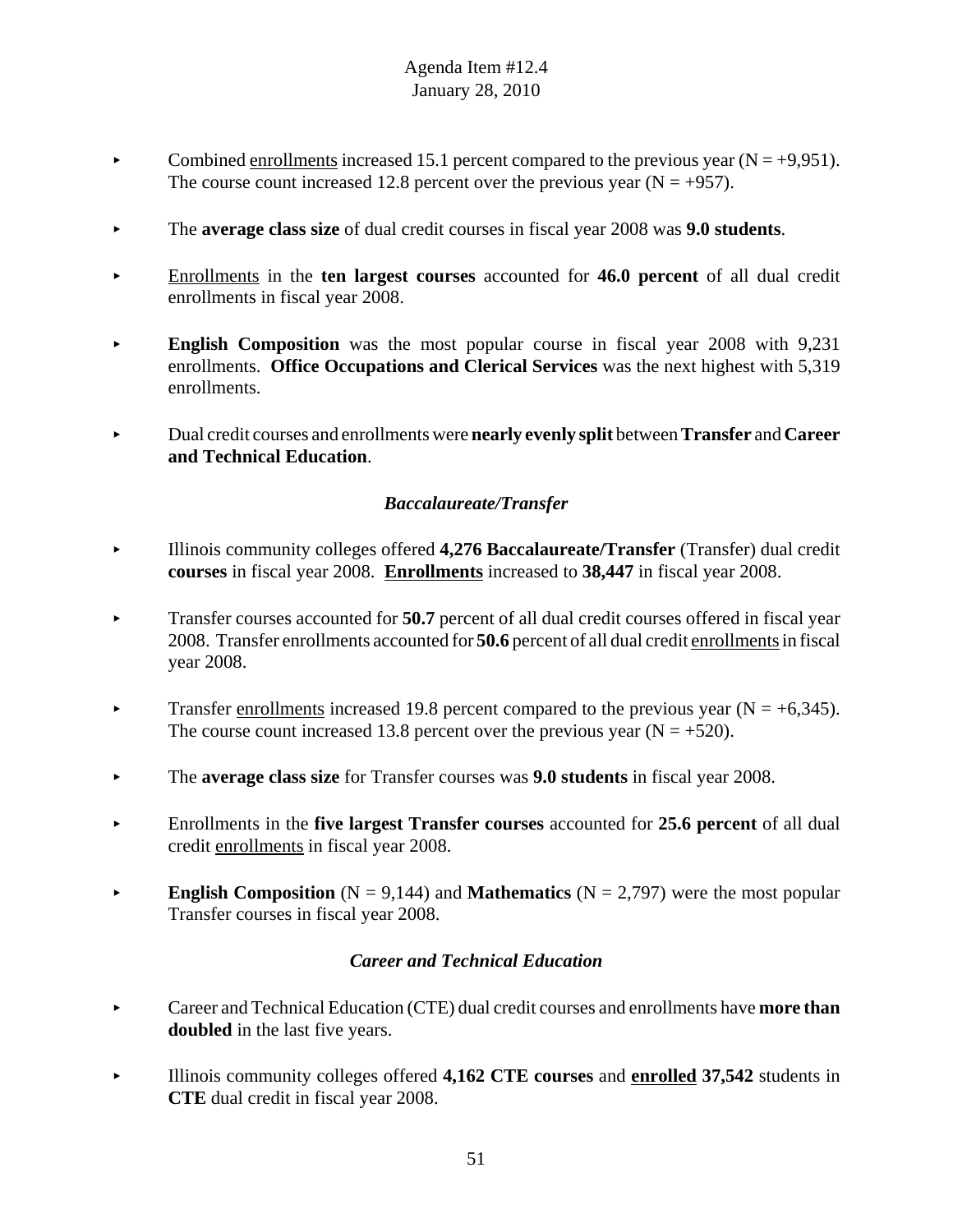- < CTE courses accounted for **49.3** percent of all dual credit courses offered in fiscal year 2008. Likewise, CTE enrollments accounted for **49.4** percent of all dual credit enrollments in fiscal year 2008.
- CTE enrollments increased 10.6 percent compared to the previous year ( $N = +3,606$ ). The CTE course count increased 11.7 percent over the previous year ( $N = +437$ ).
- < The **average class size** for CTE courses was **9.0 students** in fiscal year 2008.
- < Enrollments in the **five largest CTE courses** accounted for **19.6 percent** of all dual credit enrollments in fiscal year 2008.
- **Office Occupations and Clerical Services** ( $N = 5,319$ ) and **Business Technology** ( $N =$ 3,517) were the most popular CTE dual credit courses in fiscal year 2008.

# **Next Steps**

What are some next steps to assure that dual credit coursework serves secondary students and remains aligned with the expectations of postsecondary education?

- Collaborate with colleagues in secondary education to access high school student records through a secure FERPA compliant process to more precisely track dual credit student outcomes and progress.
- Continue the dialogue and discussion with front line professionals in secondary and postsecondary education to assure that standards are understood and applied appropriately and uniformly.
- Enhance data reporting on dual credit faculty who are primarily employed at secondary schools and also teach dual credit courses. Community colleges have been diligent in assessing the preparation of individuals who are employed by high schools and also teach college-level courses. Community colleges are encouraged to take the next step and document the academic preparation and experience of high school faculty who teach dual credit courses in their electronic data submissions to the state (e.g., ICCB Faculty, Staff and Salary submissions, ICCB Course Enrollment and Resources SU\SR records). The level of detail reported should parallel what is required of community college faculty.
- Work with four-year higher education partners to assure that dual credit courses are accepted as college-level credits and applied toward baccalaureate degree requirements. The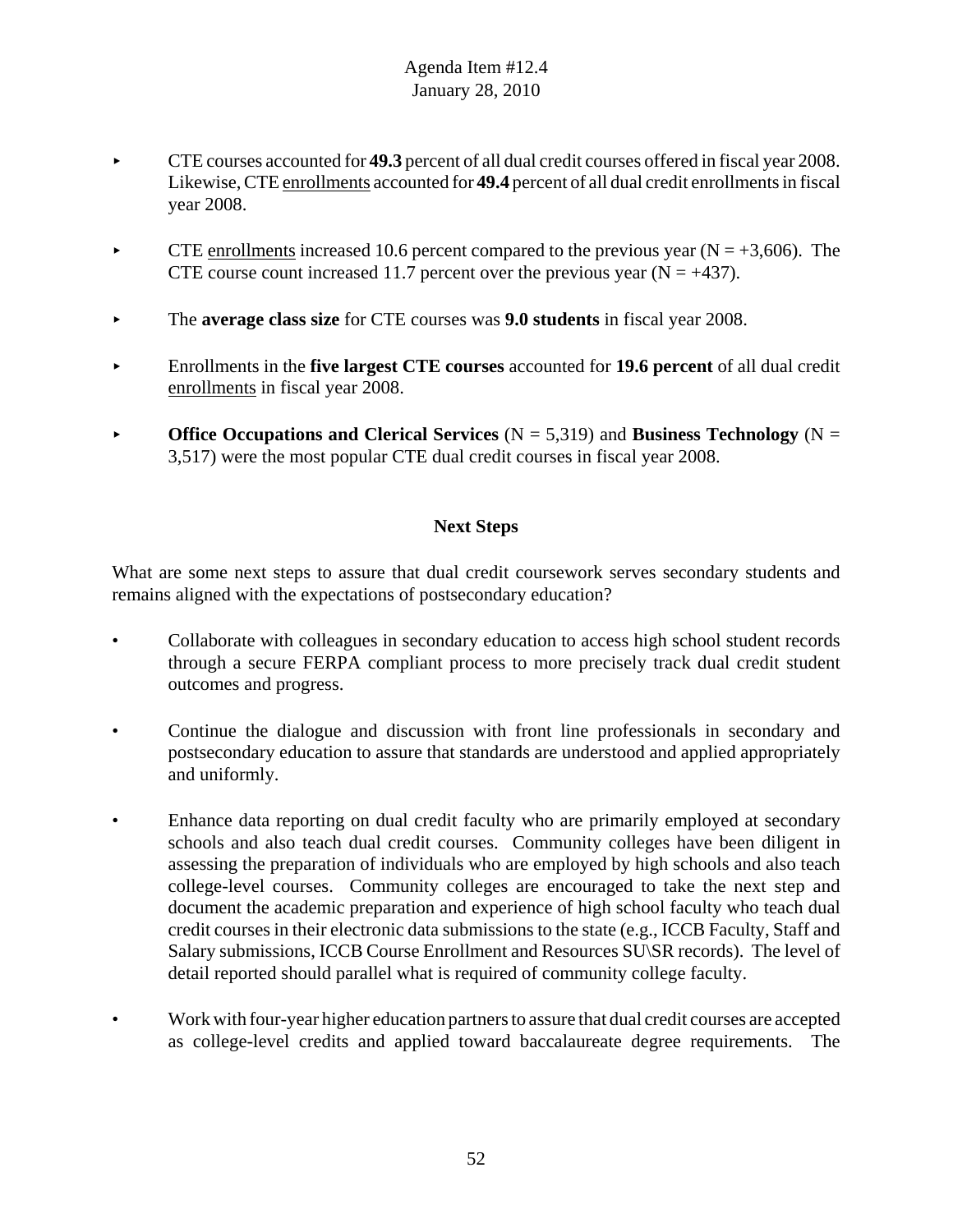syllabus/content of the dual credit instruction is established by the postsecondary institution and the qualifications of faculty meet or exceed college minimums. Hence, the credits earned through dual credit should transfer seamlessly across postsecondary institutions.

Quality dual credit instruction offers the opportunity for a "win-win" arrangement for all parties: students gain access to challenging college-level coursework to make their junior and senior years of high school more productive; students can prove to others and themselves that they have the ability to succeed in college; college costs can be reduced for parents and students; time to degree at college can be shortened; schools and colleges are reimbursed for their contributions to the student's education; and high school and college faculty dialogue can contribute to a better alignment between secondary and postsecondary education. Continuing to collaborate with educational partners to offer academically qualified high school juniors and seniors rigorous coursework while they are still in high school holds promise for smoothing transitions between Illinois secondary and postsecondary education and preparing more individuals for high skills, high wage careers that can support a middle class lifestyle. At the national and state level, policy makers are calling for more college graduates and dual credit instruction is a key ingredient as higher education strives to meet these elevated expectations through the delivery of high quality courses and programs.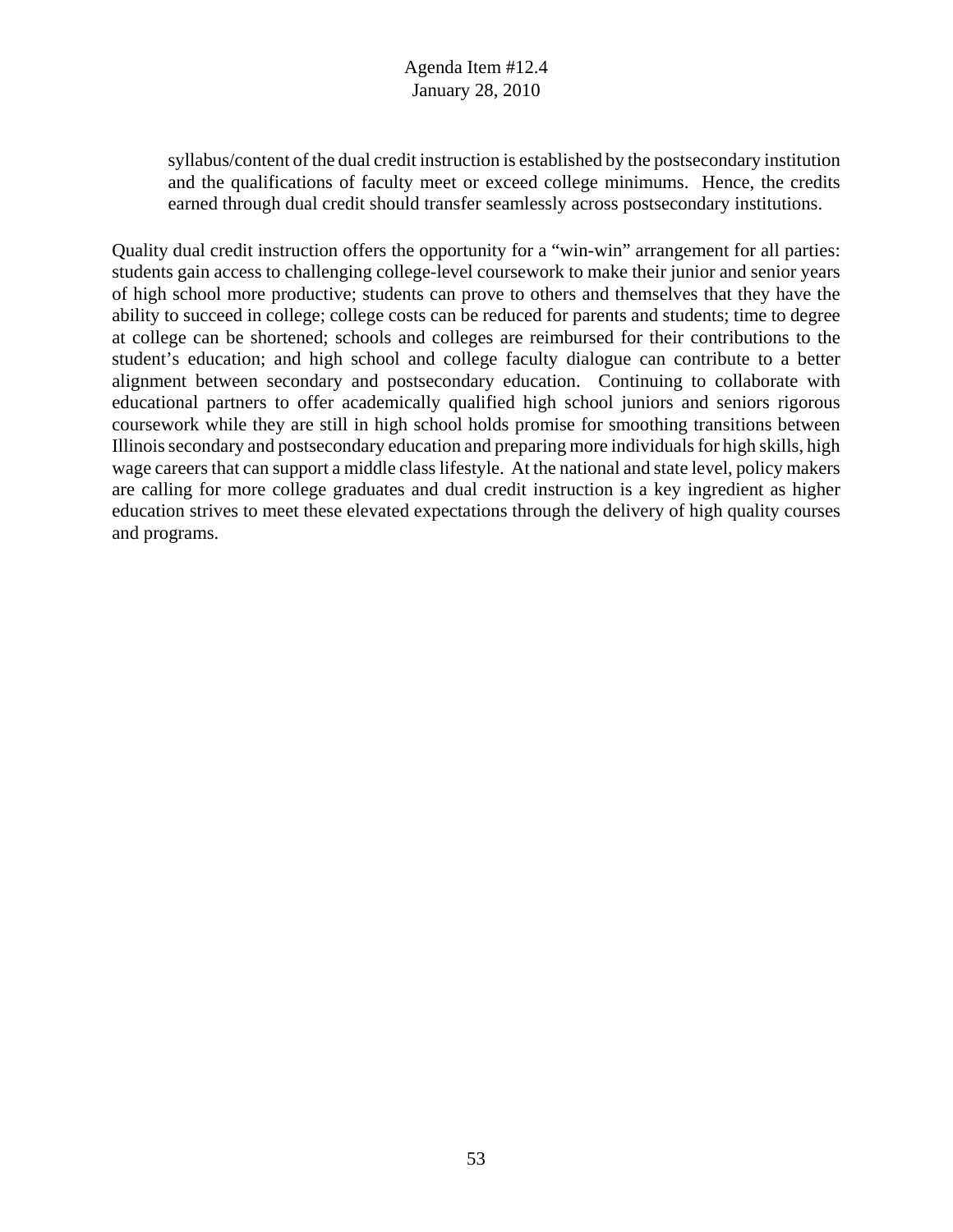## **Bibliography**

- Andrews, H., Barnett, E.A. (2002). *Dual Credit/Enrollment in Illinois: A Status Report*. Office of Community College Research and Leadership. Champaign, IL: University of Illinois at Urbana Champaign. http://occrl.illinois.edu/sites/occrl.illinois.edu/files/InBrief/Briefsummer-02.pdf
- Boswell, K. (2001). Dual enrollment programs: Accessing the American dream. *UPDATE on Research and Leadership*, Office of Community College Research and Leadership, University of Illinois at Urbana Champaign, 13(1), 1-3. University of Illinois at Urbana Champaign, 13(1), 1-3. http://occrl.ed.uiuc.edu/Newsletter/2001/fall2001\_1.asp
- Florida Dual Enrollment data. Accessed May 2009. http://www.flboe.org/news/2004/2004 03\_10/DualEnrollment\_Pres.pdf
- Illinois 96<sup>th</sup> General Assembly. (2009). Bill Status of HB1079. Springfield, IL: Illinois General Assembly. http://www.ilga.gov/legislation/billstatus.asp?DocNum=1079&GAID=10& GA=96&DocTypeID=HB&LegID=42757&SessionID=76
- Illinois Community College Board. (2008). *Dual Credit Summit*. Springfield, IL: Illinois Community College Board. http://www.iccb.org/dcsummit2.html
- Illinois Community College Board. (November 25, 2008). 378<sup>th</sup> Meeting Agenda and Materials. Springfield, IL: Illinois Community College Board. http://www.iccb.org/pdf/ agendas/2008/agenbknov08.pdf
- Illinois Community College Board. (October 2008). *Administrative Rules of the Illinois Community College Board*. Springfield, IL: Illinois Community College Board. http://www.iccb.org/pdf/manuals/systemrules10-08.pdf
- Illinois Community College Chief Student Services Officers. (June 2009). *Survey of Dual Credit Programs Across Illinois*. Prepared for ICCCSSO Summer Retreat. http://www.icccsso.org/
- Illinois State Board of Education. (February 2009). *Appendix B. Number of Illinois High School Students Taking Community College Courses, by College, Gender, and Race: 2007-2008*. High School Students Taking Community College Courses School Year 2007-2008 Report. Springfield, IL: Illinois State Board of Education. http://www.isbe.net/research/pdfs/hs\_college\_courses0708.pdf
- Karp, M.M, Calcagno, J.C., Hughes, K.L., Jeong, D.W., and Bailey, T.R. (October 2007). *The Postsecondary Achievement of Participants in Dual Enrollment: An Analysis of Student Outcomes in Two States*. National Research Center for Career and Technical Education. St. Paul, MN: University of Minnesota. http://www.ecs.org/html/offsite.asp?document= http%3A%2F%2Fccrc%2Etc%2Ecolumbia%2Eedu%2FDefaultFiles%2FSendFileToPub lic%2Easp%3Fft%3Dpdf%26FilePath%3Dc%3A%5CWebsites%5Cccrc%5Ftc%5Fcolu mbia%5Fedu%5Fdocuments%5C332%5F547%2Epdf%26fid%3D332%5F547%26aid%3 D47%26RID%3D547%26pf%3DPublication%2Easp%3FUID%3D547